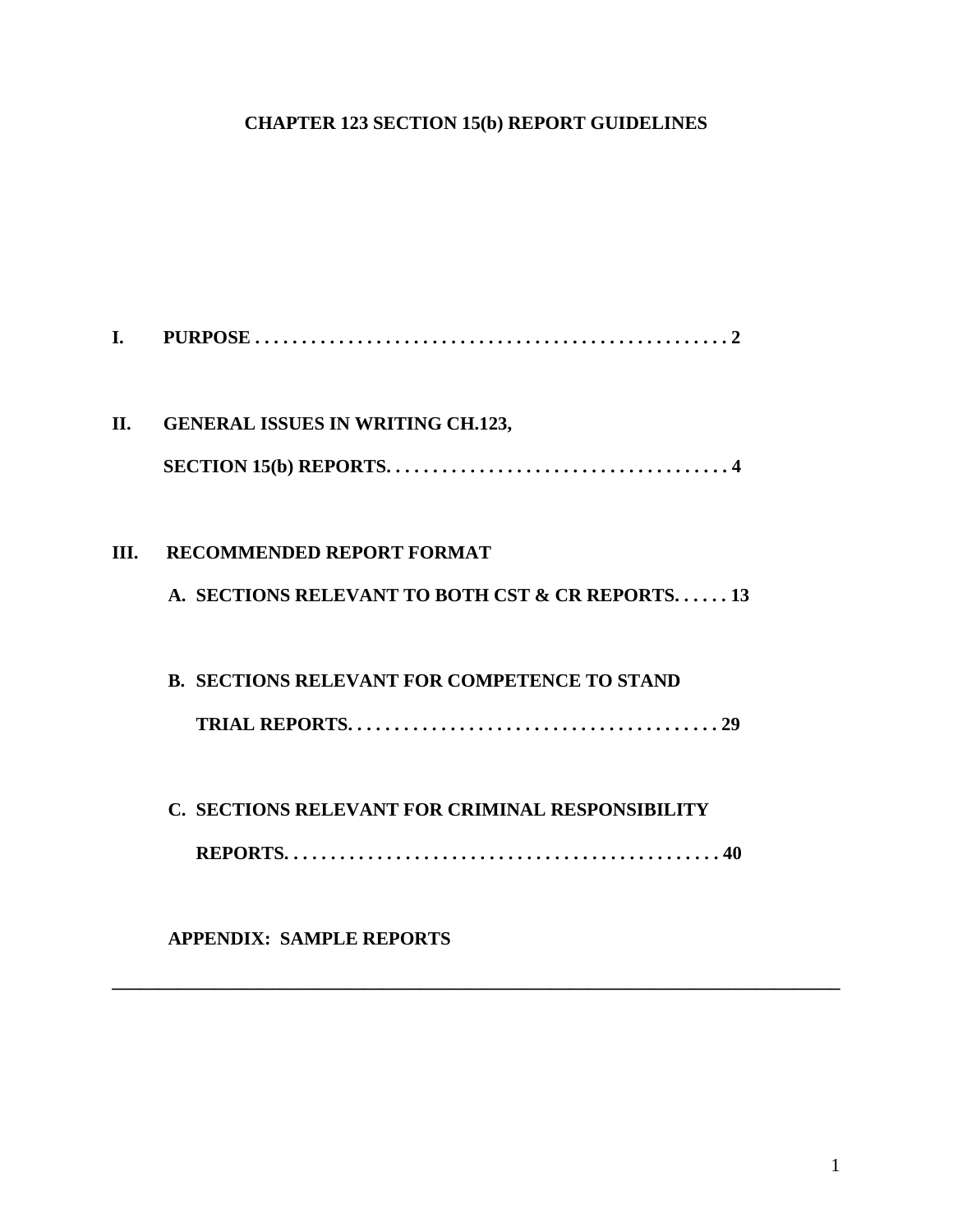#### **Comment**

This manual offering guidelines for MGL Chapter 123, section 15 (b) evaluations replaces earlier versions of the "style manual for reports." New sample reports have been included to more closely reflect current practice standards established by DMH's Forensic Services.

Copies of these Guidelines will be available through the Department of Mental Health Website.

#### **I. PURPOSE:**

This document is intended as a guide for writing understandable, complete, and legally-relevant forensic mental health reports of evaluations related to Competence to Stand Trial and Criminal Responsibility in the Commonwealth of Massachusetts. These evaluations are conducted under the provisions of Chapter 123, section 15(b) of the General Laws of the Commonwealth of Massachusetts.

The Guidelines represent the standards of the Department of Mental Health's Forensic Services concerning the nature and quality of forensic mental health reports. They are intended for use by forensic mental health professionals who are designated according to Department of Mental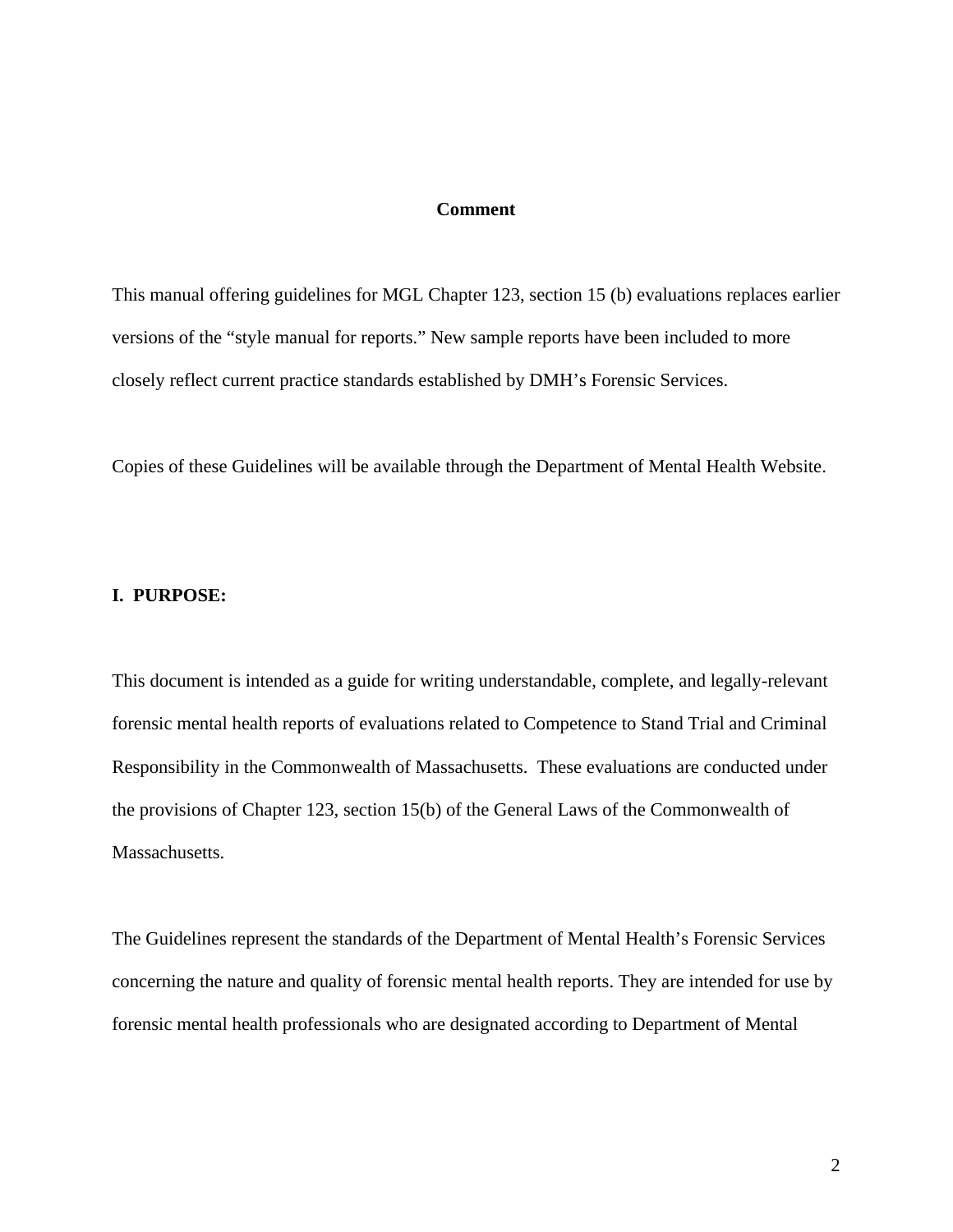Health regulations for performance of such court-ordered evaluations, and by professionals preparing for designation who are under the supervision of a Forensic Mental Health Supervisor.

**Qualifications to these Guidelines:** These guidelines were developed through a review process of forensic mental health professionals. They do not take into account all legal, clinical, and administrative circumstances for all cases, and there may be reasonable deviations from them in forensic clinical practice. They are not intended to define absolute standards of forensic assessment for all cases or to pre-determine clinical judgment related to forensic opinions.

#### **Assumptions**

Readers' understanding of these Guidelines will require that they already have knowledge concerning the statutes pertaining to the forensic mental health evaluation and involuntary hospitalization of mentally ill persons in the Commonwealth of Massachusetts. Further, they will need an adequate working understanding of the case law that bears on the issues discussed in those statutes. These issues include, but are not limited to, the legal standards for determining competence to stand trial and criminal responsibility.

The reader should also have an adequate working understanding of the Department of Mental Health regulations governing the definition of mental illness, and of the types of treatment available at facilities of the Department of Mental Health and Bridgewater State Hospital.

Use of this manual is not intended to be an equivalent of, or a substitute for, any DMH-approved program of training for forensic mental health professionals, or for any other training program.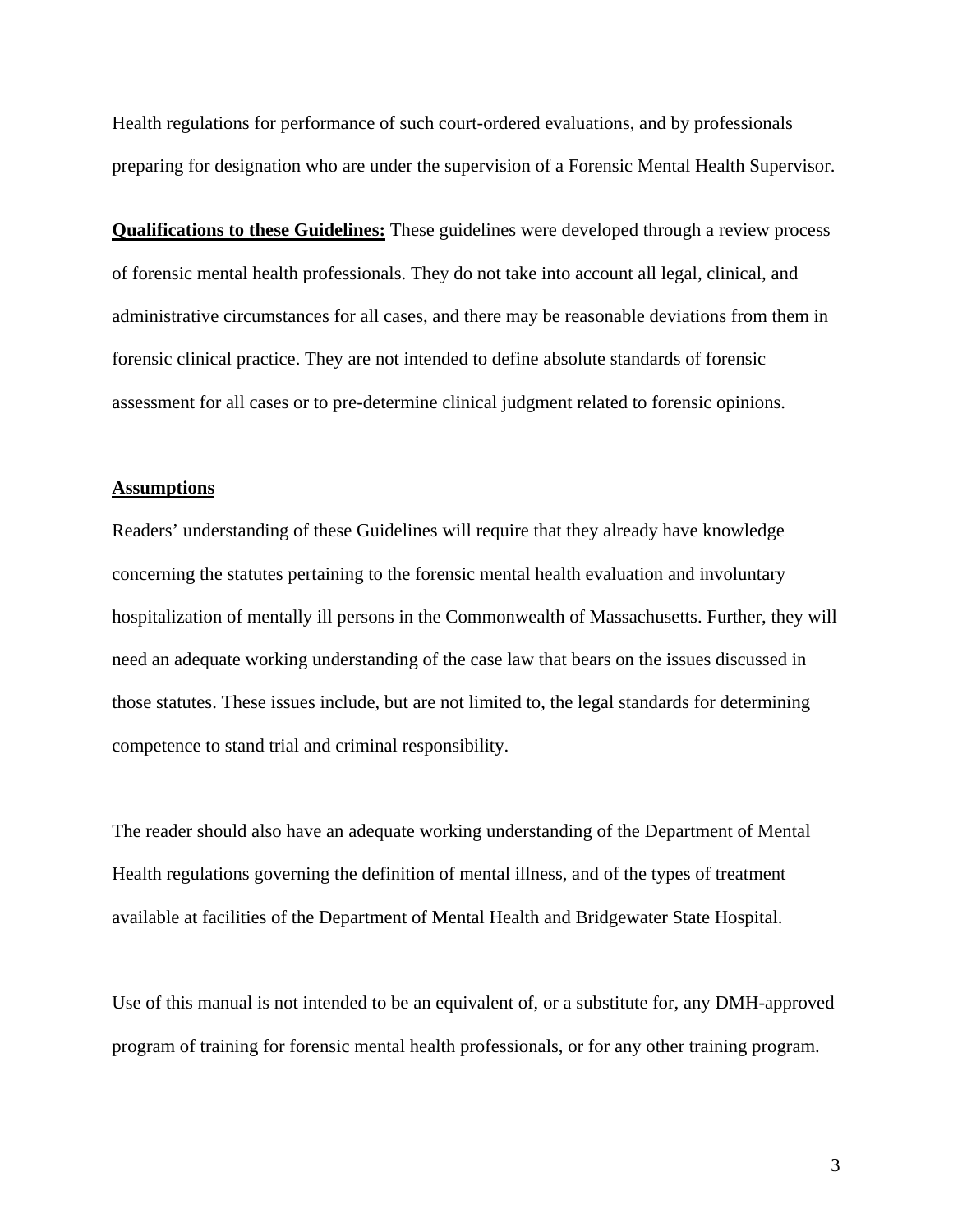#### **II. GENERAL ISSUES IN WRITING CH.123, SECTION 15(b) REPORTS:**

**Quality of Reports:** Ensuring the quality of a forensic mental health report begins long before the writing stage. For example, a good report requires that the mental health professional has begun with a clear understanding of the legal issue and the referral question, a logical selection of evaluation methods, adequate attention to protection of the rights of the defendant, careful collection of data, thoroughness in record-keeping, and expertise in the use of professional knowledge in the interpretation of the data in order to arrive at one's expert opinions.

**Separate Competence to Stand Trial and Criminal Responsibility Reports:** When the courts refer a defendant for an evaluation under Ch.123, sec. 15b, often they request that an evaluation be performed that will provide information regarding both competence to stand trial (CST) and criminal responsibility (CR). If this is the case, **two separate and distinct reports must be written.**

The primary reason that two reports are necessary is to facilitate the Court's efforts to protect the defendant's right to avoid self-incrimination. Specifically **the CST report must not contain information, provided by the defendant, that may be of a self-incriminating nature.** 

Our current understanding is that courts commonly make the CST report available to both prosecution and defense upon receipt of the report. If the report contains the defendant's description of events at the time of the offense, this might jeopardize the defendant's right not to reveal any information that might be incriminating. Even if it were revealed, there are other legal protections against use of the information to prove guilt in a trial on the charges.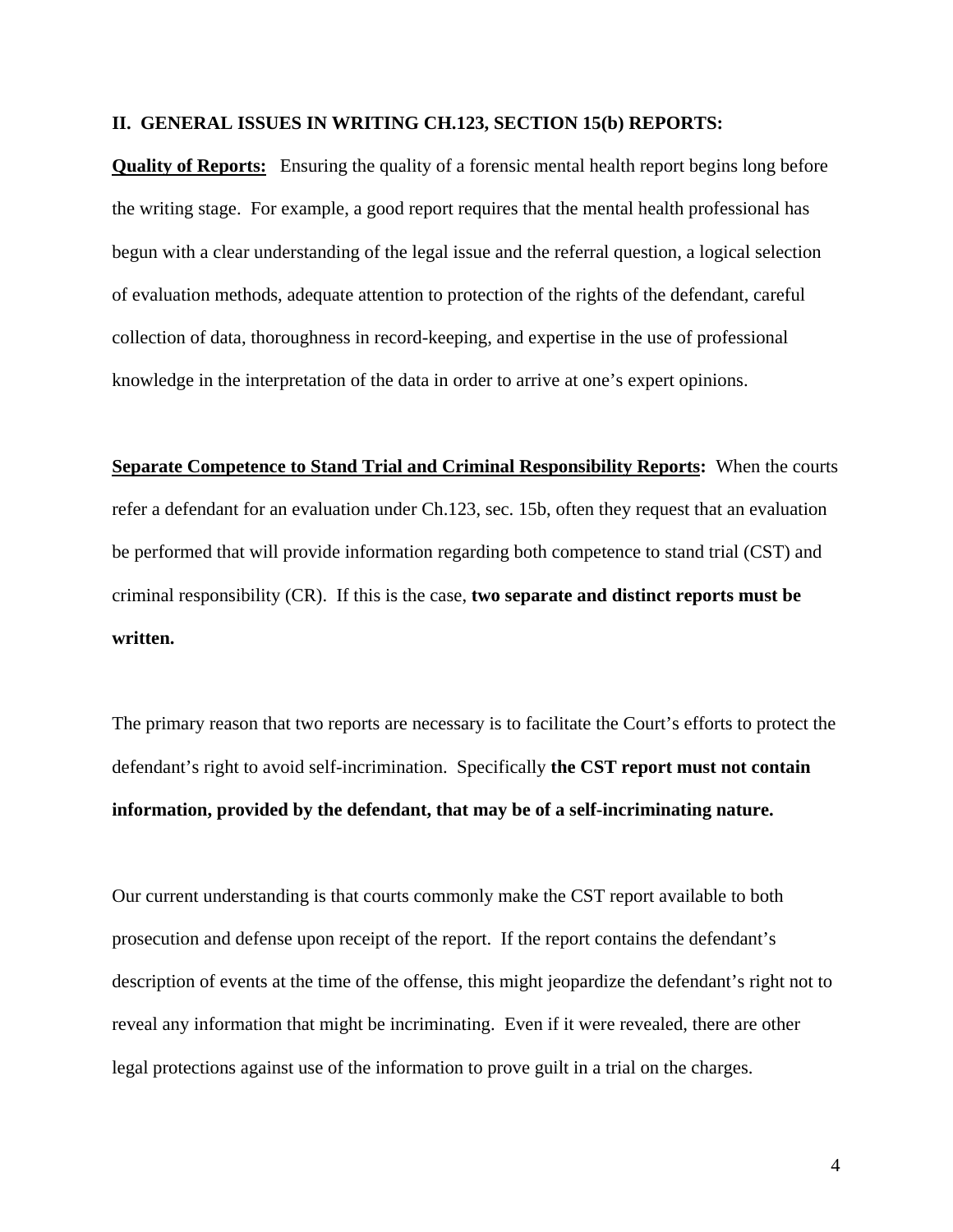Nevertheless, including the defendant's statement regarding the alleged criminal conduct in the CST report presents some risk of jeopardy even if it cannot be used in the trial (for example, by having some influence during a negotiated plea). In contrast, in CR reports it will almost always be necessary to describe potentially incriminating information that is learned from a defendant.

Although two reports are necessary, the first several sections of both reports (as listed in Part III-A of this manual, "Defendant Identification" through "Current Mental Functioning") usually are virtually identical. The later sections (Parts III-B and III-C of this manual), which are specific to CST or to CR, complete the two separate reports.

It is not advisable to omit Part III-A (the sections that both reports have in common) to try to simplify or shorten the CR report and putting in its place a note that the reader should "refer to the CST report" for that information. Often the CST report will not be available to the reader; the two reports often are used at very different times (separated by months) in the trial process, and the CST reports might not even be entered as evidence at trial.

**Professional and technical terminology:** Unexplained jargon is to be avoided whenever possible. Professional or technical terms are often confusing or unfamiliar to the Court. Sometimes technical terms are necessary in order to anchor a statement in recognized clinical terms (e.g., providing a diagnosis). However, one should be aware that even words such as "agitated," "somatic," "hallucinations," and "labile" may not necessarily be understood by others in the same way that they are consensually understood by mental health professionals. When it seems necessary to use a technical term in a report, the term should be defined in common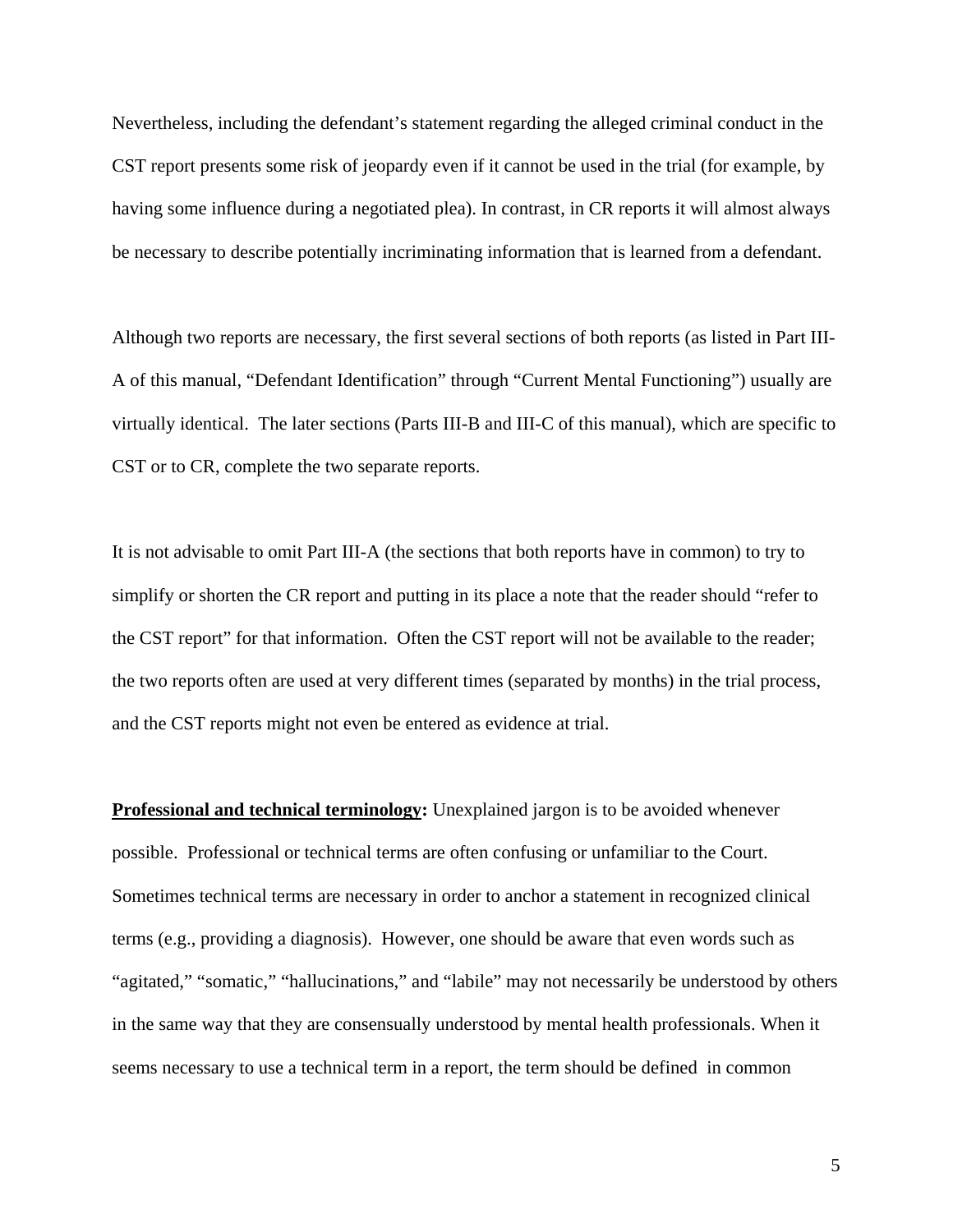language in parentheses. For example: "The defendant currently is prescribed Haldol (an antipsychotic medication) and Cogentin (a medication to reduce side effects of the Haldol)." "Nurses described his emotions as labile (shifting rapidly, frequently, and/or to different extremes)." At other times, however, clinical terminology that may be meaningful in a clinical context is simply unhelpful when writing for non-clinical readers. For example, even if it takes more words, "Recognized who she was, where she was, and the date" is better than "Oriented x3."

**Three essential classes of information:** Forensic reports, like all clinical reports, contain three broad classes of information:

- (a) clinical data;
- (b) inferences or opinions; and
- (c) logic explaining the relation between data and opinions.

It is **fundamentally essential** that forensic clinicians understand the differences between these classes of information, and that they learn how and when to provide them in a report. Lack of clarity regarding their differences and when to use them is the most frequent shortcoming of forensic mental health reports.

*Clinical Data***:** A forensic mental health report must include the relevant data on which any inference or opinions will be based.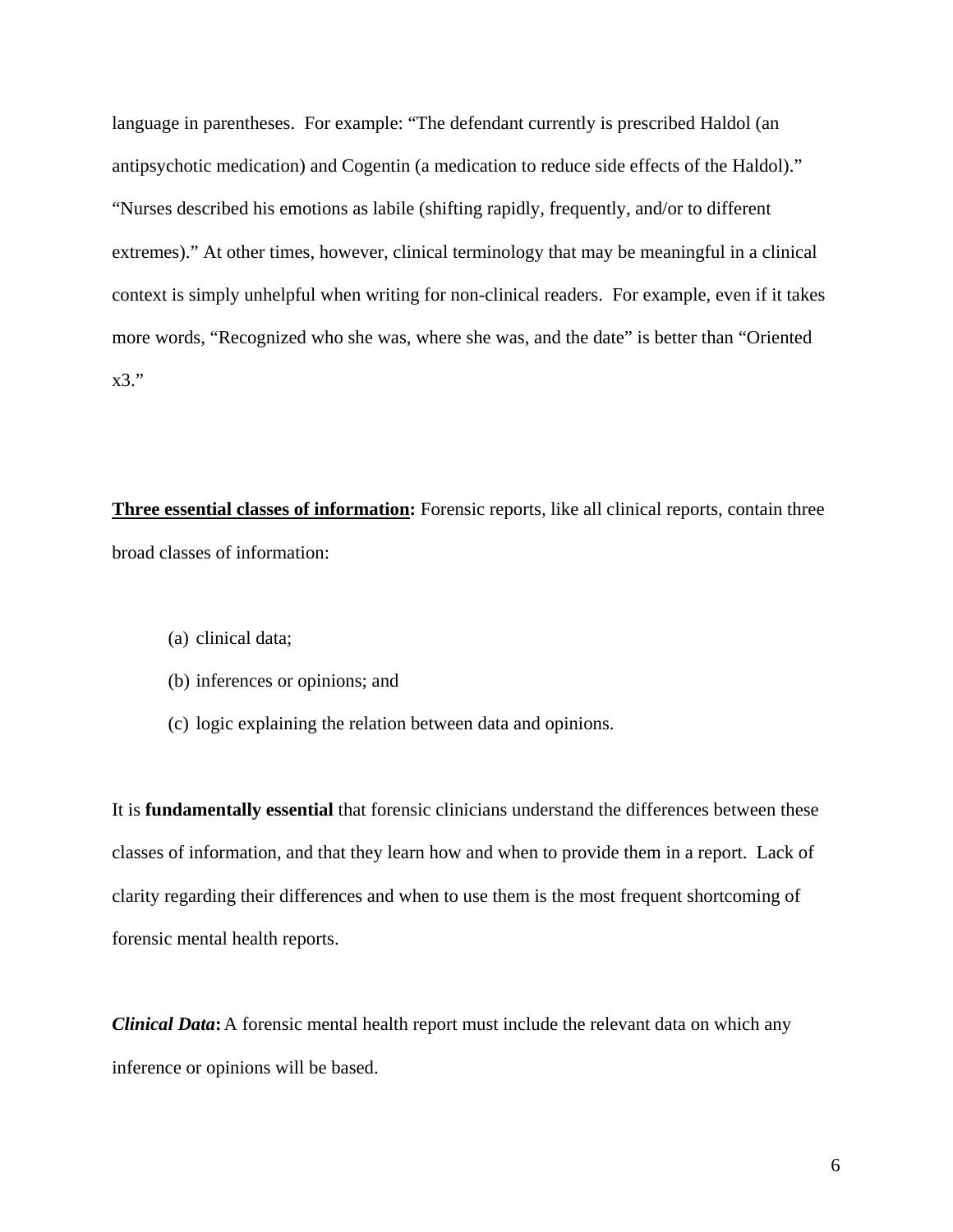**Data are those things that the examiner has directly observed or read:** things read in records, historical accounts by the defendant in clinical interviews; the defendant's behavior and affect during the interview; test scores; and so forth. Terms like "thought disorder," "schizophrenia," or "alcohol abuse" are not data; they can neither be seen nor heard. They are inferences about the meaning of what was seen or heard. Therefore, such inferences generally should not be included in sections of the report devoted to data and observations (unless the examiner is reporting them as things that were concluded by other mental health professionals in past contacts with the defendant, or as part of the defendant's self-report).

Generally, data (and **only** data) will appear in certain sections of the report, especially those devoted to history, past psychiatric treatment, current course of hospitalization. No more and no less data should be reported than is necessary to make the inferences and form the opinions that are described later in the report. In the mental status and psychological testing sections, inferences are appropriate when offered as interpretations of data provided.

#### For example:

"The defendant obtained an IQ score of 100 on the WAIS-IV, which indicates average intellectual functioning."

"He interpreted the proverb, 'That's the way the cookie crumbles' by responding 'you get crumbs on the floor and have to vacuum them up.' This, and similar responses, suggest difficulties in abstract thinking."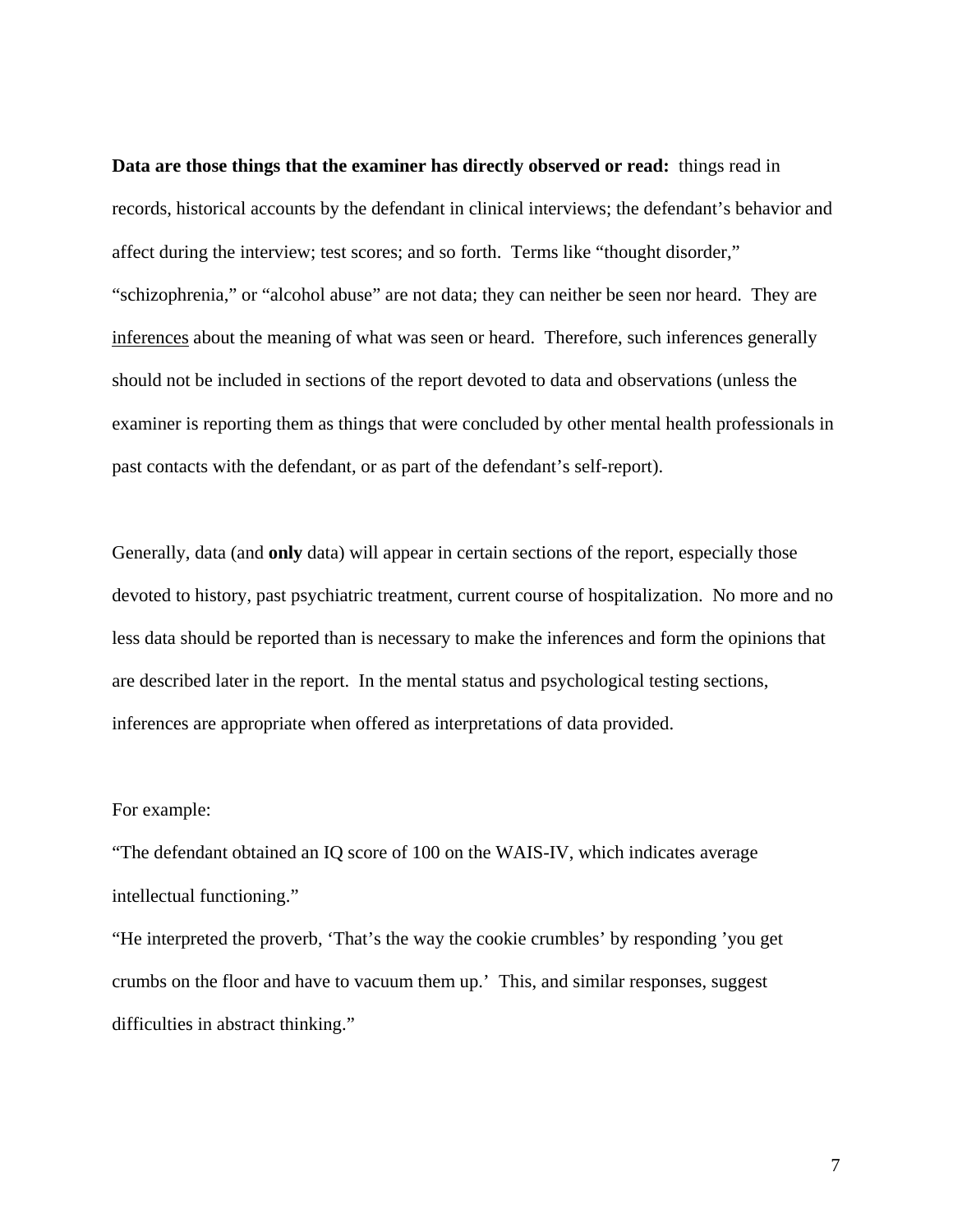Finally, data should not appear for the first time in sections of the report that are reserved for inferences and opinions (see following discussion).

*Inferences and Opinions***: Inferences are interpretations about what the data mean**. They are clinical opinions, often requiring the use of specialized mental health expertise to make sense of data and observations. Inferences and opinions are generally reserved for the "conclusion" sections of the report (except as noted in the paragraph above). Interpreting each piece of data at the time it is presented in the report is wasteful, since one observation may mean something quite different in light of other observations appearing in other parts of the evaluation. Therefore, opinions generally should be presented in later sections, after all data are reported, particularly opinions about diagnosis and the relevant psycholegal issue (i.e., competence to stand trial abilities, capacities relevant to criminal responsibility, risk of harm to self and others, treatment needs).

*Logic Explaining the Relation between Data and Opinions***:** The well-written report of a forensic mental health evaluation does not include only data and clinical opinions. **Examiners should explain the reasoning or logic that links the data to the inference or opinion expressed.**

For example, if the examiner's opinion is that the defendant might present a significant risk of engaging in violent behavior in the near future, this opinion should be anchored in data (e.g., past violent behavior, offense charged, current mental status) and in a **process of reasoning** that links the data to the opinion (e.g., a presumed relation between past behavior and probable future

8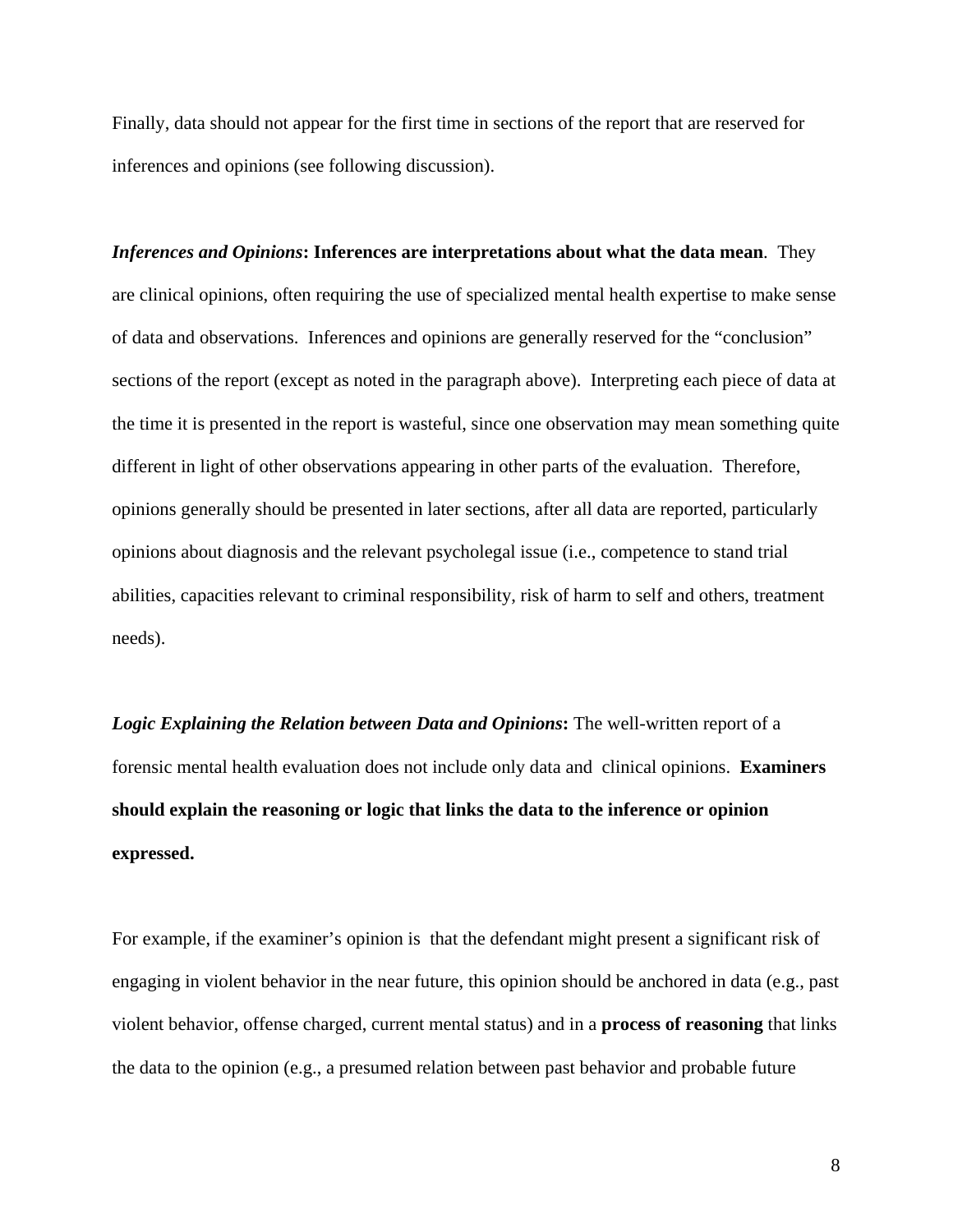behavior; similarity of an anticipated situation to situations in which defendant has been violent in the past; an explanation that individuals who perceive themselves as threatened because of their active paranoid delusions present a greater risk of acting aggressively in response to that threat).

Enough reasoning should be offered so that the reader will be able to understand the basis of the opinions offered. Ordinarily the reasoning should accompany the opinions in the interpretation or conclusion sections of the report.

#### **Reporting results of psychological tests:**

If testing is very extensive (e.g., results of a full neuropsychological test battery), it may be presented as a separate section in the report, titled appropriately, and perhaps appearing right after the "Current Mental Functioning" section. Alternatively, often test results can be integrated easily and logically within the "Current Mental Functioning" section itself. For example, mental functioning sections sometimes offer an estimate of intellectual functioning, often based on a mental status exam; but if the examiner administered a WAIS, the results may be reported at that point in the section.

The suggestions above would apply when the examiner, or another mental health professional working on the case, has conducted the psychological testing. If the testing has been done by other clinicians during the course of the defendant's current hospitalization (for example, by a professional on a treatment team), it may be better to include the test results in the "Course of Hospitalization" section, because the test observations are not the examiner's. If the test results are derived from medical or psychological records related to past contacts (e.g., earlier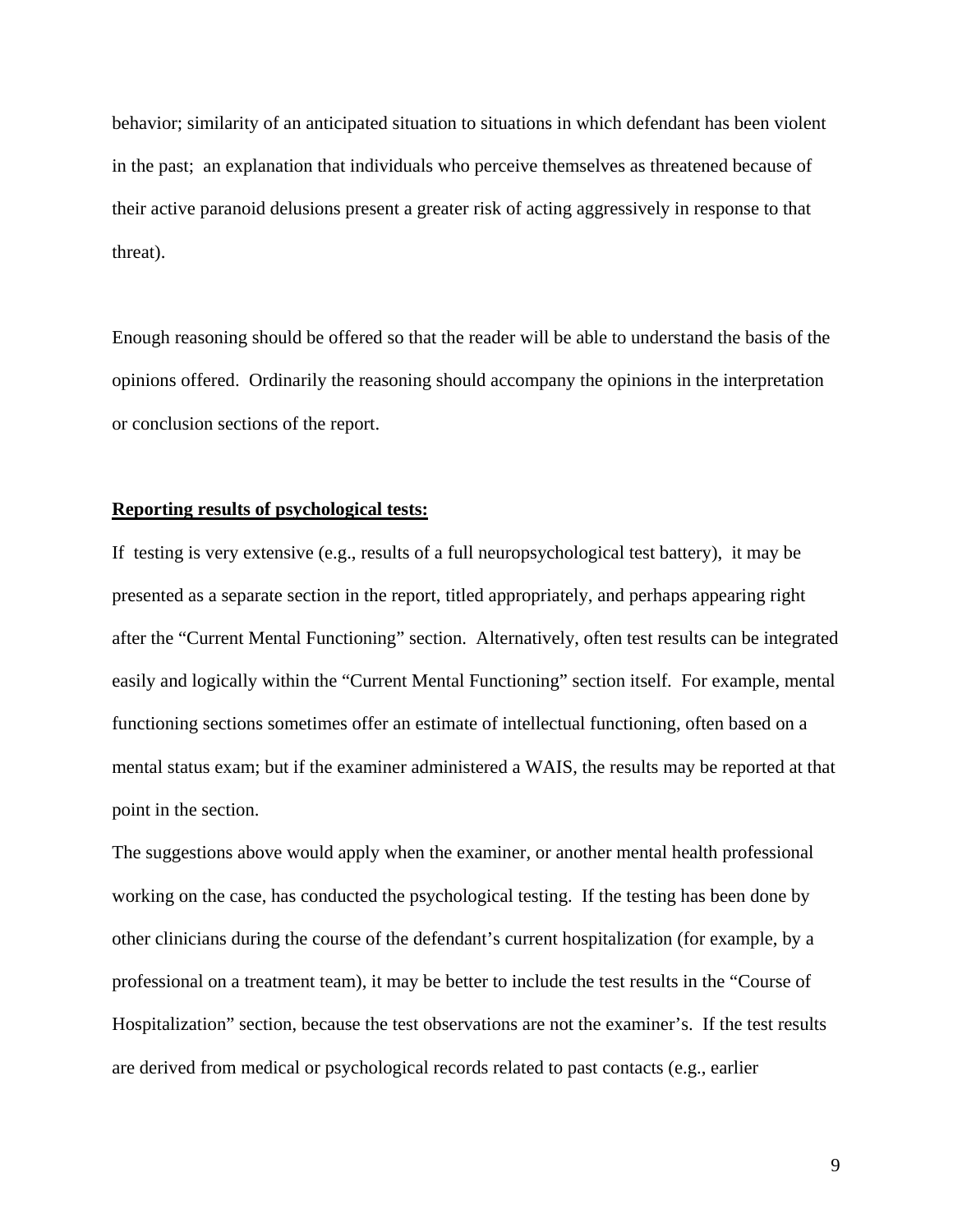hospitalizations or outpatient treatment), it is best to put these results in the "Relevant History" section.

Some professionals prefer to report actual scores (e.g., IQ scores, scale elevations on the MMPI-2), while others prefer merely to offer a verbal substitute (e.g., "Her intellectual functioning was in the low average range. . ."). Either way is acceptable as long as one considers the following:

(a) If scores are offered, the report must also provide an adequate explanation of their meaning and their limitations, one that can be understood by non-psychologists or other clinical professionals.

(b) There are also circumstances in which test scores are important "for the record," and therefore may be desirable to include in the report. For example, sometimes a specific IQ score is relevant to a statutory or regulatory definition of intellectual disability (mental retardation). At other times, the scores may be relevant to treaters who will have access to the report (e.g., a defendant committed for treatment under §16(b)) and who will want the scores in order to make their own interpretations. In these and some other types of cases, the examiner may find good reason to include scores in the report.

**Legal findings versus clinical opinions:** When expressing one's professional opinion, the examiner should refer to it as a "clinical opinion," not a "finding." A "finding" is a legal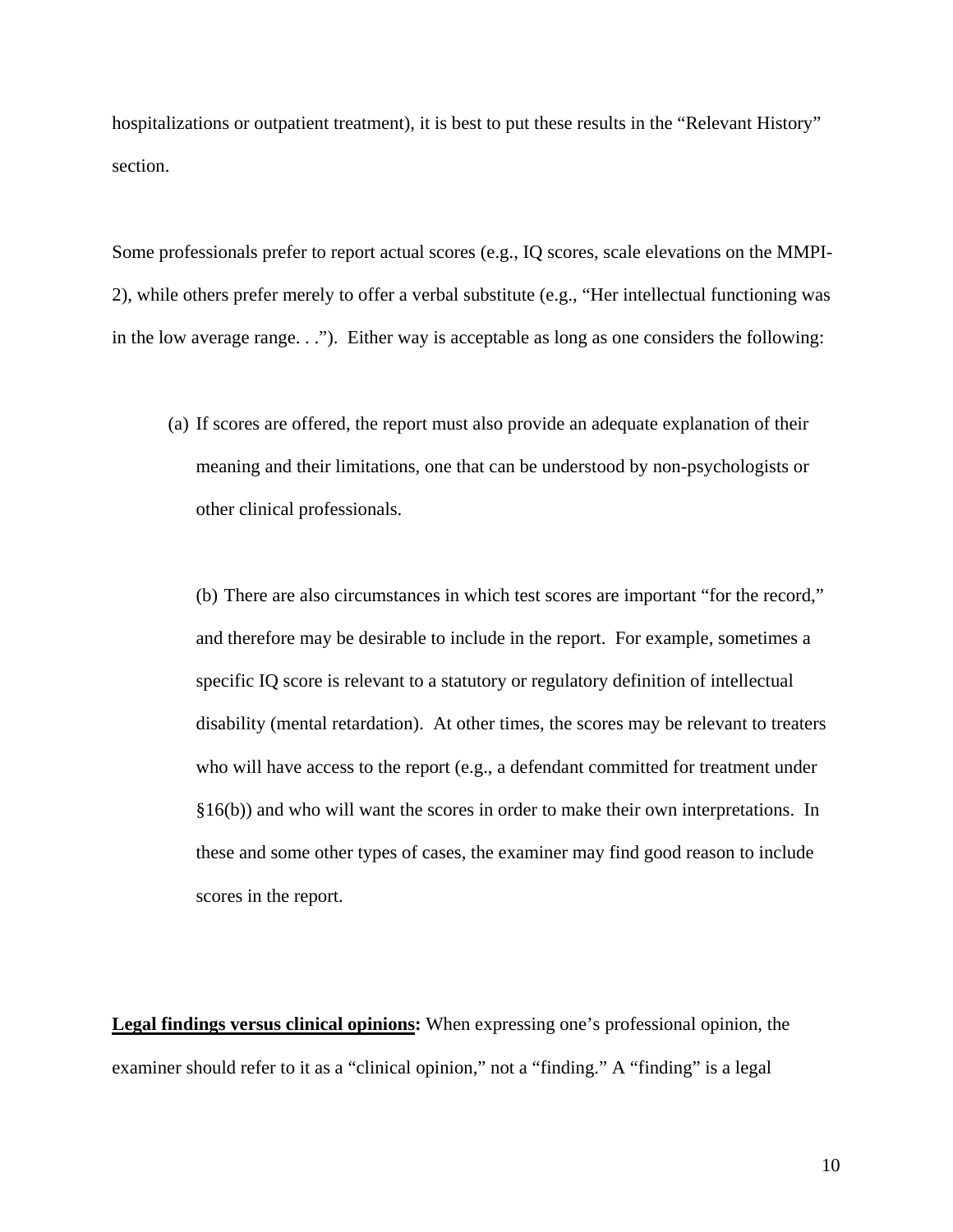conclusion made by a court and no one else. For example, mental health professionals may write that they have formed a clinical opinion that the defendant "has significant deficits in abilities related to competence to stand trial," or "is incompetent to stand trial." But they should not write that they "*find* the defendant incompetent to stand trial."

Concerning a related question, there is considerable disagreement among forensic mental health professionals as to whether the clinician should even render a clinical opinion as to whether or not the defendant meets the legal standard, or an opinion that uses the words that define the legal concept itself, e.g.:

- "It is my clinical opinion that the defendant is **incompetent to stand trial**."
- "In my opinion she **was not criminally responsible** for her behavior."
- "In my opinion, the defendant's capacity **to conform his conduct to the requirements of the law** was substantially impaired."

Such testimony is referred to as an opinion on the "ultimate legal question." Forensic mental health professionals have an obligation to be thoroughly familiar with the arguments that have been made for and against this practice in the professional literature, before deciding for themselves where they stand on this matter. Please refer to the relevant sections later in this manual regarding competence to stand trial and criminal responsibility opinions. More specific discussion of this issue is offered on the forensic training website maintained by UMass Medical School and DMH ([http://www.umassmed.edu/forensictraining/PracticeIssues.aspx\)](http://www.umassmed.edu/forensictraining/PracticeIssues.aspx). Also, for a good review of the arguments in this area, see: Tillbrook, C., Mumley, D., & Grisso, T. (2003). Avoiding expert opinions on the ultimate legal question: The case for integrity. *Journal of Forensic Psychology Practice, 3,* 77–87; and Rogers, R., & Ewing C. P (2003). The prohibition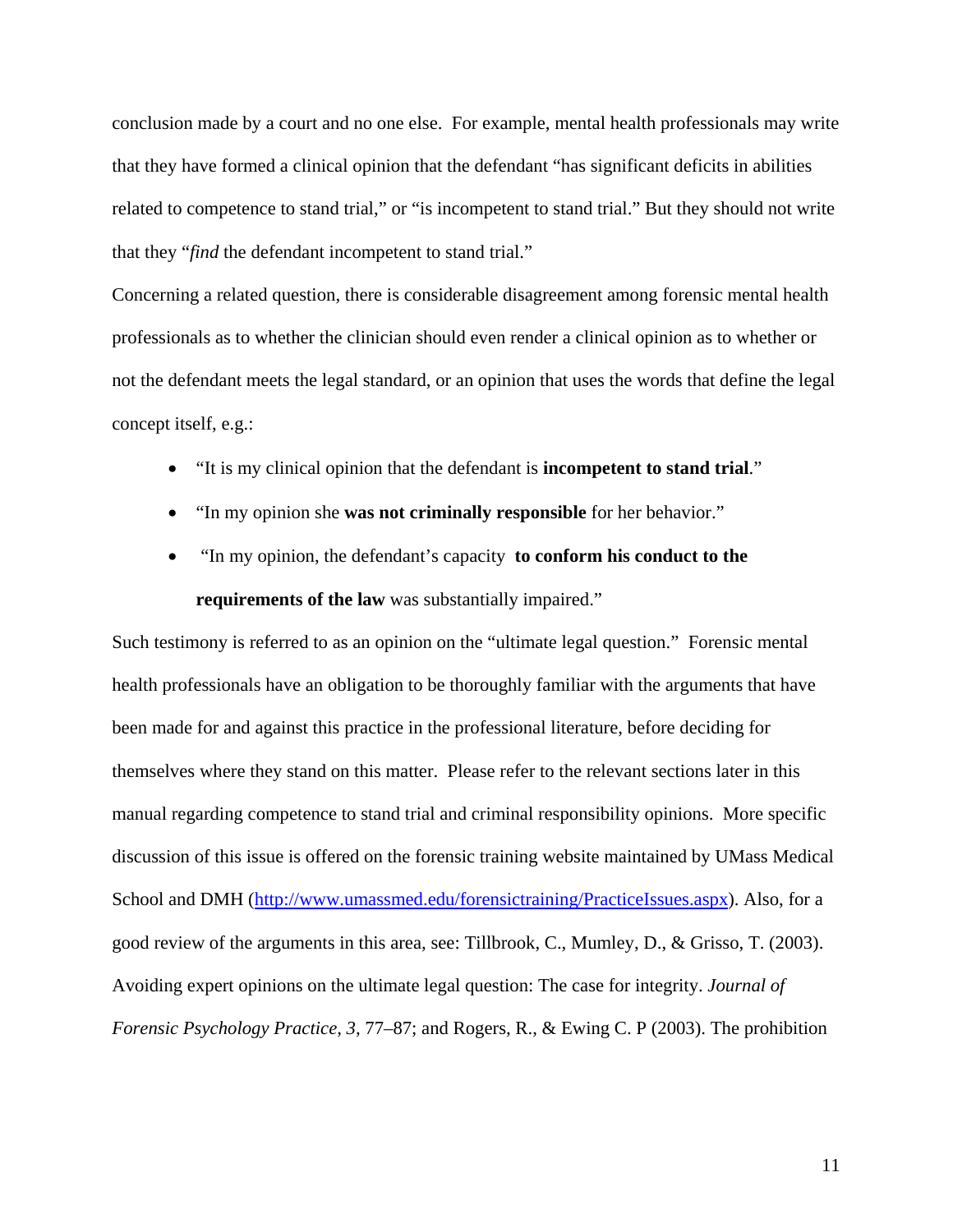of ultimate opinions: A misguided enterprise. *Journal of Forensic Psychology Practice, 3,* 65– 75.

**Reports are legal documents:** The forensic mental health report offers evidence to a court of law. As such, it must be totally accurate to the best of the examiner's ability. This includes not only clinical features of the report, but also the simplest of identifying information: for example, a defendant's date of birth. The 15(b) report should have a professional appearance. Copies of the report retained by the examiner should be filed in a manner and place that ensures adequate security. The reports are property of the court, and should generally not be released by the examiner to any party, including attorneys and defendants. Upon court order, facilities or court clinics may release the reports. Oral comment on the contents of the report should be revealed upon request only to persons who are legally authorized to receive such comments (see *Commonwealth v. Stroyny*, 435 Mass. 635, (2002)), a case in which a psychiatrist, hired by the prosecution, inappropriately relayed incriminating information to the prosecutor prior to receiving authorization to do so).

**Length of Reports:** Section 15(b) CST and CR reports are somewhat longer in Massachusetts than in many other states, because our statutes require a report that deals not only with the forensic issues but also with the defendant's general need for care and treatment. This causes our reports to have somewhat more detail regarding clinical features and future treatment recommendations. No particular page length is suggested but the following guidelines are offered. Very short reports often do not include enough clinical data and explicit reasoning to be as helpful to the Court as they should be. Very long reports, on the other hand, may become onerous for the Court. It is important to examine all reports carefully to ensure that they do not

12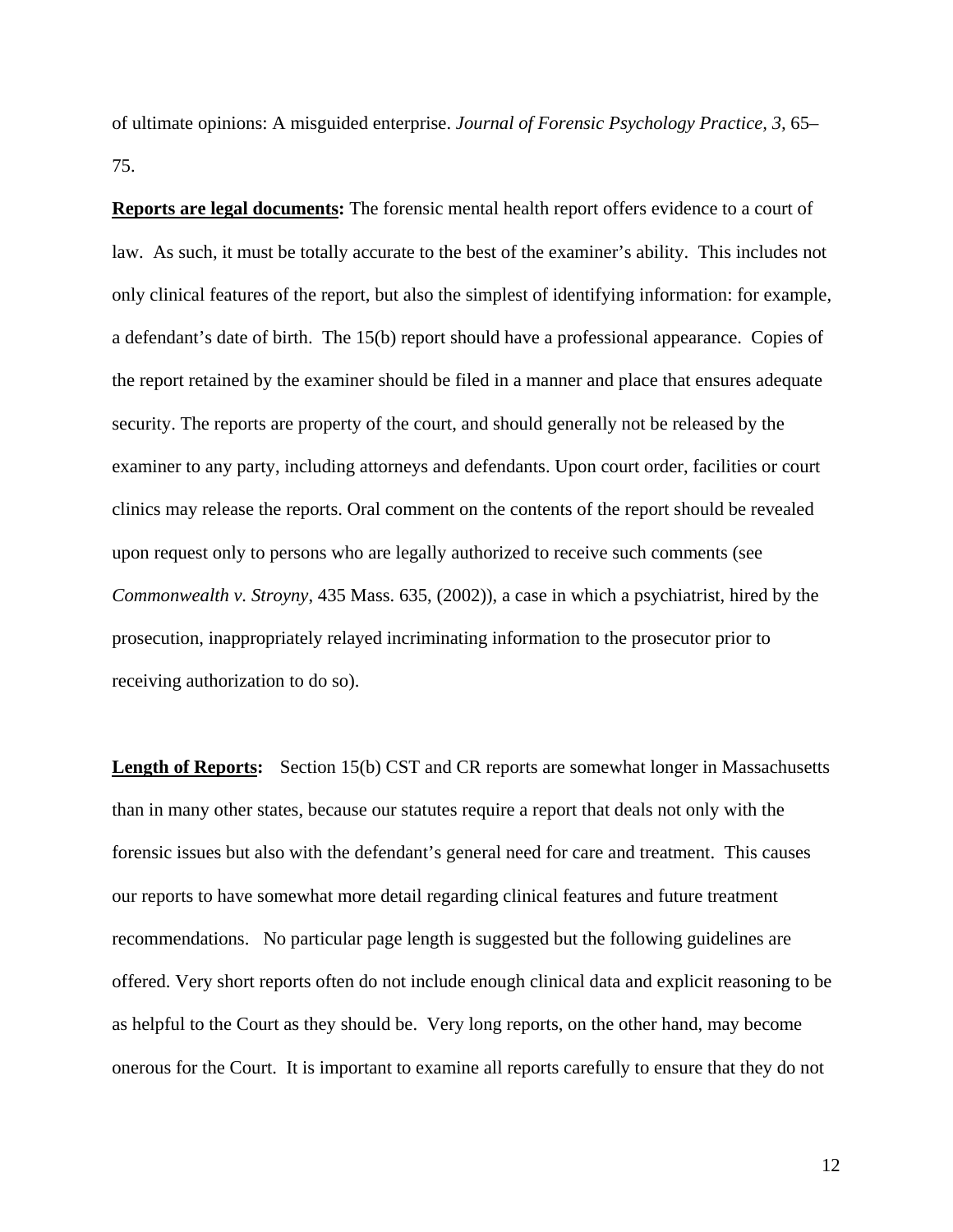contain irrelevant data, redundancies, or more extensive discussion than is needed to address the clinical and legal issues in the case, clearly and adequately.

#### **III. RECOMMENDED REPORT FORMAT:**

#### **A. SECTIONS RELEVANT TO BOTH CST AND CR REPORTS:** As noted earlier in

"Separate Competence to Stand Trial and Criminal Responsibility Reports," certain sections of these two reports contain almost identical information. The following is a list of those sections, and the titles given to them below are highly recommended as headings. Flexibility in the use of specific headings and their order is acceptable, but the contents associated with the following sections must appear in the report, and the organization of their presentation must be logical. The standard headings are:

- Identifying Information
- Legal Criteria for Determining Competence to Stand Trial (or) Criminal Responsibility
- Warning of Limits on Confidentiality/Privilege
- Sources of Information
- Relevant History
- Circumstances of Referral
- Course of Hospitalization
- Current Mental Functioning

**Before beginning the headings**, the report should have a major title identifying whether it is a CST or CR report. There also should be information (in whatever format the examiner wishes) which includes the defendant's name and the date of the report, and, if one wishes, the examiner's name (which is optional, since it will appear at the end of the report as well). Further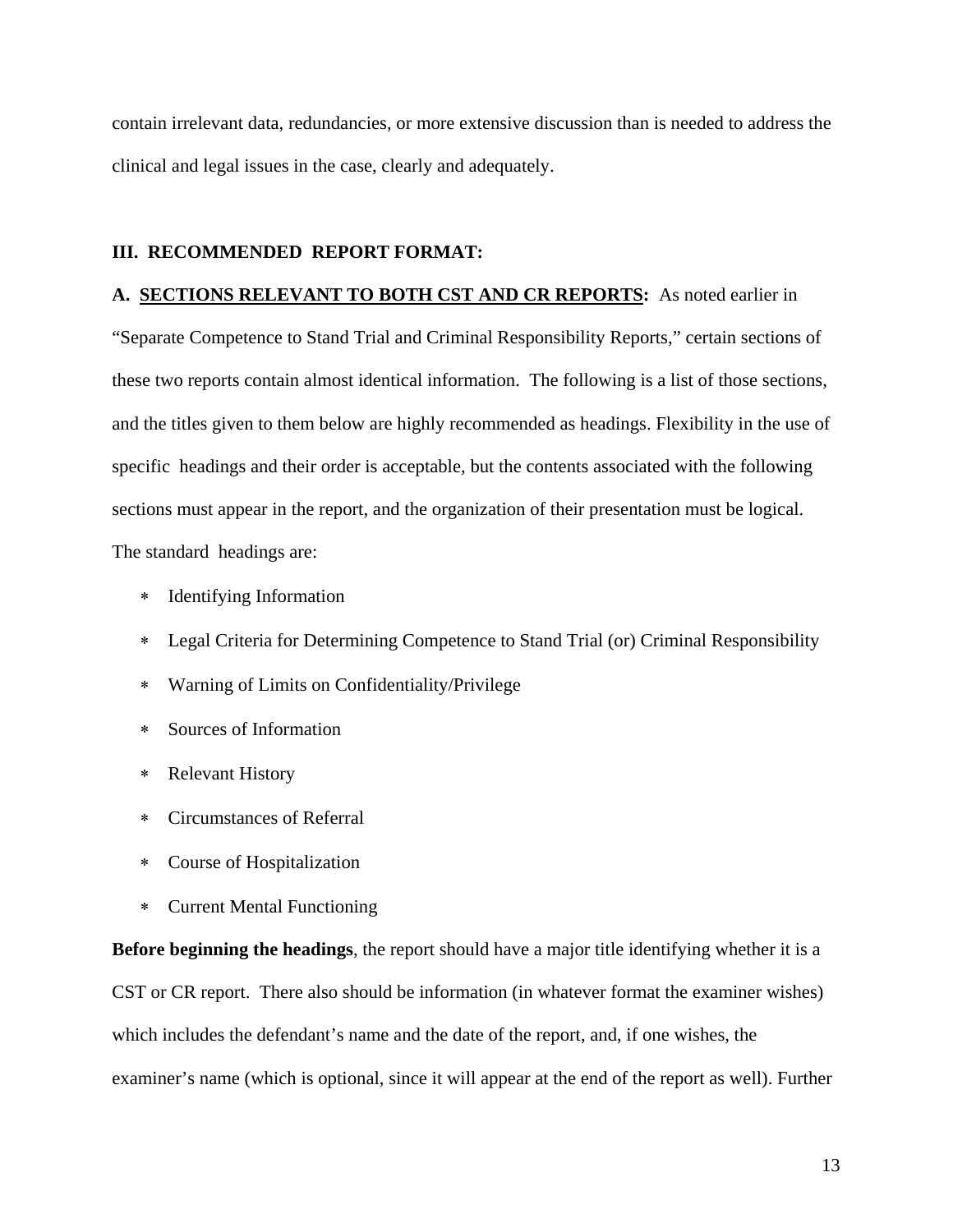information, such as defendant's date of birth, the docket number and the place of the evaluation may be listed here, or may be included in identifying information.

**Identifying Information:** This first subheaded section of the report should begin with a brief identifying description of the defendant, purpose and place of the evaluation, referring court, and defendant's charges. A single paragraph for the whole will usually suffice. The description of the defendant should give basic demographic information. There should be a statement indicating the name of the referring Court, and the type(s) of evaluation that the Court requested (CST only, CR only, or both, even though the report is focused only on one or the other). This can be followed by the date of admission (if this was an inpatient evaluation), and the place where the evaluation was performed.

Finally, this section should state the offense(s) with which the defendant is charged, the date of the alleged offense(s), and the date of the arrest (if different from date of offense). It is helpful to add a *brief* description of what the defendant is alleged to have done. For example:

"He is charged with assault and battery with a dangerous weapon (shod foot), related to an alleged incident on April 4, 2010 when neighbors called police to intervene in a fight during which the defendant is said to have been kicking a man who was lying drunk in the street."

#### **Legal Criteria for Determining Competence to Stand Trial (or) Criminal Responsibility:**

 This paragraph states the legal standard used by courts in the Commonwealth when determining a defendant's competence to stand trial (see Commonwealth v. Vailes, 1971) , or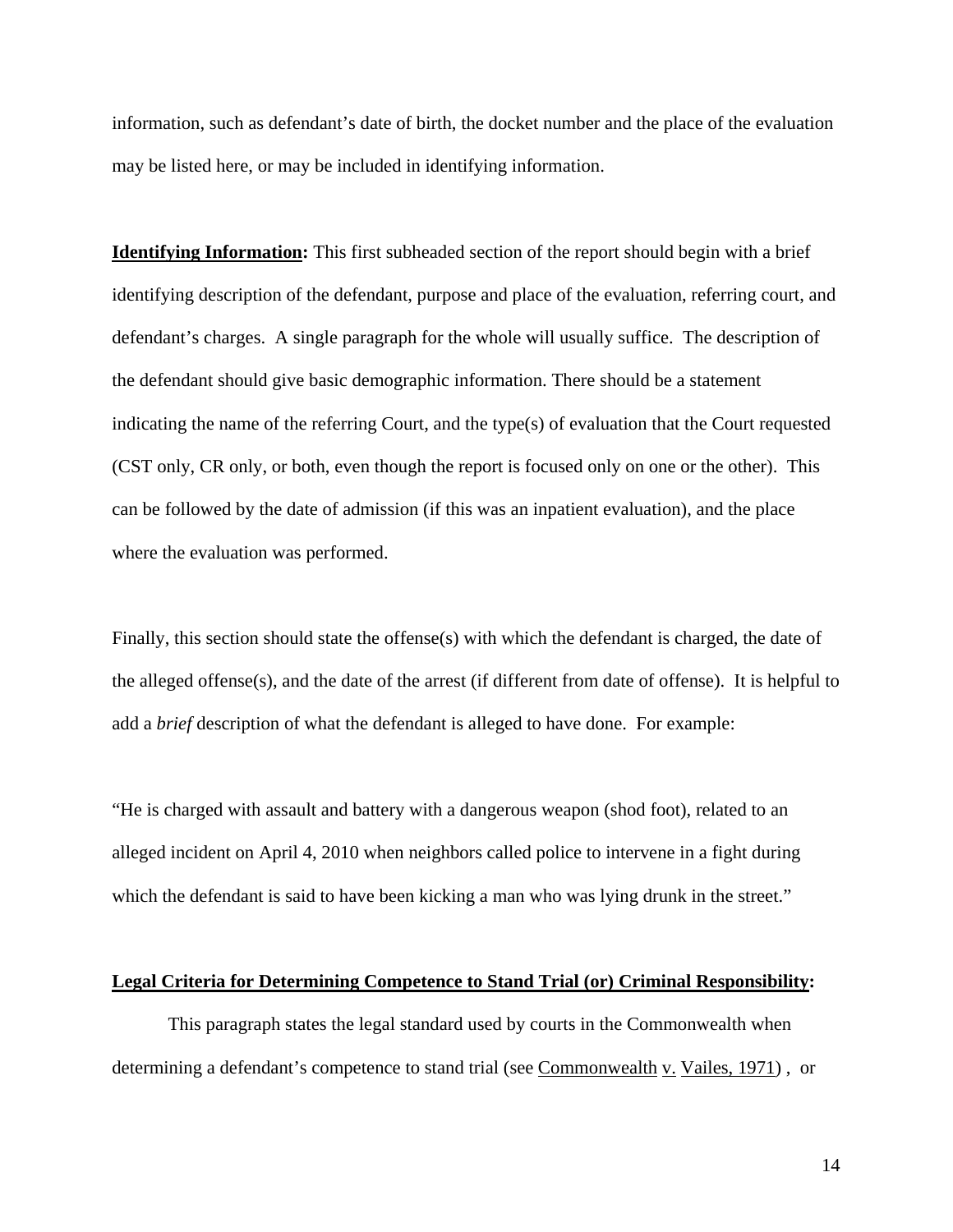criminal responsibility (see Commonwealth v. McHoul, 1967). This demonstrates that the examiner was aware of the question that the Court must address, and that therefore the collection of data to assist the Court was guided by anvawareness of the legal question. We recommend using verbatim quotes from the cases, rather than paraphrasing, or making it gender neutral.

**Warning of Limits on Confidentiality/Privilege:** This section should that the examiner informed the defendant about his/her role, the nature of the evaluation, its legal uses, with whom the information will be shared, and that the defendant is not obligated to participate in the interview. This section should also include a brief assessment of the defendant's understanding of the information provided. This warning is required by professional ethics and Commonwealth v. Lamb, 1974 (hence "the Lamb Warning," a term used in informal conversation and occasionally in oral testimony, but generally not in written reports). Collateral informants are not technically given "Lamb Warnings" because they are not at risk of self-incrimination. Nevertheless, collateral informants should also be told that information they share will not be confidential as it may be included in forensic reports or brought out in testimony.

Note that the description is entitled a "limits of confidentiality/privilege" warning, not "informed consent" or "waiver of rights." Defendants are not asked for permission for reports to be sent to the referring Court, because they have no legal right to prevent the Court from receiving this information. Of course, the defendant may decide not to participate in the evaluation. In that event, the examiner may still perform an evaluation and prepare a report, based on any other sources of information that are legally available (e.g., hospital records) and observations of the defendant in the act of refusing to participate or in other contexts.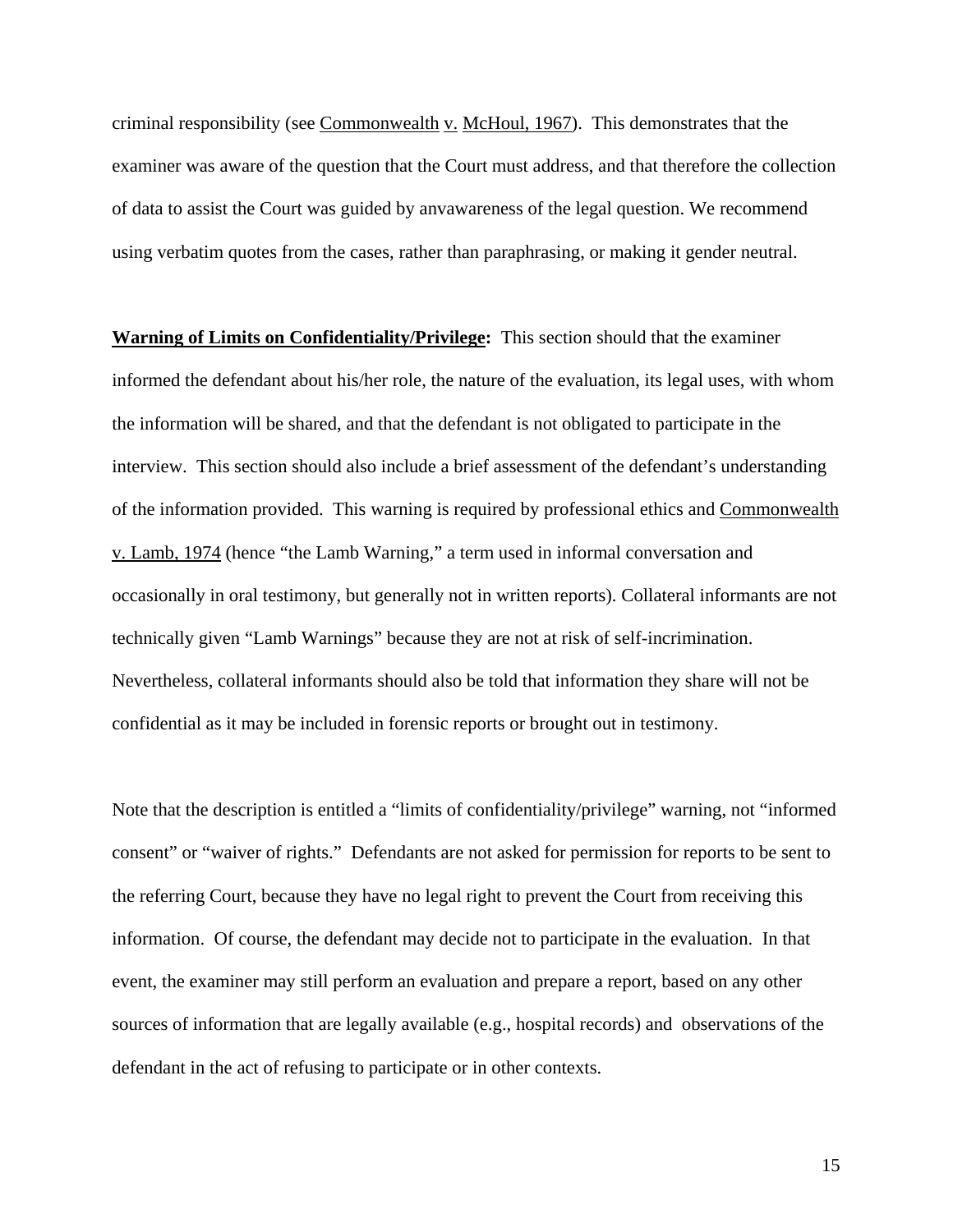Examiners themselves should remember that the limit on privilege to which Lamb refers is the fact that information will be reported to the Court. Confidentiality continues to protect the information from being communicated to others in many other circumstances; it is not available merely to anyone who might ask the examiner for information from the evaluation. This is why the section uses the phrase "limits of confidentiality" rather than "non-confidentiality."

 The following delineates in more depth what is to be included in this section of the report. Ordinarily the examiner will indicate that he/she informed the defendant:

- (1) about his/her professional status (including discipline) as a court-ordered examiner, and that he/she is performing the court-ordered evaluation in a role other than that of a professional involved in the defendant's treatment;
- (2) that the evaluation was ordered by the court for purposes of (a) assessing whether he or she was mentally competent to stand trial, and/or (b) assessing his or her mental condition at the time of the alleged offense, and (c) assessing need for mental health treatment services, including commitment to a psychiatric facility (note: it is very important to include this last element, as the examiner may have to testify at a commitment hearing);
- (3) that the information will be revealed to the court, and in that sense the evaluation is not privileged and confidential;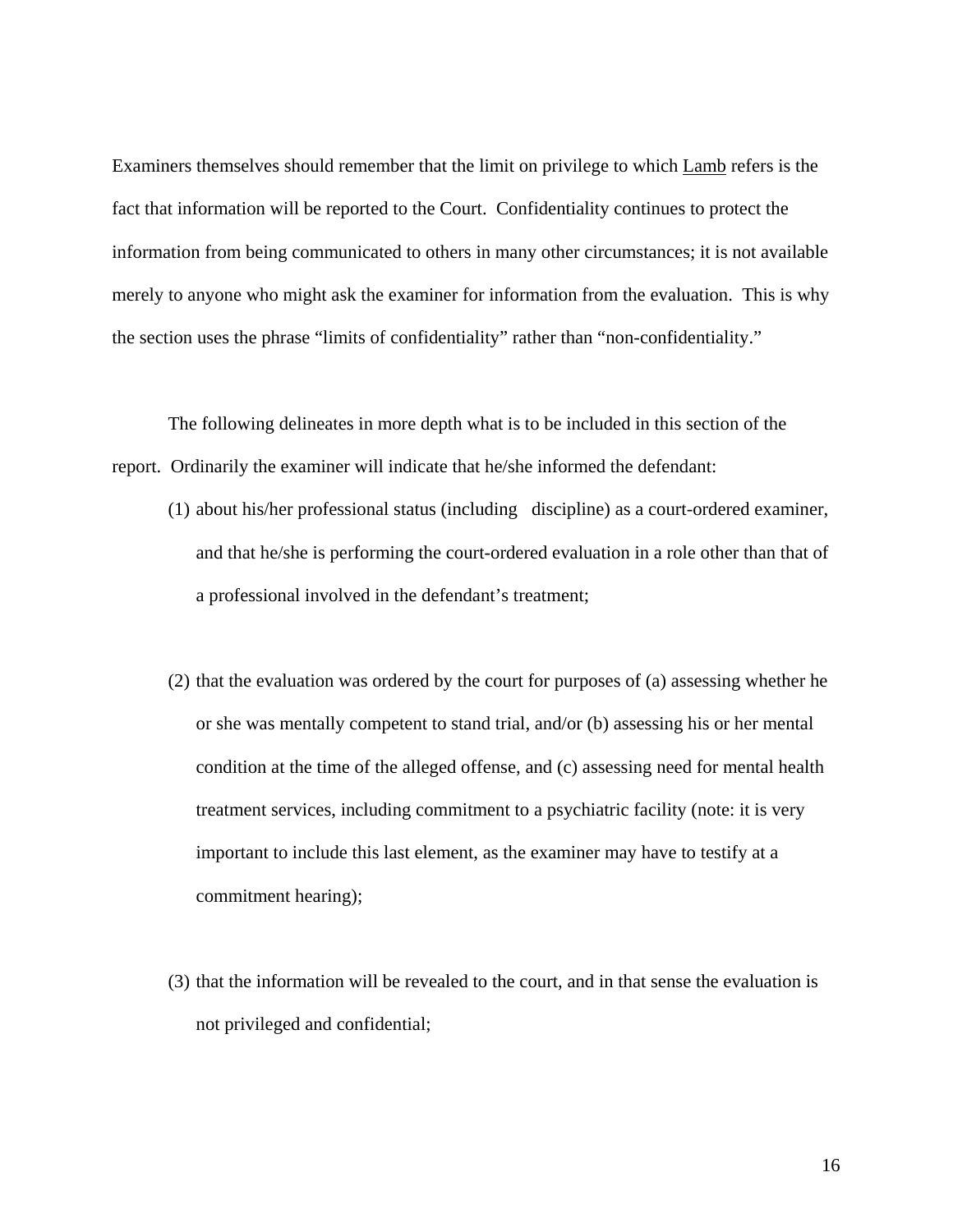(4) that the defendant could refuse to answer questions or to participate in the interview, but that in that event the examiner would still be providing a report to the court and may need to testify, based on observations and other sources of information.

When the warning is given, it is standard practice to briefly assess the degree to which the defendant seems to have understood the warning. The report may include brief quotes from the defendant that suggest his or her understanding or confusion. Alternatively, the examiner may simply provide an opinion regarding whether the defendant appeared to comprehend the warning, if it is very clear that he or she did, for example by stating that "the defendant was able to accurately paraphrase the elements of this warning". This section of the report should be relatively abbreviated. In cases where the defendant's understanding is questionable, some additional data may be useful, but there is usually no need for this section to exceed one or two paragraphs.

Note that #3 above does not specifically identify the degree of privilege to disclose to the defendant. Some examiners prefer to provide detailed explanations (for instance, indicating that for competence to stand trial evaluations, the judge receiving the report will read it and is likely to show it to all parties in the case; for CR reports, the report will not be read by the court or the attorneys until the defense attorney formally asserts the insanity defense). This is an accurate description of the process laid out in Blaisdell v. Commonwealth. However, Blaisdell notwithstanding, criminal responsibility reports sometimes are read by the Court or made available to prosecutors without any decision by the defense to place the defendant's state of mind at issue in trial. Furthermore, these explanations are very complex, involving legal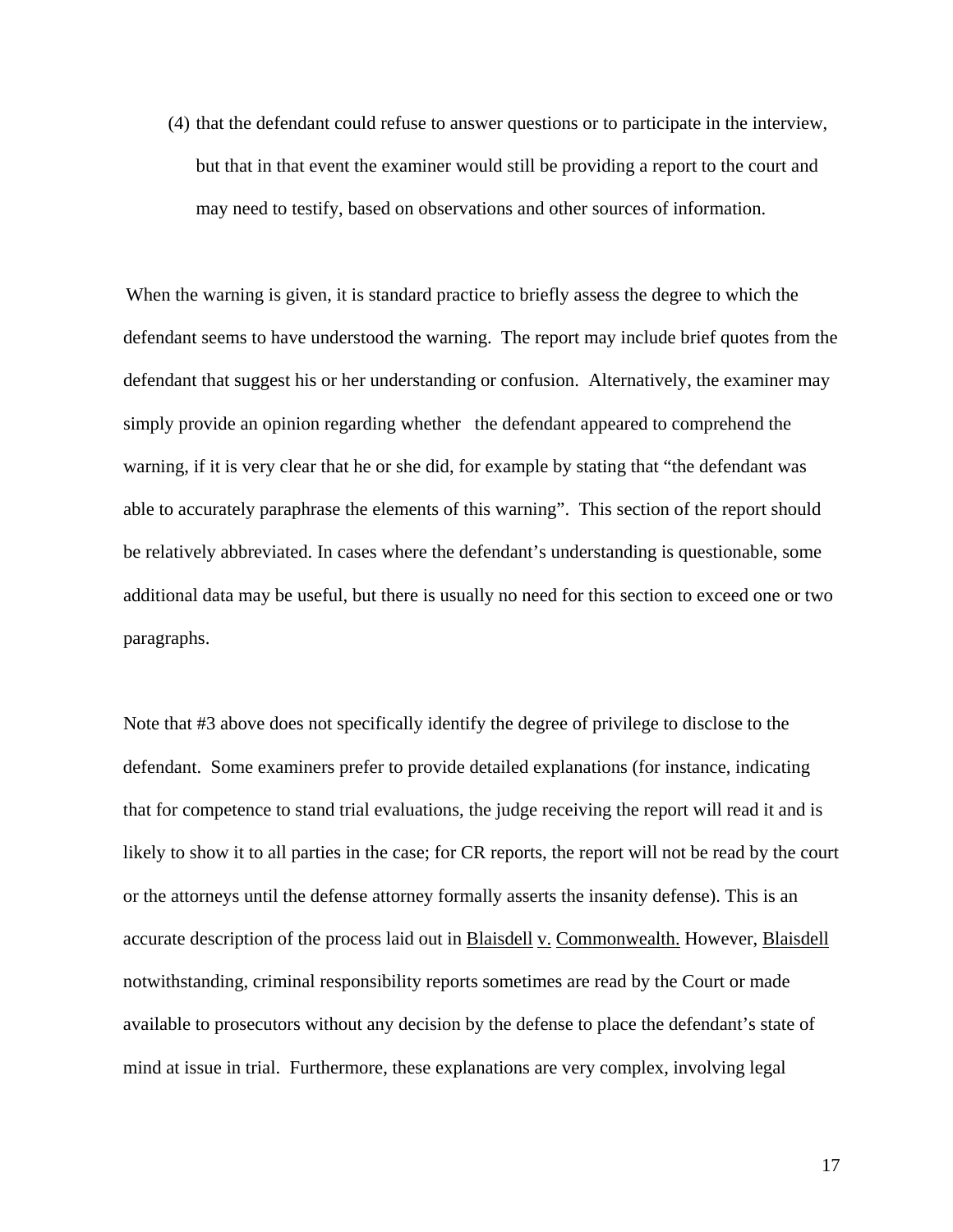explanations, and therefore most examiners simply inform the defendant that the report will be provided to the court, and that the examiner may be called to testify. It is then left up to the defense attorney to provide a more detailed and nuanced explanation to the defendant, if he or she chooses to do so.

There is no clear consensus on how much detail to review regarding where the various ways in which reports may be distributed or ways the information may be revealed to others. Clinicians must make their own decisions as to which procedure to follow. The best strategy, however, is to encourage and provide every opportunity for the defendant to consult with defense counsel about the defendant's participation in the evaluation prior to beginning the evaluation interviews. If a defendant asks questions concerning what he or she should do, the examiner should avoid giving legal advice, and instead suggest that he/she consult with the defense attorney, and postpone the interview if necessary. If the defendant (and/or the examiner) has contact with the attorney regarding these matters, this should be noted in the report.

#### What to do when the defendant does not appear to understand the "Lamb" warning.

When a defendant does not comprehend the "Lamb" warning, ethical and legal issues arise. For competence to stand trial evaluations, this lack of understanding should not prevent the examiner from proceeding with the evaluation, and asking all relevant questions. In such cases the examiner should be aware that it is likely that the defendant's statements will not be admissible as testimony regarding the issue of commitment (there are no such concerns about using the statements for purposes of determining competence to stand trial). However, testimony concerning *observations* of the defendant will likely be admitted. Other non-

18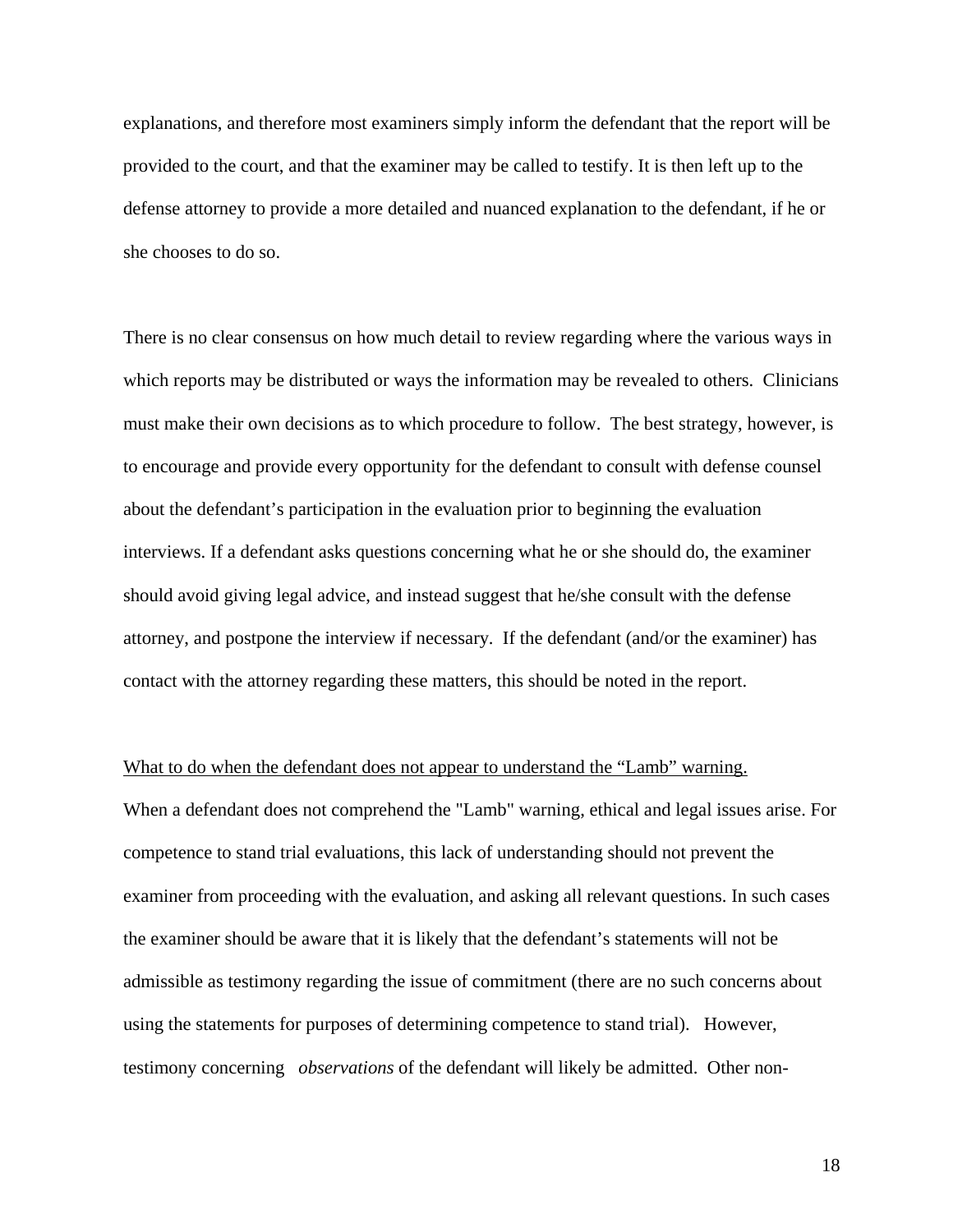privileged communications and information may also be admitted (subject to objections relating to hearsay). Accordingly, it is important as a general rule in all cases for the examiner to record and be prepared to testify to observations of the defendant's behavior, as well as other non-privileged communications or information received, in addition to any statements made by the defendant.

The situation is more complex in CR cases. In such circumstances, it is recommended that the examiner contact the defense attorney to apprise him or her of the issue. The defense attorney may consent to the evaluation on behalf of his or her client, and this should be noted in the report. If the attorney objects to the evaluation, the attorney should be asked to contact the court directly and have the order vacated. If the attorney does not follow through on having the order vacated, or if the attorney cannot be reached, the examiner can either: communicate with the court, apprising of the situation and asking for guidance, or proceed with the evaluation, documenting in detail information regarding the defendant's capacities related to comprehension of the "Lamb" warning. In all such cases, the examiner should document in the report all communications with the attorney and the judge regarding this issue. (Note: this issue is addressed in more detail on the UMMS/DMH forensic website:

<http://umassmed.edu/forensictraining/PracticeIssues.aspx>)

**Sources of Information:** It is important for the court to know all of the sources of information that used in the evaluation. This is often done by listing:

• the dates and length of each of the interviews with the defendant;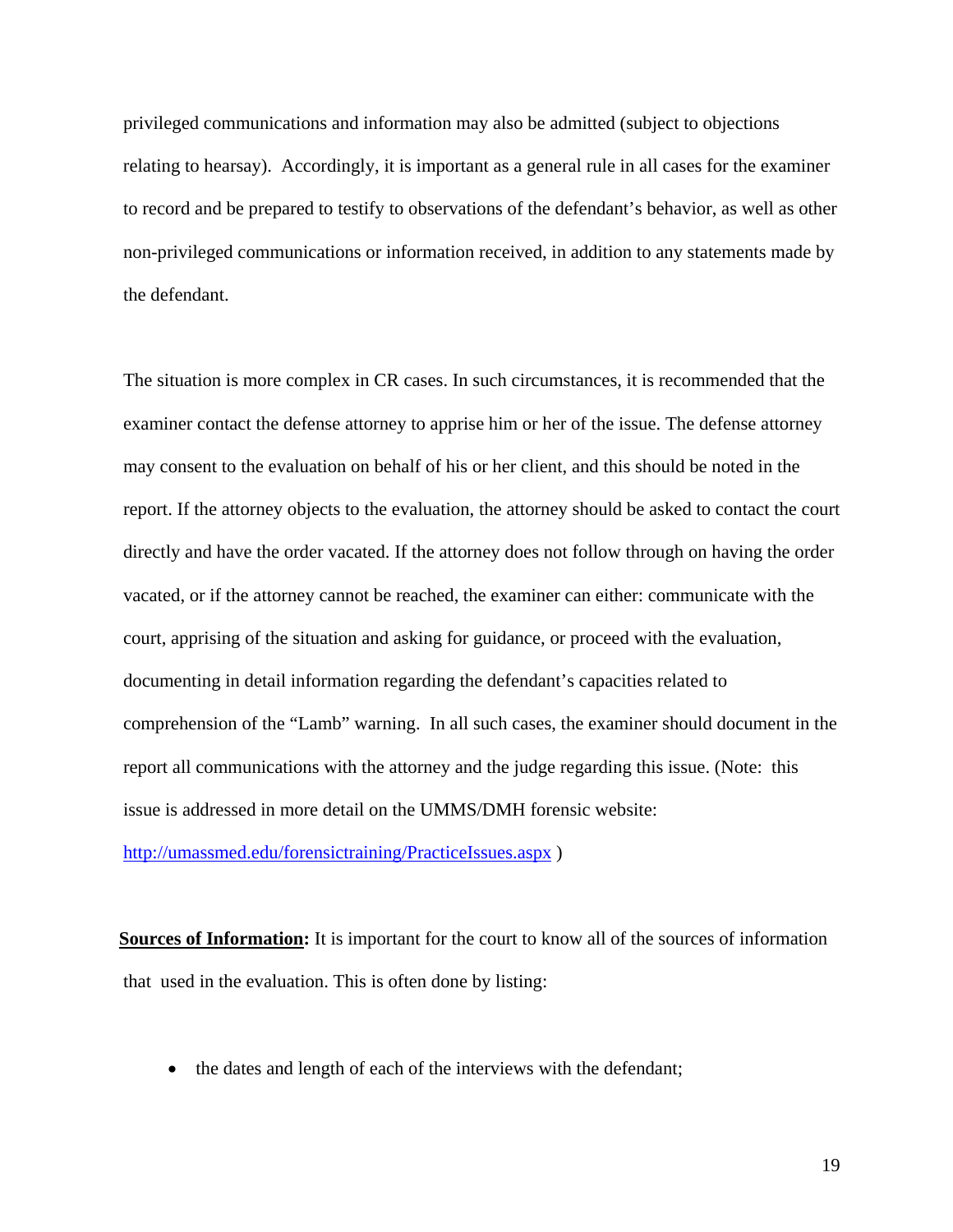- for all other persons interviewed in person or by telephone (e.g., defendant's attorney, a relative), their names, dates of contact, and relation to the defendant;
- all records v reviewed (e.g., medical, school, police, the  $15(a)$  evaluation report)

Attempts to contact sources or obtain records should be noted after the list of sources of information utilized. For example, one might write, "Records were requested from Hospital, but have not yet been received."

**Relevant History:** The purpose of this section is to provide a sufficient historical and clinical data base to support interpretations, which will be offered in later sections, regarding the presence or absence of mental illness, diagnostic impression, and opinions such as likelihood of serious future harm to others due to mental illness.

Special attention should be given to the following types of information, although there is flexibility in the sequencing of the data:

- A brief description of any significant points regarding the defendant's history of family socialization and personality development
- History of social adaptations to (e.g.) school, work, peer relationships, marriage
- History of past mental difficulties, treatment (especially hospitalizations) and response to treatment
- History of substance abuse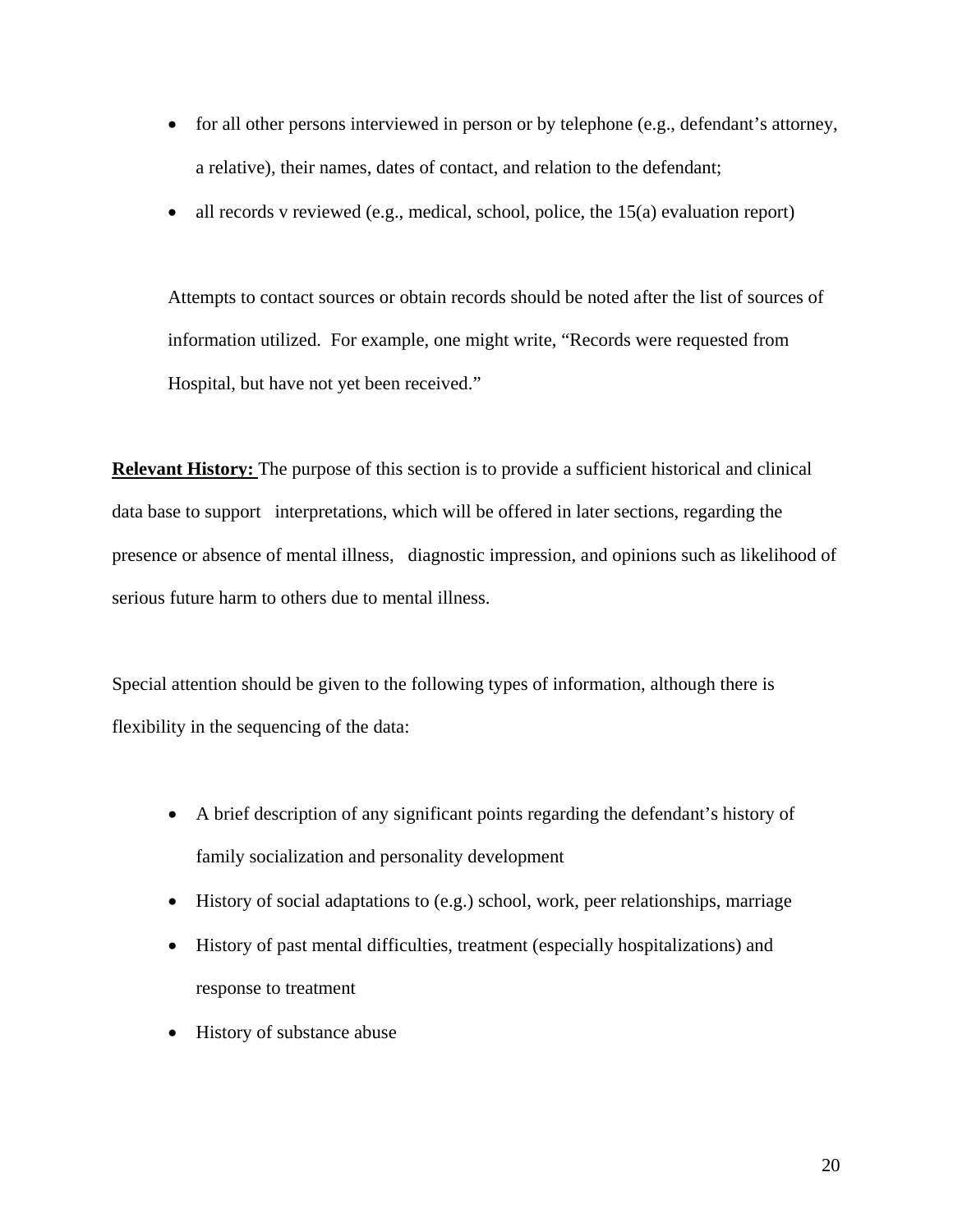- History of criminal justice involvements, including, when available, history of incarcerations with associated difficulties
- History of violence toward others and/or self
- Significant medical history

Ordinarily the history will be constructed with information obtained from a number of sources: for example, current and past records and other reports, the interview with the defendant, and interviews with other persons (e.g., the defendant's family or acquaintances). To the extent possible, it is helpful to bring together the information from various sources into one chronological "story" (either as an entire chronological account or a chronology within categories) rather than to present the defendant's account of his/her history, then the history as documented in records, and so forth. During this description, however, any discrepancies in information obtained from various sources should be noted.

When an examiner thinks that the defendant (or others, for example, a family member who provided information) was especially unreliable in recalling or reporting historical information it is often helpful to point this out at the beginning of the Relevant History section. In this way, the reader can better understand why parts of the history that may rely primarily on the defendant's account may seem "thin" or lacking in coherence.

In Massachusetts, the description of the defendant's history may be somewhat more extensive than for CST or CR reports in most other states. A lengthy social history ordinarily is not necessary, for example, to address questions of present mental state related to competence to

21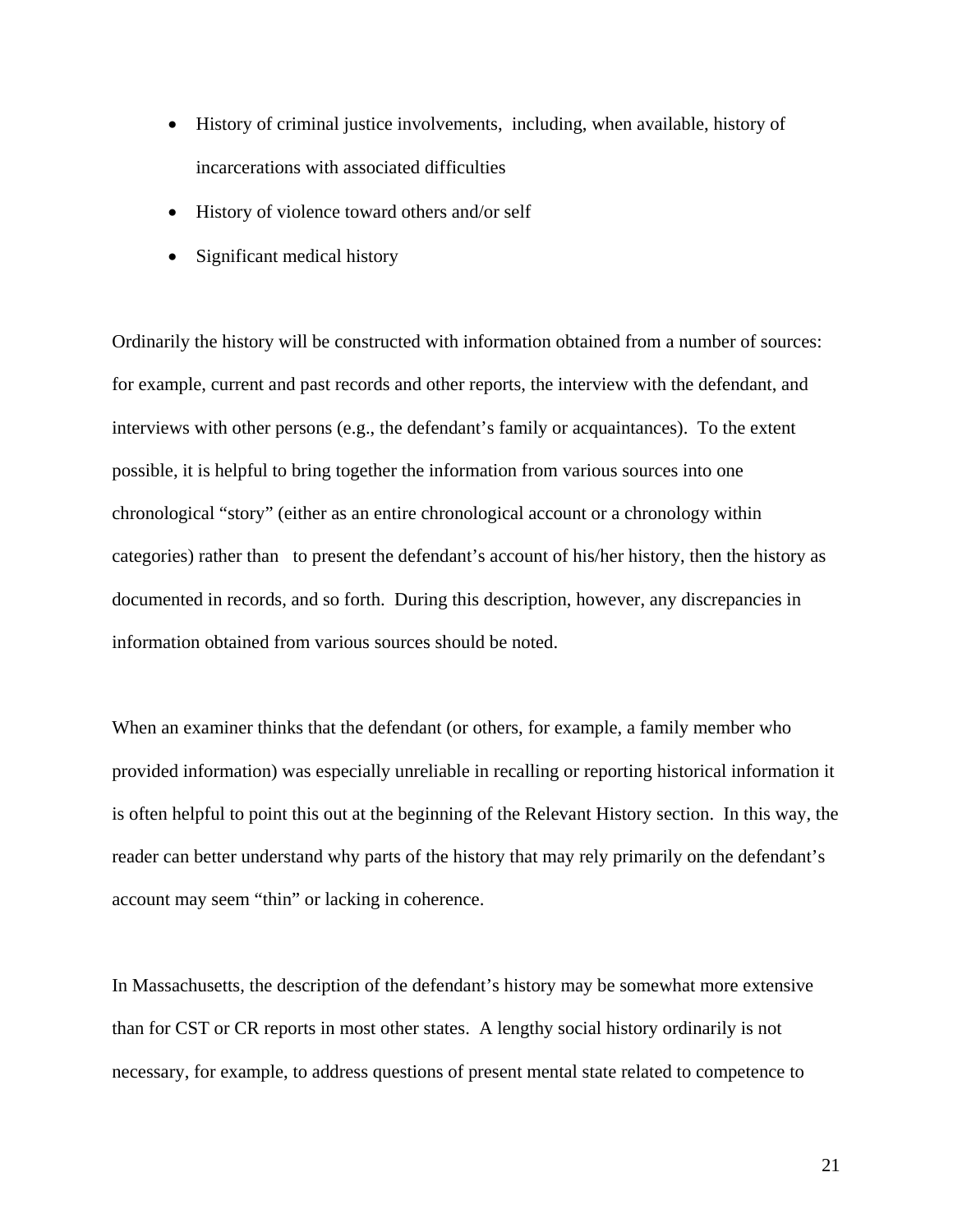stand trial. The Commonwealth's statutes, however, require that CST and CR reports must also provide the court "with an opinion, supported by clinical findings, as to whether the defendant is in need of treatment and care offered by the department" (that is, the Department of Mental Health). An opinion on this matter will be included in the final section of the report ("Clinical Opinions Regarding Need for Care and Treatment"). Therefore, the history section of the report should contain sufficient data to support that opinion.

Although the Relevant History section should have enough information to address the statutory requirements, this section should not contain totally "unselected" information about the defendant. The guiding principle is that the examiner should selectively include information that may be considered relevant to the issues addressed (competence to stand trial, criminal responsibility, need for treatment). This includes, of course, not only data that support the examiner's opinion, but also data that could support an alternative conclusion. It should be kept in mind that this section is headed *relevant* history, not *complete* history. For instance, if the defendant is charged with rape, detailed information about his sexual history should be included. However, if the charge is shoplifting, such detail is not likely to be relevant. In addition, the level of detail included about family members should also be guided by relevancy considerations. It may be helpful to note if there is a significant family history of mental illness or criminal involvement but usually it is not necessary or appropriate to include names and identifying information about other individuals (e.g., "the defendant's sister, *Jane Smith*, has multiple arrests for prostitution").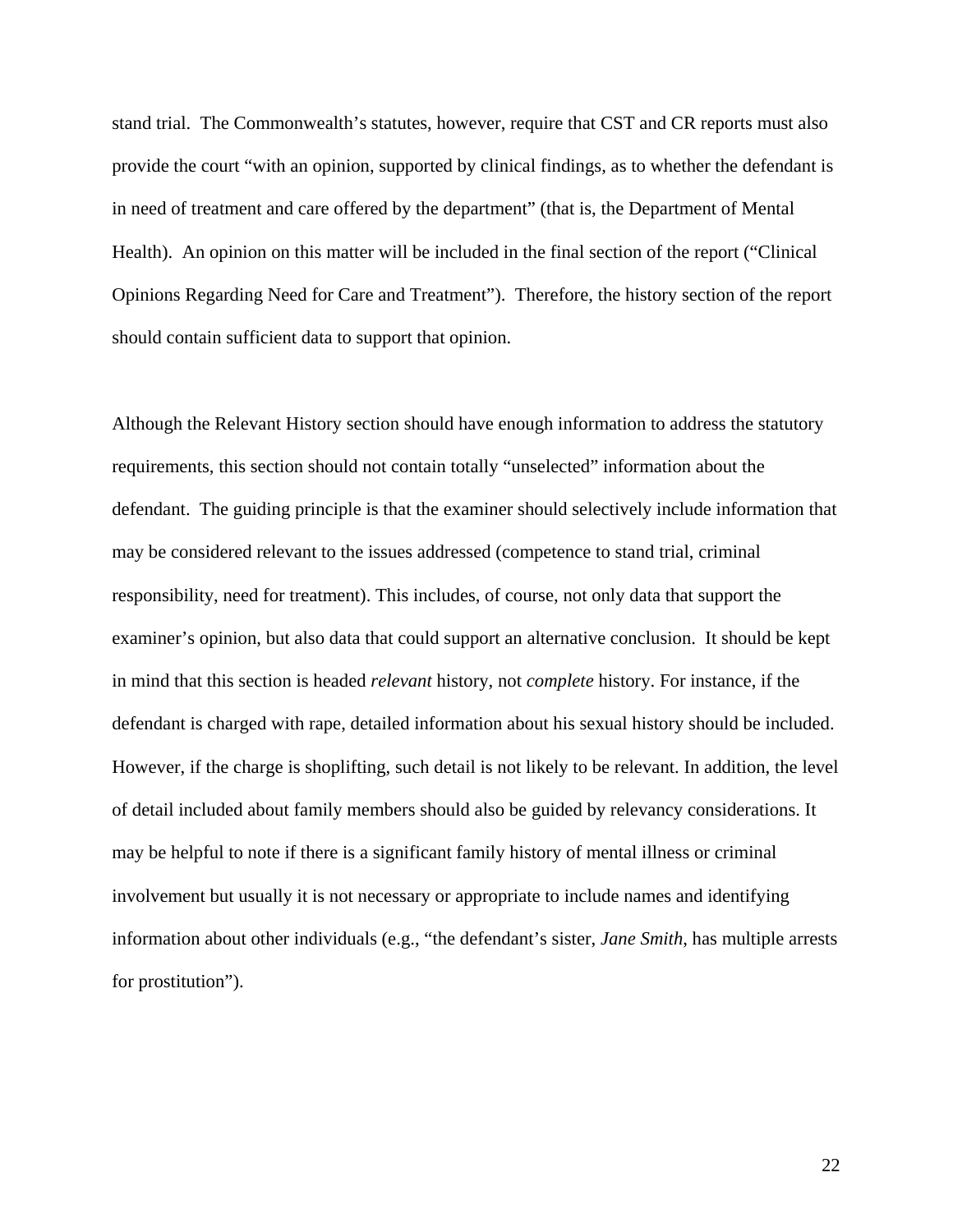When organizing the historical sections, the goal is to maximize clarity for the reader. It is often helpful to organize these sections categorically, with subheadings; for example, family/developmental, education, employment, social (including sexual, marital, relationship), legal, psychiatric, alcohol/substance abuse. The sequencing of these categories should be driven by the particulars of the case. For instance, if a defendant's only psychiatric hospitalizations have occurred during periods of incarceration, it will be clearer to the reader if legal history is provided prior to psychiatric history. It is also clearer, within categories, to present the information in chronologically ascending order. However, there may be other cases in which the information is clearer when presented chronologically, not categorically. There is no hard and fast rule, and examiners should use their own judgment about which format is most clear. (The sample reports included here exemplify both approaches.)

**Circumstances of Referral:** This section consists of a description of observations made by others in the context of the referral for the present court-ordered evaluation. If a §15(a) evaluation was performed at the Court prior to the §15(b) referral, this section should include observations and inferences recorded in the §15(a) examiner's report that appeared to be critical for raising the need for a §15(b) evaluation. If information has been obtained regarding the defendant's mental state or behavior while in jail prior to the present referral (e.g., a suicide attempt), it should be included here. It is not necessary to include the entire  $\S 15(a)$  report verbatim.

**Course of Current Hospitalization:** Summarize the course of the defendant's current hospitalization (if the evaluation is being performed in an inpatient facility). Pay special

23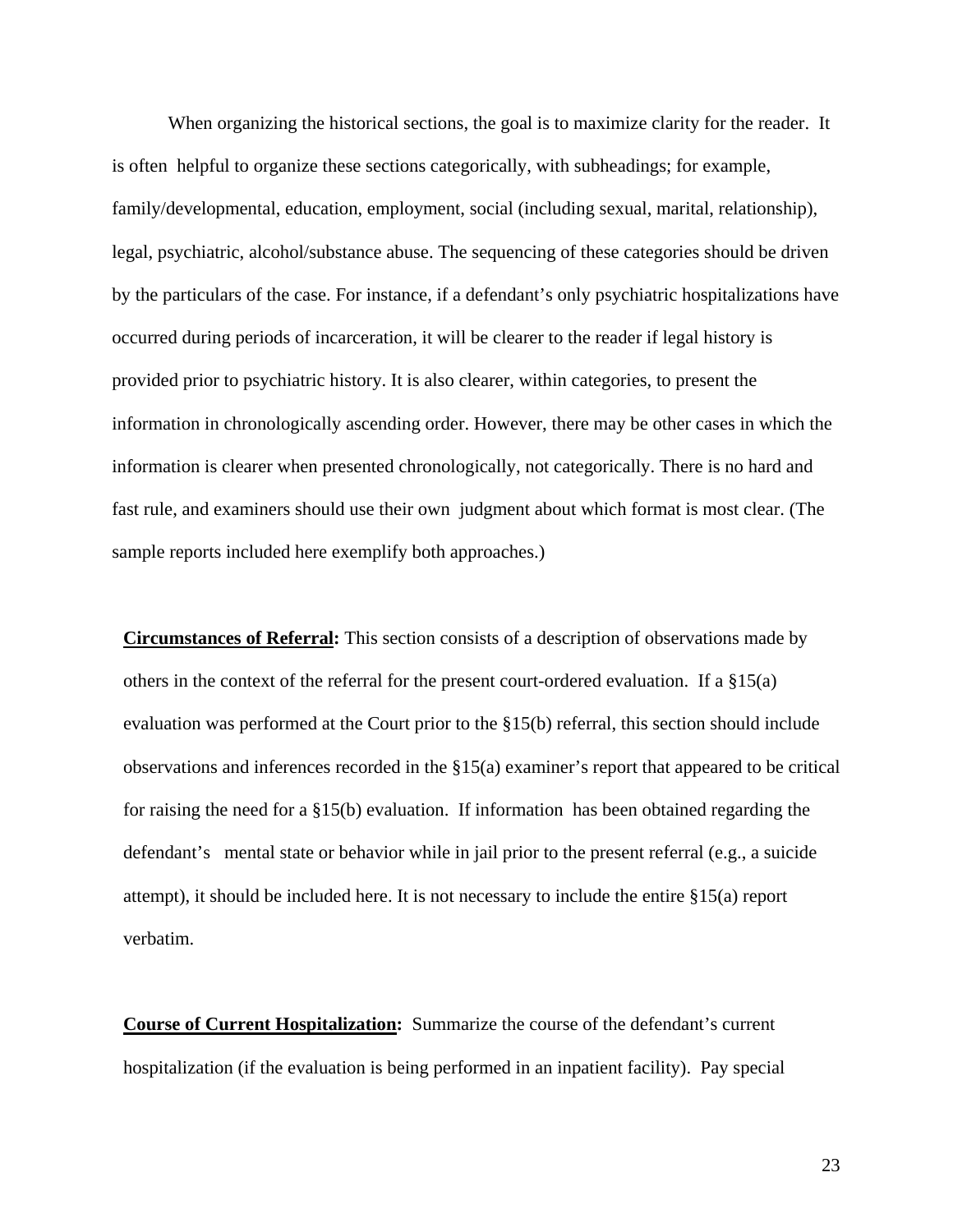attention to mental status at the time of admission and changes over time, responsiveness to treatment, interactions with treatment providers, and behavior in the facility. Provide a statement regarding the defendant's current treatment regimen, including a list of any medications he or she may be receiving, and a description of the defendant's involvement and/or adherence to treatment during the period of evaluation. It is neither necessary, nor helpful, to provide an overly detailed description of the hospital course (e.g., citing notes from each day). Rather, this section should convey a summary of the course of treatment (including improvement or lack of improvement in mental status, variability in mental state, as well as behaviors that may be relevant to risk), with judicious use of examples and quotes. Psychological or medical tests completed through the inpatient treatment team is often reviewed in this section.

**Current Mental Functioning:** This section presents data derived from a formal mental status exam and, if applicable, psychological testing that has been performed. (For including test results in this section, see above, "Reporting Results of Psychological Tests.")

Describe thoroughly the defendant's current mental status. Comment on the defendant's:

- attitude
- appearance
- behavior
- affect
- mood
- presence/absence of suicidal and violent thoughts/intentions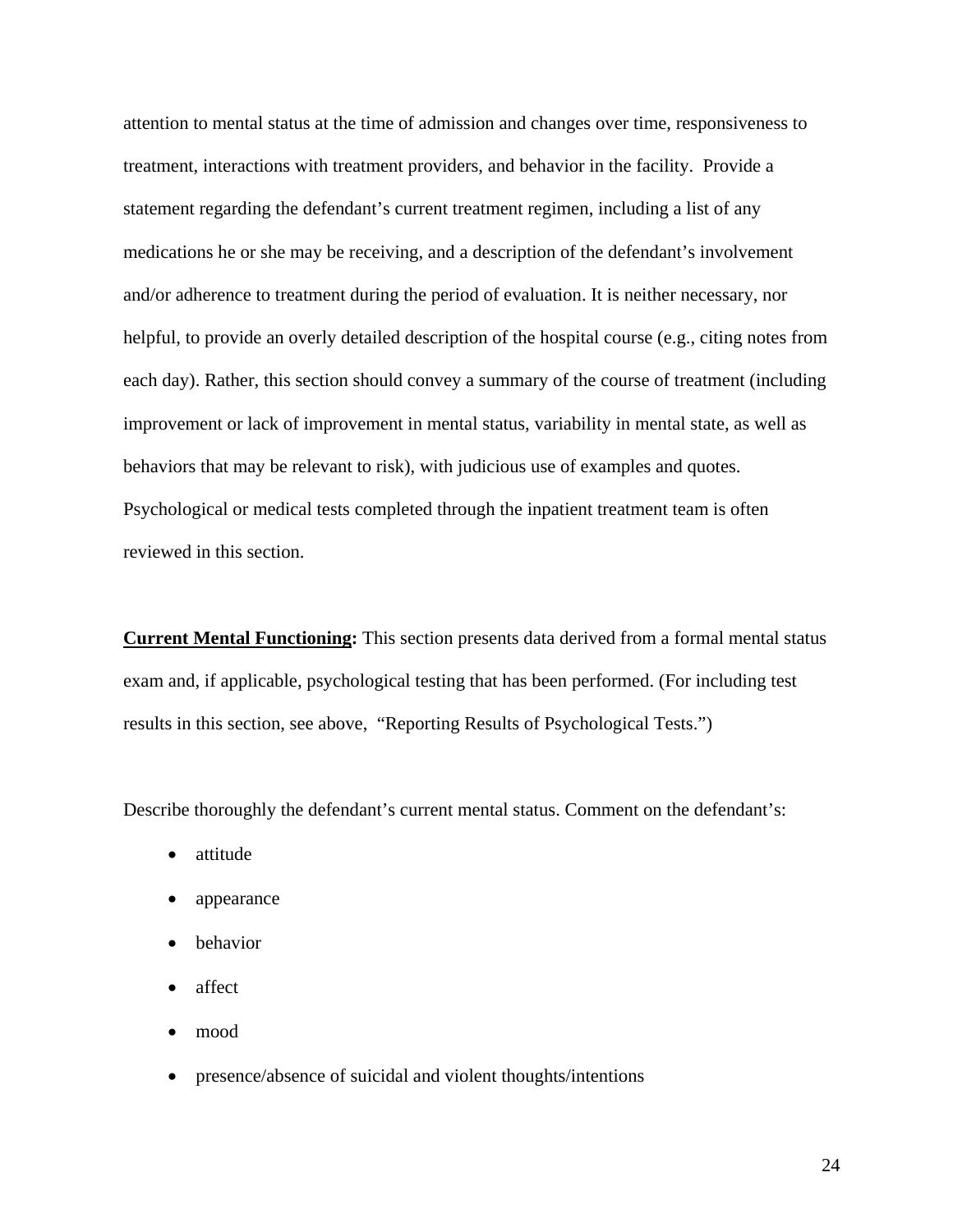- speech
- thought processes
- content of thought/ideas
- perception (i.e., hallucinations)
- cognitive factors (orientation, attention, concentration, memory, intellectual functioning)
- insight about his or her disorder
- judgment

See section Professional and technical terminology above, regarding use of jargon and technical terms, which is particularly applicable to this section of the report.

**Sections Specific to CST or CR:** The report should include a data section and an interpretation section related to either CST or CR. The types of data and interpretation are quite different for these two types of evaluations. Therefore, their format and content are discussed separately, in detail, below.

**Clinical Opinions Regarding Need for Care and Treatment:** This is the very last section of the report. As noted earlier, in addition to addressing the matter of CST or CR, Ch. 123, Sec. 15(b) reports are required to offer an opinion on whether the defendant is in need of care and treatment provided by the Department of Mental Health. This is interpreted to mean that the examiner will offer also an opinion on: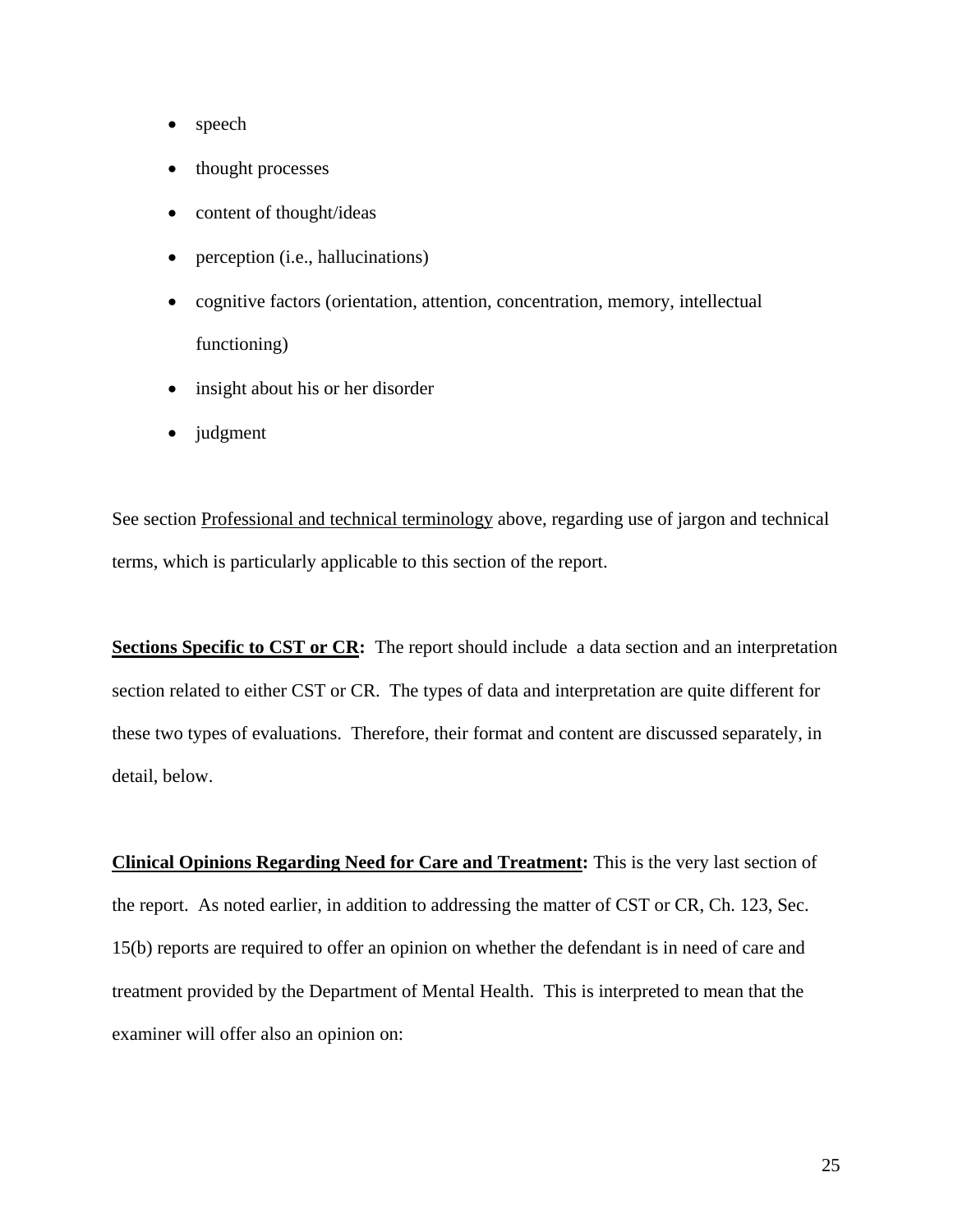- whether the person is suffering from a mental illness (as defined by state regulations), or other disorder (such as a developmental disability, mental retardation, dementia, etc.) and/or substance abuse;
- a formal diagnosis of the defendant's condition is not required, but many examiners find it useful to offer a diagnosis when appropriate;
- if a formal DSM diagnosis is offered, then this section should use the data presented in the earlier sections of the report to explain how the examiner arrived at the diagnosis;
- the type of treatment the defendant needs, including inpatient commitment if relevant
- if treatment is needed, suggestions for how that treatment might be obtained.

The latter often needs to be handled in light of various possible legal outcomes of the case. How might the defendant's treatment needs be addressed if the defendant is adjudicated incompetent? If the defendant is adjudicated competent? One must be careful, however, not to make recommendations that imply that the court should reach particular conclusions on the issue of CST or CR itself. Frequently, one's recommendations can be stated conditionally. For example:

- "If the Court finds the defendant incompetent to stand trial, a petition for his commitment pursuant to §16(b) is attached..."
- "If the Court finds the defendant competent to stand trial, it is recommended that ..."
- "If the defendant is released by the court, the following recommendations for community treatment are recommended…An appointment has been arranged for [date and time] with [treater or agency]..."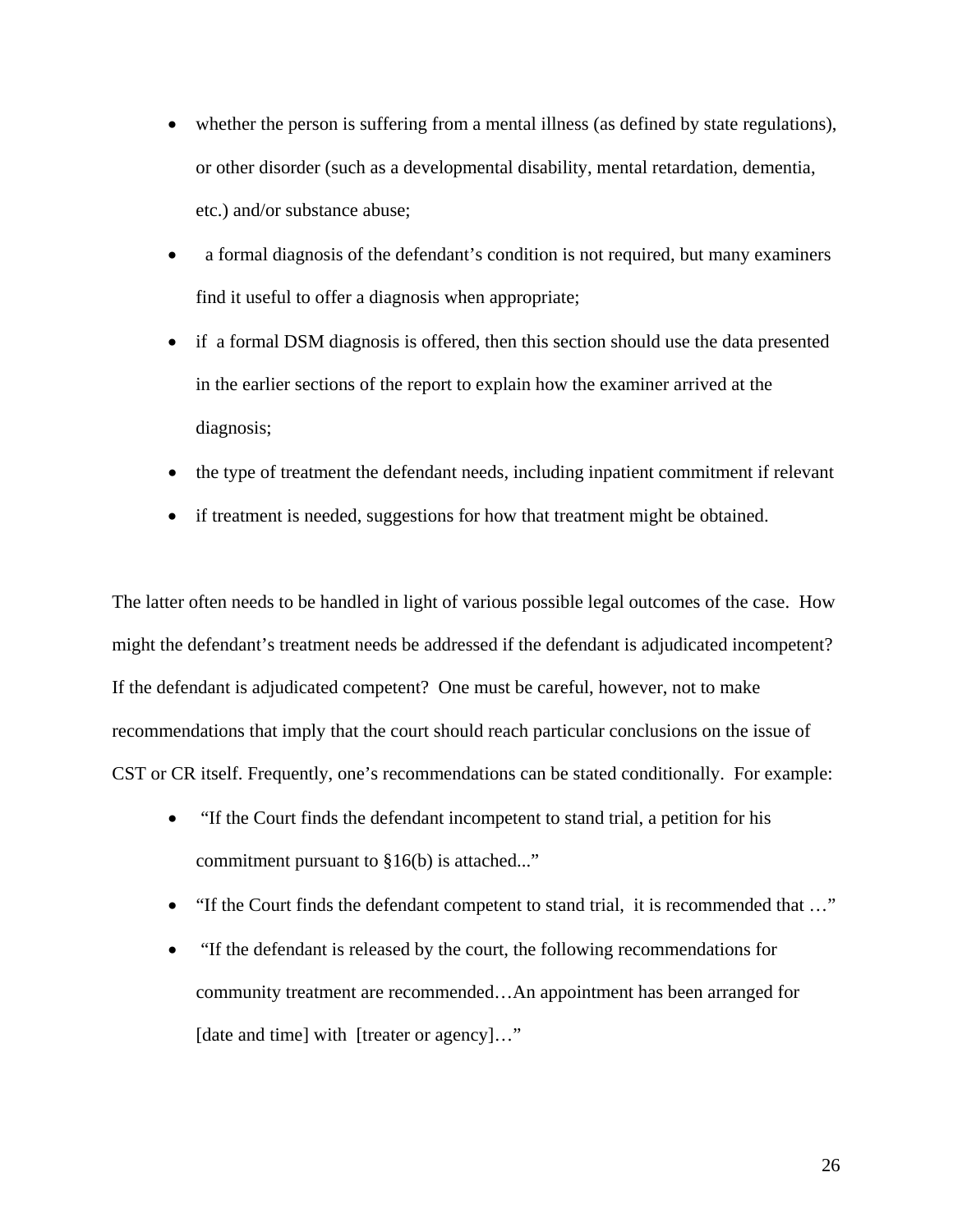"If the defendant is held in jail, the following recommendations are offered… I contacted the court clinic on [date] to convey these recommendations."

[For more discussion, see: [www.umassmed.edu/forensictraining/PracticeIssues.aspx\]](http://www.umassmed.edu/forensictraining/PracticeIssues.aspx)

If involuntary commitment appears warranted, the report must specify the reasoning for arriving at that recommendation. It is insufficient to recommend hospitalization solely on the grounds that the person experiences symptoms of mental illness; "likelihood of serious harm" related to the mental illness is also required. Therefore, the rationale for the opinion that the failure to hospitalize the person would create a substantial risk of serious physical harm either to self or to others as a result of mental illness must be articulated.

In some cases it is desirable to offer the court more than one dispositional option, depending on the legal outcome of the case. However, offering too long of a laundry list, without clarifying the recommendation may be confusing to the court. In choosing what to include in this section, the following guidelines are recommended:

- The examiner should first make clear to the court the specific dispositional recommendations that are consistent with the forensic opinion (e.g., if the examiner's opinion is that the defendant is incompetent to stand trial and requires further hospitalization, then the first recommendation should be commitment under §16(b) or further hospital-based evaluation under §16(a)).
- It may be advisable (depending on the setting) to offer the court alternative dispositional recommendations for hospitalization if the court finds contrary to the examiner's opinion about competence to stand trial (e.g., if the examiner opines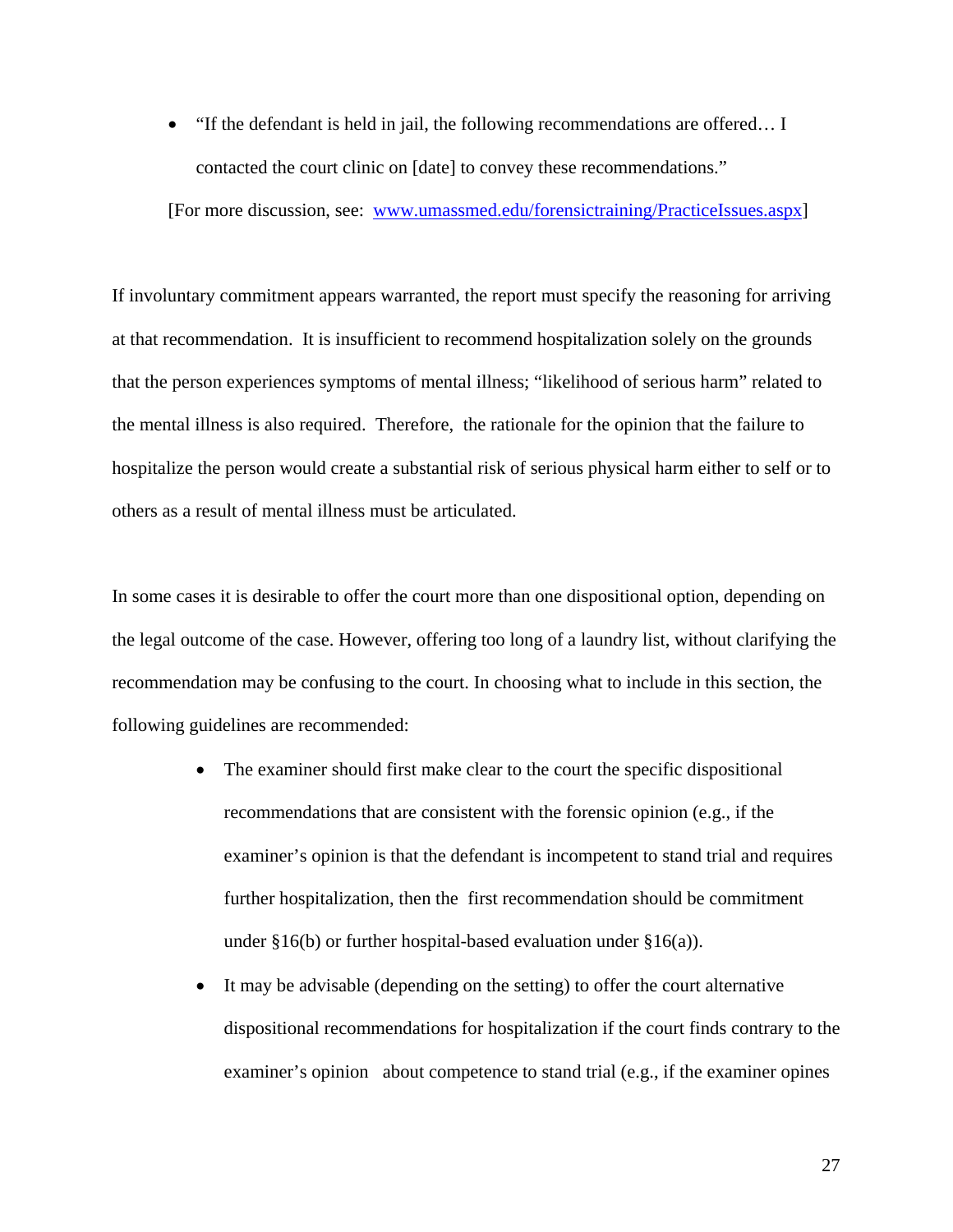that the defendant is incompetent to stand trial, a recommendation can be included for how the defendant could be hospitalized if the court nevertheless adjudicates him/her competent - for example, §18(a), §12(e), §§7&8).

- It is not advisable to offer dispositional recommendations that conflict with the clinical opinion about need for hospitalization - e.g., if the recommendations is for inpatient commitment, it is generally not helpful to then add that if the court chooses to release the defendant then outpatient services may be obtained at a local community mental center.
- In this section, risk of harm to self and others should be addressed even if the examiner thinks that this is not due to mental illness (e.g., substance abuse, personality disorder).

Note: There are situations where the data do not suggest that the defendant poses a risk of harm to self or others but the examiner thinks that the person could nevertheless benefit from treatment. In making recommendations in such cases, examiners should be aware that some courts will impose this treatment as a condition of probation. Therefore, when making such recommendations, examiners should take into account the advantages and disadvantages of such enforced treatment. In some cases it may be helpful to provide pointers as to how to maximize the likelihood of successful linkage to treatment services (e.g., "Given Mr. Defendant's cognitive limitations, if he is ordered to comply with treatment as a condition of his probation, it may be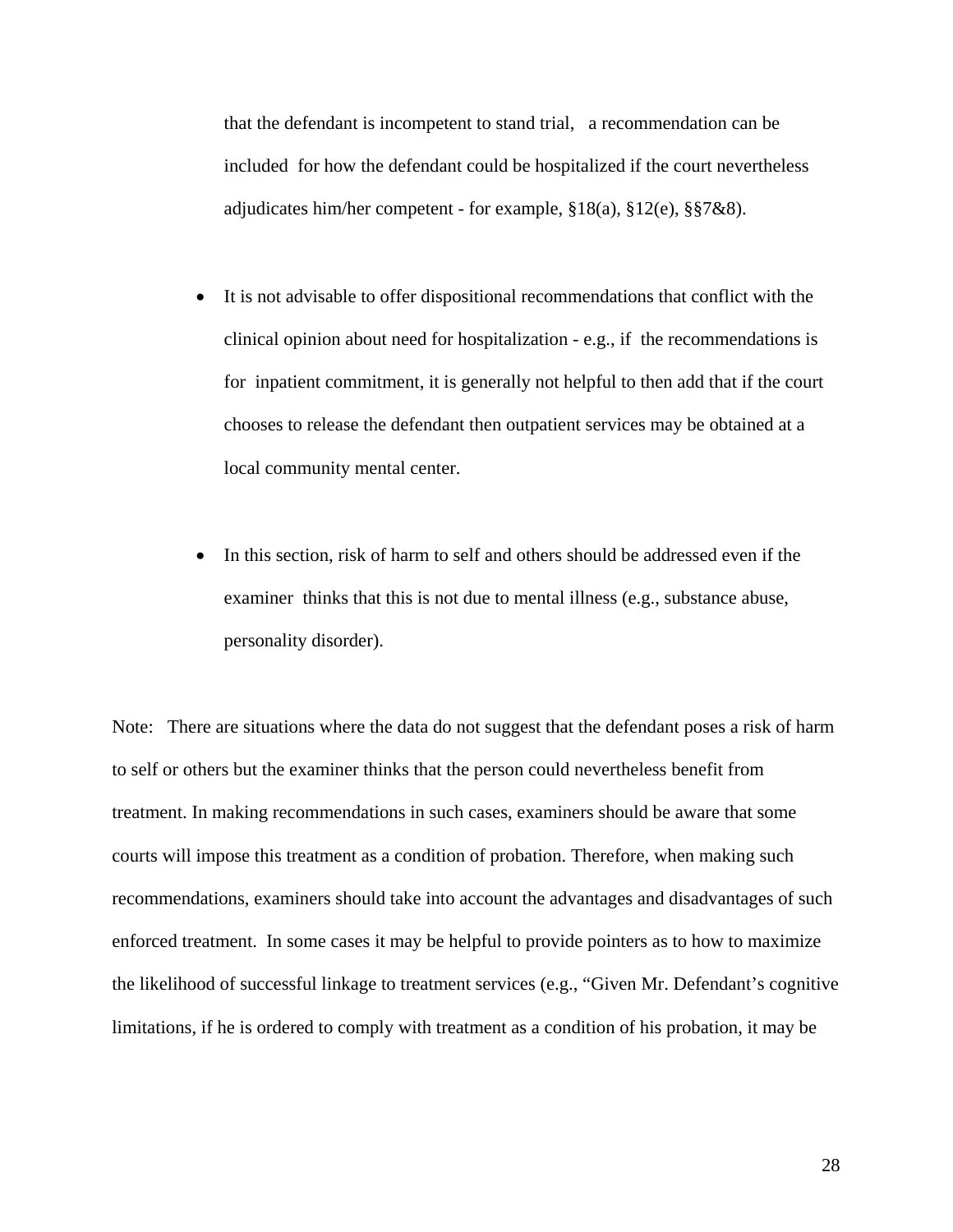useful to educate him of the conditions with very simple instructions and offer reminder mechanisms to maximize his ability to adhere to the conditions.")

#### **B. SECTIONS RELEVANT FOR COMPETENCE TO STAND TRIAL REPORTS**

The two sections described here appear after the Mental Functioning section and before the Need For Care and Treatment section in the CST report.

**Abilities Relevant to Competence to Stand Trial:** The evaluation of CST requires making observations and collecting information that assess the defendant's knowledge, beliefs, behaviors, and affective responses related to preparedness to participate in the trial process. Generally these can be grouped into the following issues, which will be reported in separate subsections (as described later):

- Understanding of the charges, verdicts, and penalties
- Understanding of the trial participants and trial process
- Ability to assist counsel in preparing and implementing a defense
- Ability to make relevant decisions

The subsections reporting the defendant's status on each of the above **capacities should contain data and observations, not inferences or interpretations.** The examiner should describe what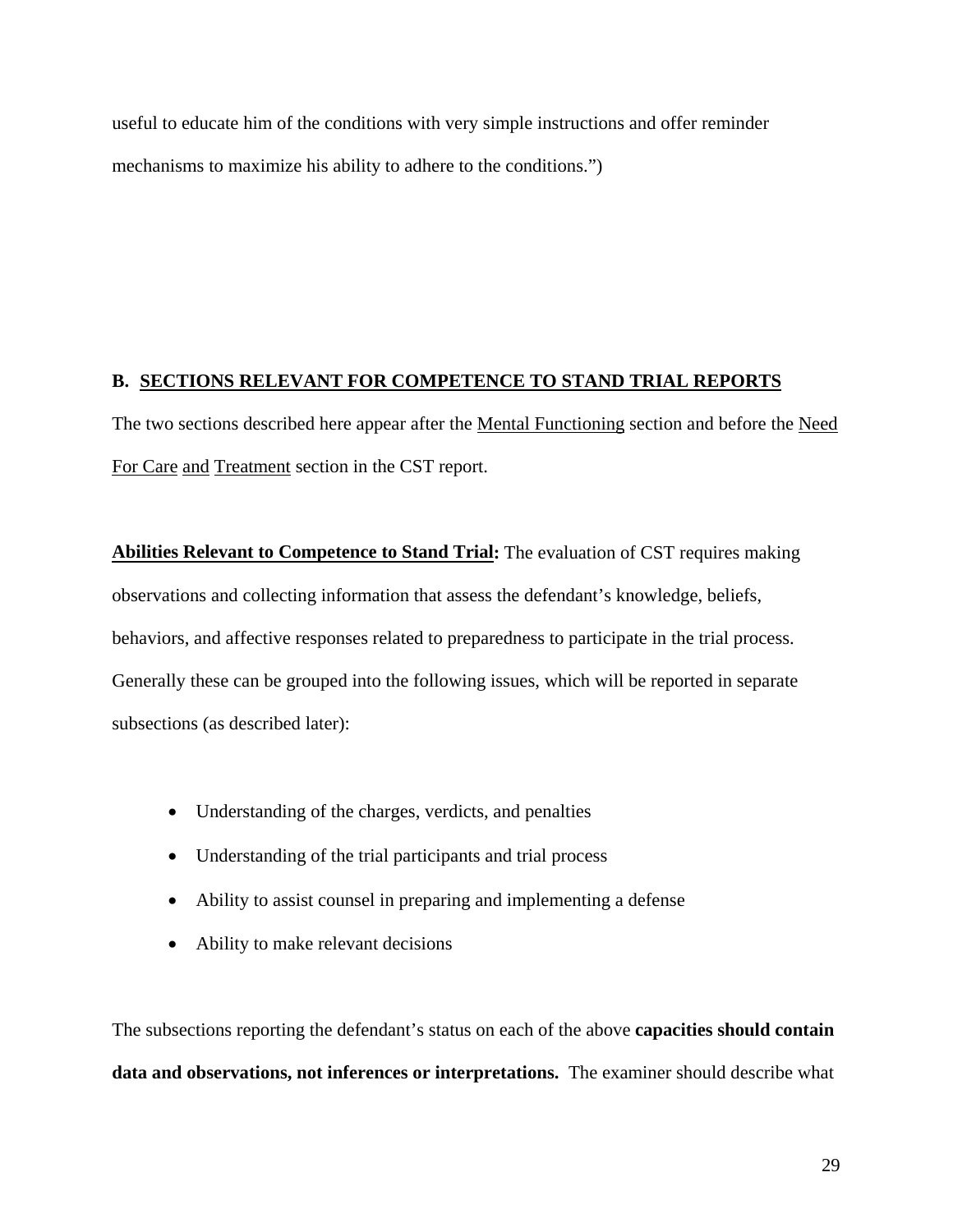the defendant actually did or did not know, could or could not do, or what the defendant believed, with regard to specific content within each of these areas.

**Interpretation or opinions are not appropriate in this section.** The main rationale for this statement is that a defendant's performance during collection of these data is not all that matters in reaching opinions related to CST. For example, the mere fact that a person fails to give adequate responses in this part of the evaluation does not mean that the person "is unable to understand" the matters in question. Data from other sections of the report might suggest that the person's performance cannot be interpreted that simply (e.g., the person is experiencing side-effects of recent medication, or has been malingering illness and exaggerating a limited understanding of what has been explained). This section, then, is merely one type of data to be used later in reaching opinions about CST.

For example, for "Understanding of Trial Participants," one describes what the defendant said when asked for his or her perceptions of the roles of various people in the trial process. Often this can be paraphrased; but especially when the defendant's perceptions are distorted, it is helpful for the court to hear what the person actually said (that is, use a quote). One can also use summaries of a person's descriptions, especially when they were relatively standard and nonproblematic (e.g., "The defendant provided an accurate description of the opposing roles of defense and prosecution"). But note that if one used this type of summary when the defendant's responses were not accurate ("…defendant offered an inaccurate description…"), it would be essential to describe, in addition, what it was, specifically, that the defendant said.

30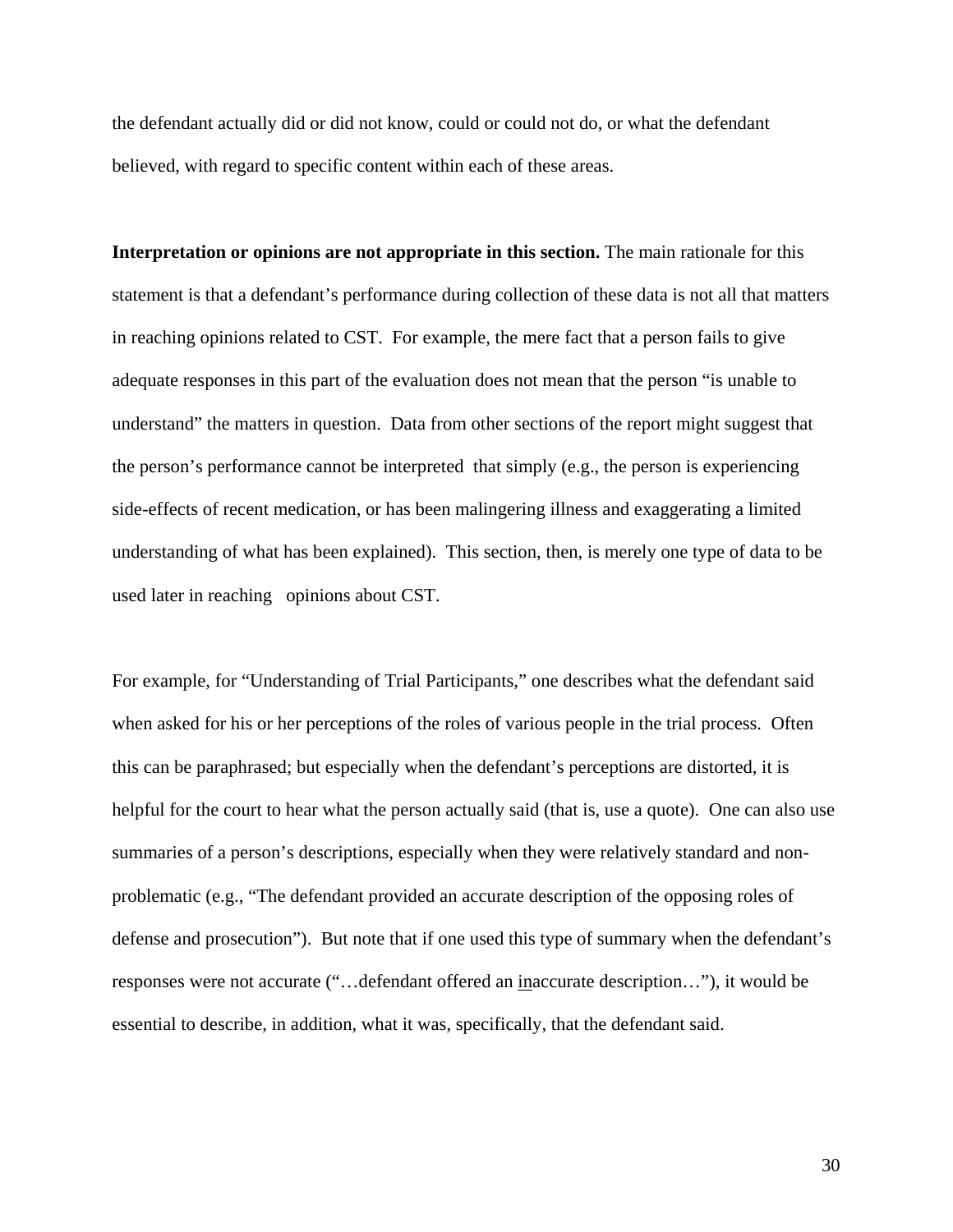In contrast, it is not appropriate to report merely that "The defendant has a good understanding of (or does not understand) the roles of defense and prosecution." This is an interpretation or opinion, not data or observation, and should be left to the next subsection. Moreover, if this statement is made without anything else, it has been presented without supporting data or observation, and therefore does not allow the court to evaluate the reasoning for the opinion.

The following provides suggestions for the content of the four subsections in this section:

#### A. Understanding of Charges, Verdicts and Consequences

This subsection should contain data relevant to assessing the defendant's understanding of:

- what the charges are called
- what it is specifically that police are saying that he or she did to warrant these charges (the alleged behaviors underlying the charges)
- the relative seriousness of the charges
- the basic pleas and verdicts (guilty, not guilty, not guilt by reason of insanity, etc.)
- the possible consequences of each of the possible verdicts, given the charges in the case

#### B. Understanding of the Trial Participants and Process

This subsection contains data relevant to assessing the defendant's understanding and beliefs about relevant roles of trial participants and trial procedures. The examiner should attend not only to the defendant's understanding in the abstract, but also to the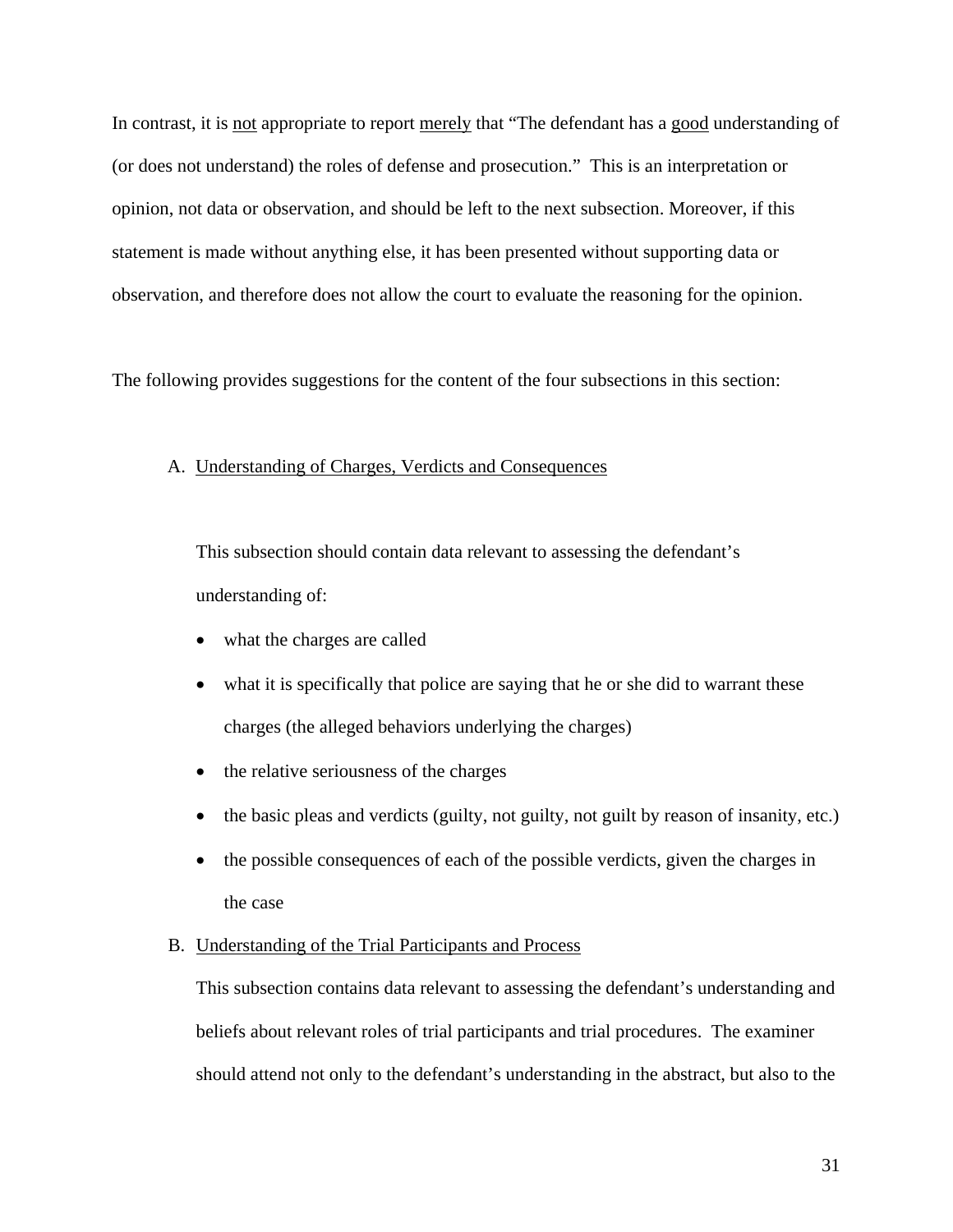defendant's beliefs about these matters in his or her own situation. (For example, a person might **know** that judges are supposed to weigh evidence impartially, but may believe that in his or her case the judge is part of a conspiracy.) The subsection should address the person's understanding and beliefs regarding:

- the adversarial nature of a trial process
- the pleading and plea bargaining process
- functions and roles of the various participants in a formal trial hearing (judge, jury, defense counsel, prosecutor or DA, witnesses); this includes an understanding of the advocacy role of defense counsel in relation to the defendant, in contrast to the role of the prosecution

#### C. Ability to Assist Counsel in Preparing and Implementing a Defense

This subsection contains data relevant to assessing the defendant's ability:

- to trust his or her attorney
- to communicate information to the attorney in a rational manner
- to rationally understand communications made by the attorney to the defendant
- to appraise the quality and quantity of evidence against the defense
- to be adequately motivated to assist the attorney in preparing a defense
- to attend to the trial process and to tolerate it emotionally

#### D. Ability to Make Relevant Decisions

This subsection contains data relevant to assessing the defendant's ability to make certain decisions relevant to the court process. Such decisions include deciding on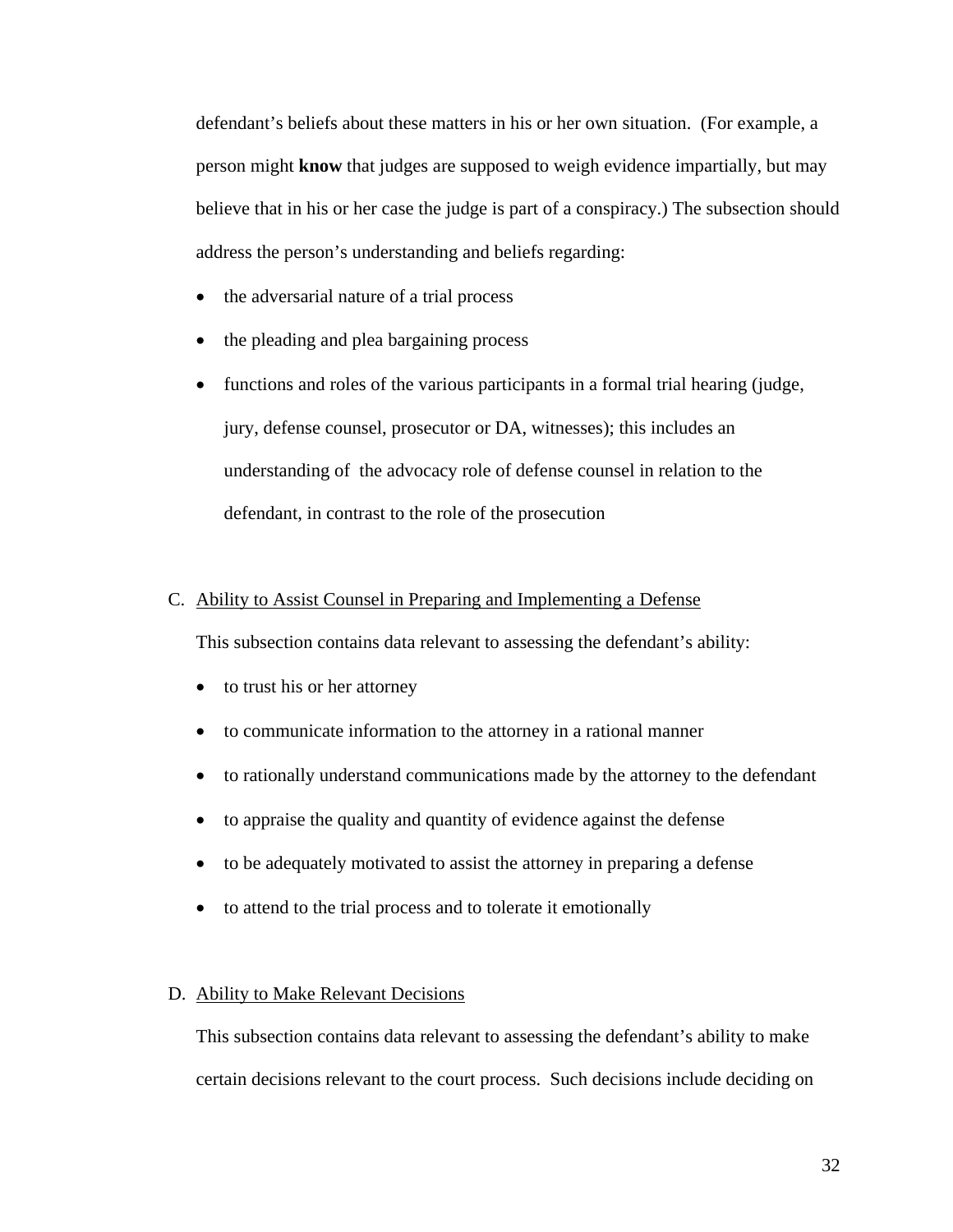which plea to enter, acceptance or rejection of plea bargains, deciding on a bench vs. jury trial, and waiving or dismissing counsel. An important point is that we are assessing the defendant's ability to engage in rational decision making; we are not assessing the wisdom of the decision arrived at. Thus, we focus more on the thought processes involved, rather than the actual decisions arrived at. The subsection should therefore contain data relevant for assessing the defendant's ability, relative to the decisions noted above:

- to engage in the cognitive process of weighing simultaneously several options
- to arrive at decisions rationally, without significant distortion due to mental illness
- to consider defense counsel's advice in a rational manner

Note: In some cases, there may be significant overlap between the items in these last 2 subsections (ability to assist counsel and ability to make relevant decisions). In such cases, the examiner can use discretion to combine them into one subsection.

#### General comments about Competence to Stand Trial Data Sections

1. Distinguishing lack of legal knowledge from impaired capacity

When a defendant manifests poor or confused understanding about factual matters (or simply says "I don't know"), the examiner should engage in a process of "educating" the defendant, then questioning him or her again in order to determine whether this improves the defendant's understanding. Examples of such education and re-testing can be found in the MacArthur Competence Assessment Tool – Criminal Adjudication (MacCAT-CA). If this is done, the examiner should note in the relevant subsection that he/she educated the defendant about the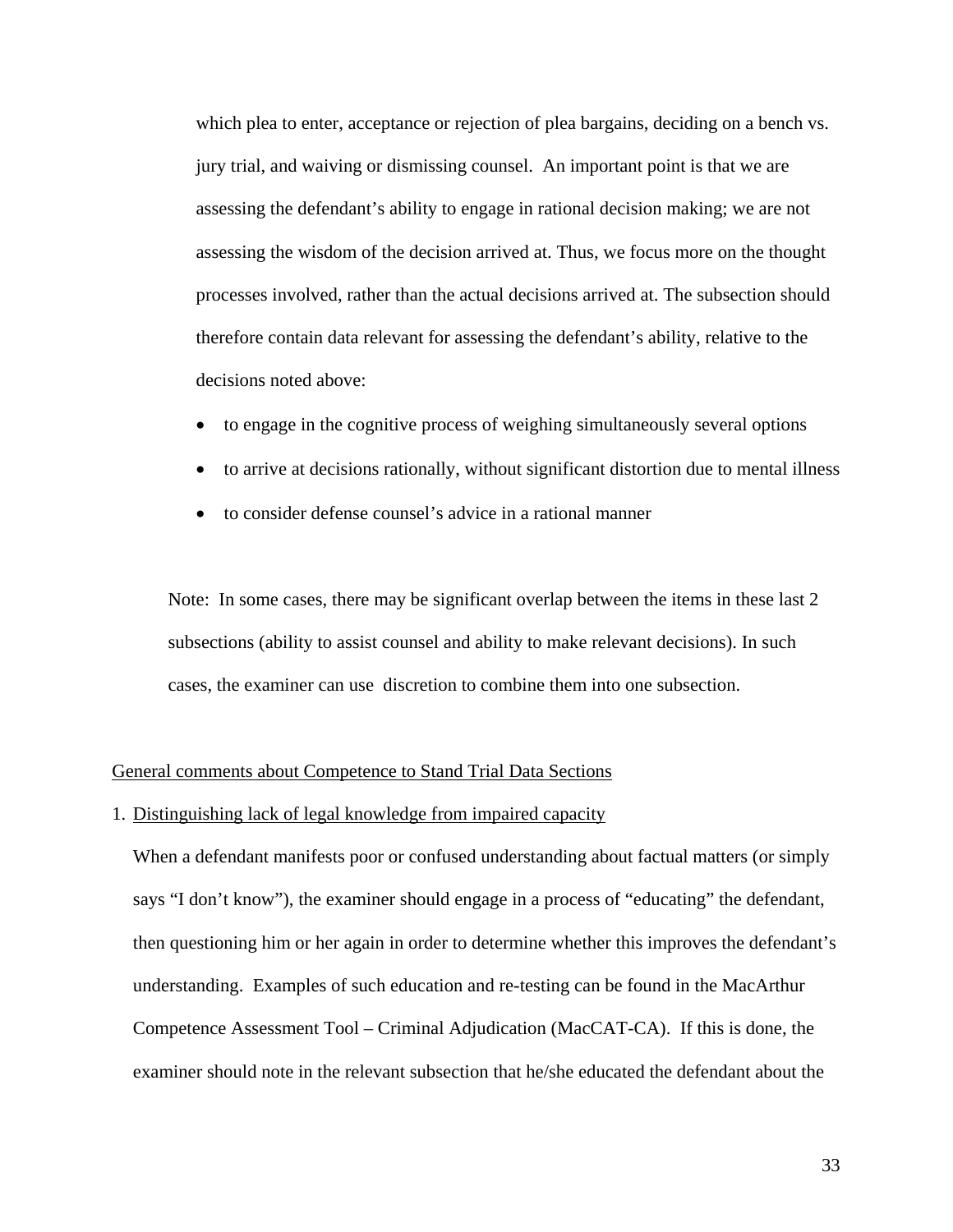matter and describe his or her response. This allows for a distinction between a defendant who simply does not initially have the requisite factual knowledge, versus one who is impaired in his or her ability to learn or maintain the knowledge. The response style of the defendant may also provide some data for a defendant who may be feigning a lack of understanding.

#### 2. Not revealing specific information that may be incriminating or reveal defense strategy

The issue here is that in the context of a competency to stand trial evaluation, in order to address all the issues, it is often necessary to discuss elements of the alleged offense with the defendant, as well as ask questions about how he or she may plead. Although there are some who recommend not even asking the defendant for his/her version of the alleged offense, most forensic examiners agree that in most cases, it is necessary to ask the defendant for at least some information about the alleged offense. It is not necessary to ask for detailed information, however some inquiry is usually necessary in order to:

a. assess whether the defendant can communicate information relevant to the defense in a coherent, rational manner (assessing not only general communication abilities but the defendant's ability to communicate information related to the alleged offense that may engender significant stress/anxiety);

b. determine whether the defendant maintains distorted beliefs about the alleged offense which specifically impact his/her ability to make rational decisions about the particular case, to realistically assess the quality of the prosecution's evidence, and to work rationally with the defense attorney; or

34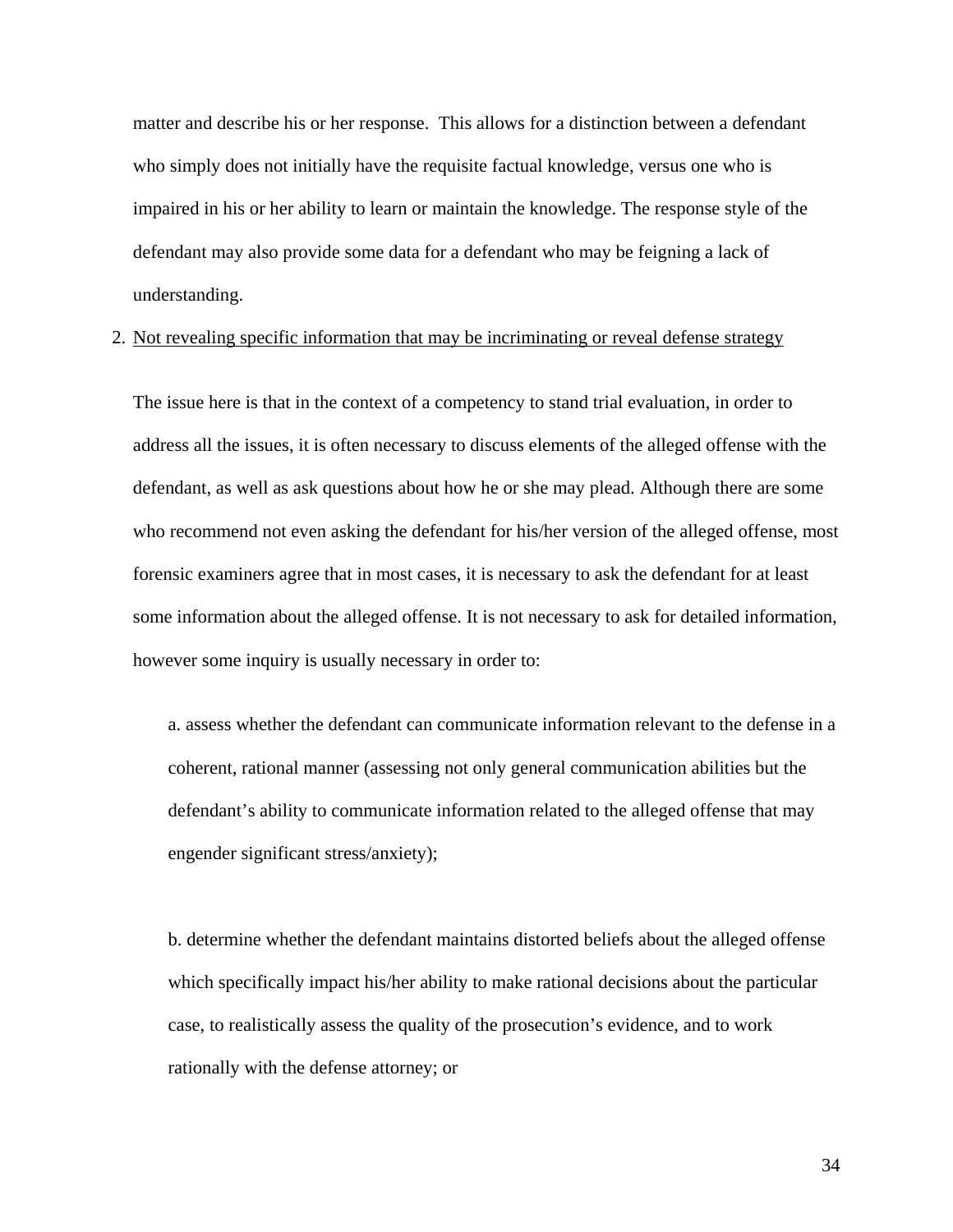c. determine other aspects of the evaluation. In some cases, this information may be highly relevant to the assessment of need for care and treatment. For example, a defendant acknowledges that he shot his father, but insists that his father is not really dead (even though in reality he is), and therefore insists that he cannot really be charged with murder. His attorney tries in vain to convince him that this defense is not viable, but the defendant rigidly maintains his delusion. In this case, even if the defendant has a full factual understanding of the trial process, this delusional belief could render him incompetent to stand trial. It would not be possible to complete the competence to stand trial evaluation without eliciting information related to the alleged offense.

However, although this information is elicited in the interview, there are limits regarding including some of these statements in the report. For some of the competence to stand trial domains, the interest of avoiding inclusion of incriminating statements and defense strategy will require modification of the general principle of providing sufficient data to support conclusions arrived at. The following provide examples of how these competing needs can be balanced:

1) (Using the example referenced above): "Mr. Smith understands that he is charged with killing his father. However, he insists that his father is still alive, despite clear evidence to the contrary. He insists that therefore he cannot be charged with murder." [Note that the report did NOT say "Mr. Smith acknowledges shooting his father, but claims that his father is not really dead."]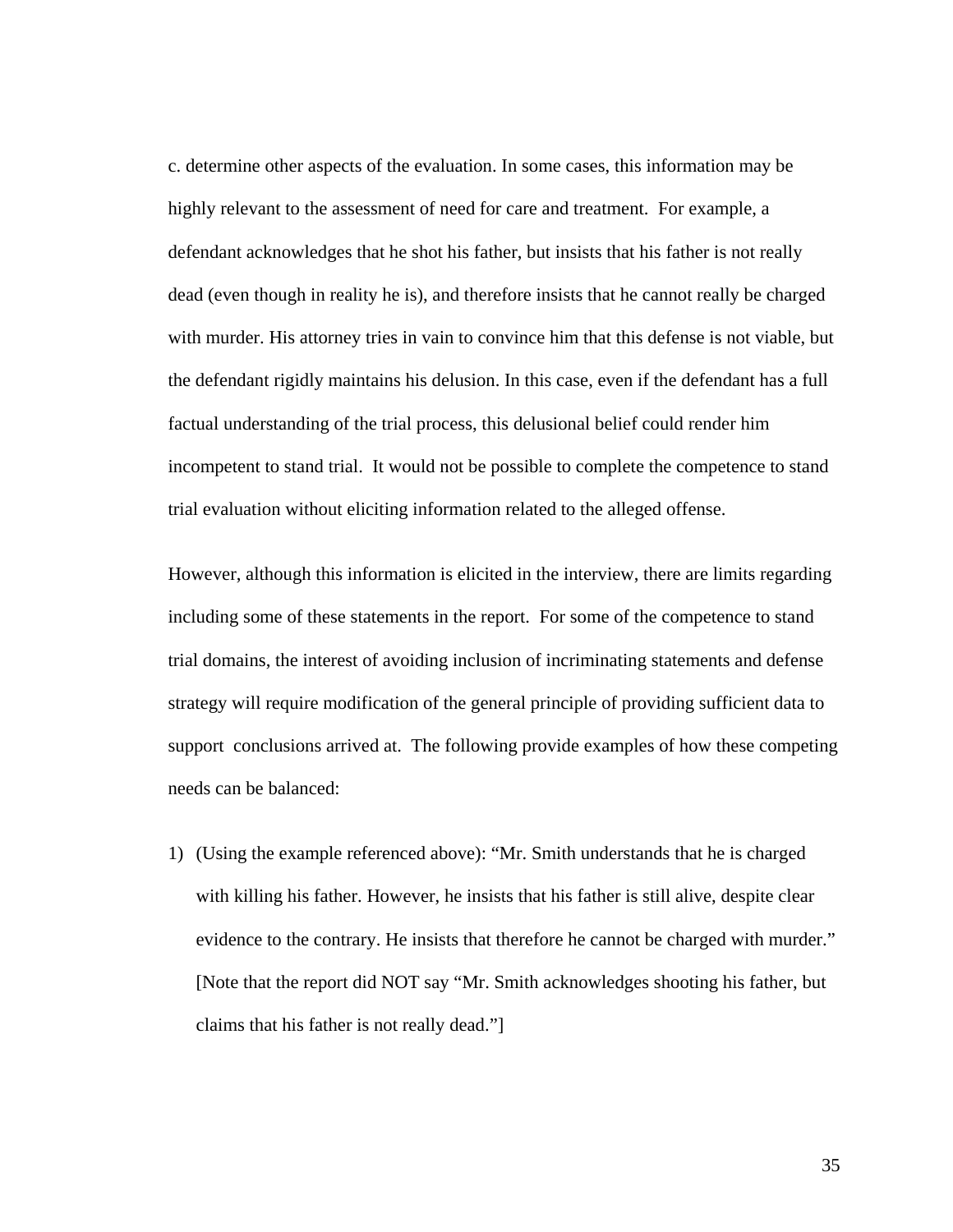- 2) "Ms. Jones was able to provide a coherent, rational account of the alleged offense, including a description of her behavior and state of mind." [Note that the report did NOT say: "Ms. Jones stated that she robbed the bank, but did so because she thought the bank had discriminated against her by not offering her a mortgage."]
- 3) "When presented with possible plea bargain options in his case, Mr. Doe was able to describe, in a rational manner how he would make the decisions." [Note that the report did not say whether he stated that he would enter a guilty plea, or the conditions under which he would do so. Such information would be revealing too much to the prosecution].

**Clinical Opinion Regarding Competence to Stand Trial:** This section includes the examiner's interpretations and opinions regarding the defendant's abilities related to the question of CST. Usually it will use data not only from the previous section, but also from the sections on History, Hospitalization, and Mental Functioning.

As discussed above, there are differing opinions among forensic mental health professionals regarding the issue of offering an "ultimate opinion." Some examiners use ultimate opinion language such as: "In my clinical opinion, the defendant is/is not competent to stand trial." Other examiners use language that does not contain an ultimate opinion statement, such as: "In my clinical opinion, symptoms of the defendant's mental illness do/do not significantly impact his competence to stand trial abilities," or "In my clinical opinion, the defendant demonstrates an understanding of the court process, an ability to assist counsel, and an ability to make rational decisions about her case." Given these differences, examiners should decide for themselves the style with which they are most comfortable. Examiners should also be aware that some courts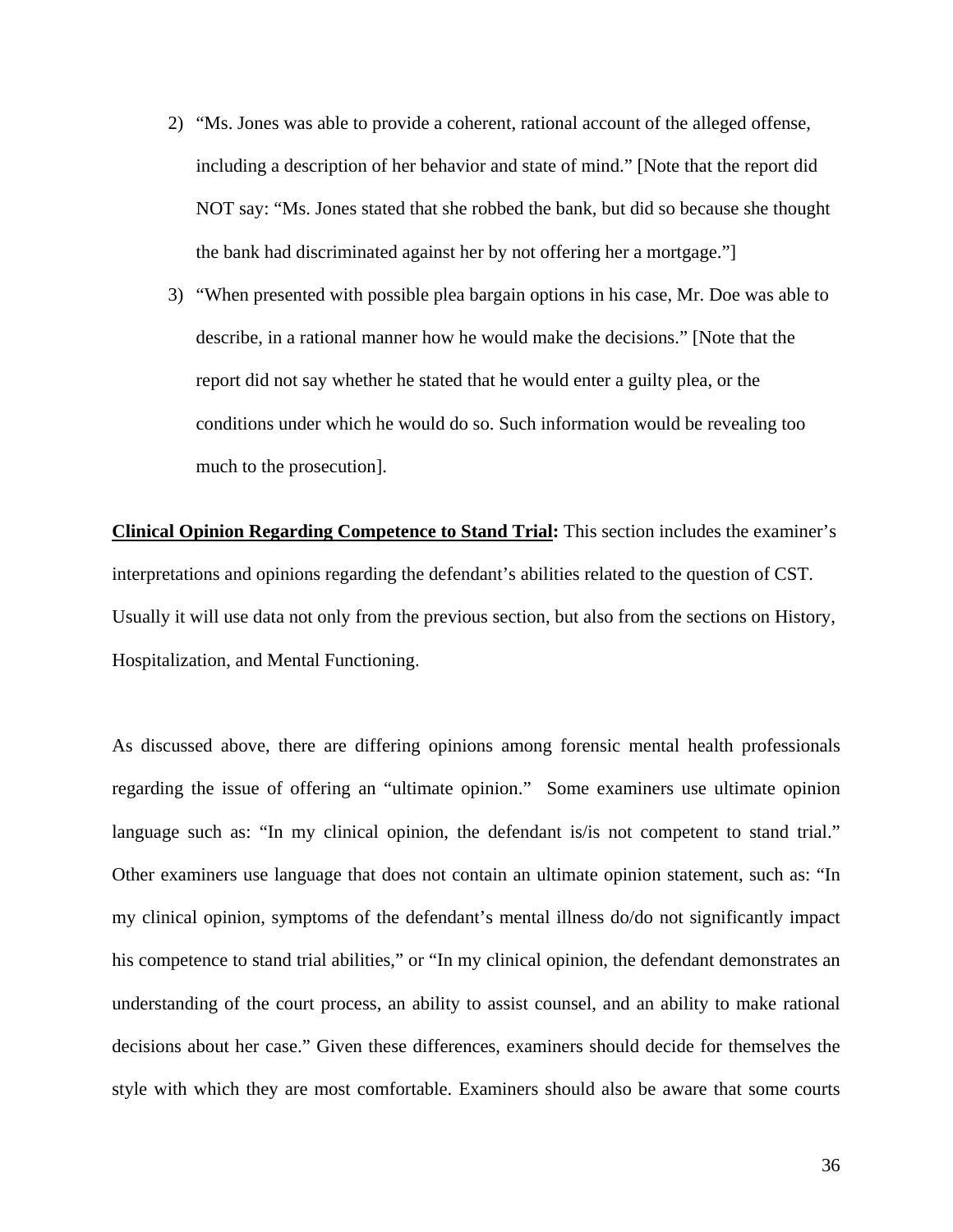may have a particular preference for a more direct opinion on competence to stand trial, while others are accepting of the more nuanced language.

The discussion should contain a clear explanation of the reasoning for the opinion offered**. If there were no significant deficits in abilities related to CST**, this is relatively simple and the section may be quite short. It may refer to the previous CST data sections as a documentation of the lack of deficits.

**If there are significant deficits relevant to CST abilities**, usually the first step is to offer an opinion on the presence or absence of mental illness/intellectual disability (e.g., mental retardation) or other mental impairment. The nature of the disorder should be explained, referencing the critical data presented in earlier parts of the report, followed by an explanation of how the features of the defendant's mental impairment result in the deficits observed in the CST data sections. This explanation is important; the relationship between symptoms and functional competence impairments should be clearly articulated. For example, the following exemplifies an inadequately stated nexus between symptoms and competence impairment: "The defendant's ability to relate to her attorney will be compromised by her delusional thought processes." In contrast, the following is fully articulated: "The defendant is committed to a delusional system that includes a belief that her attorney is receiving commands from God to ensure that she is punished. This delusion compromises her trust in and ability to relate to her attorney."

If the examiner's opinion is that there are significant deficits in competence to stand trial abilities, but not due to mental illness or intellectual disability, then the reasons for the poor

37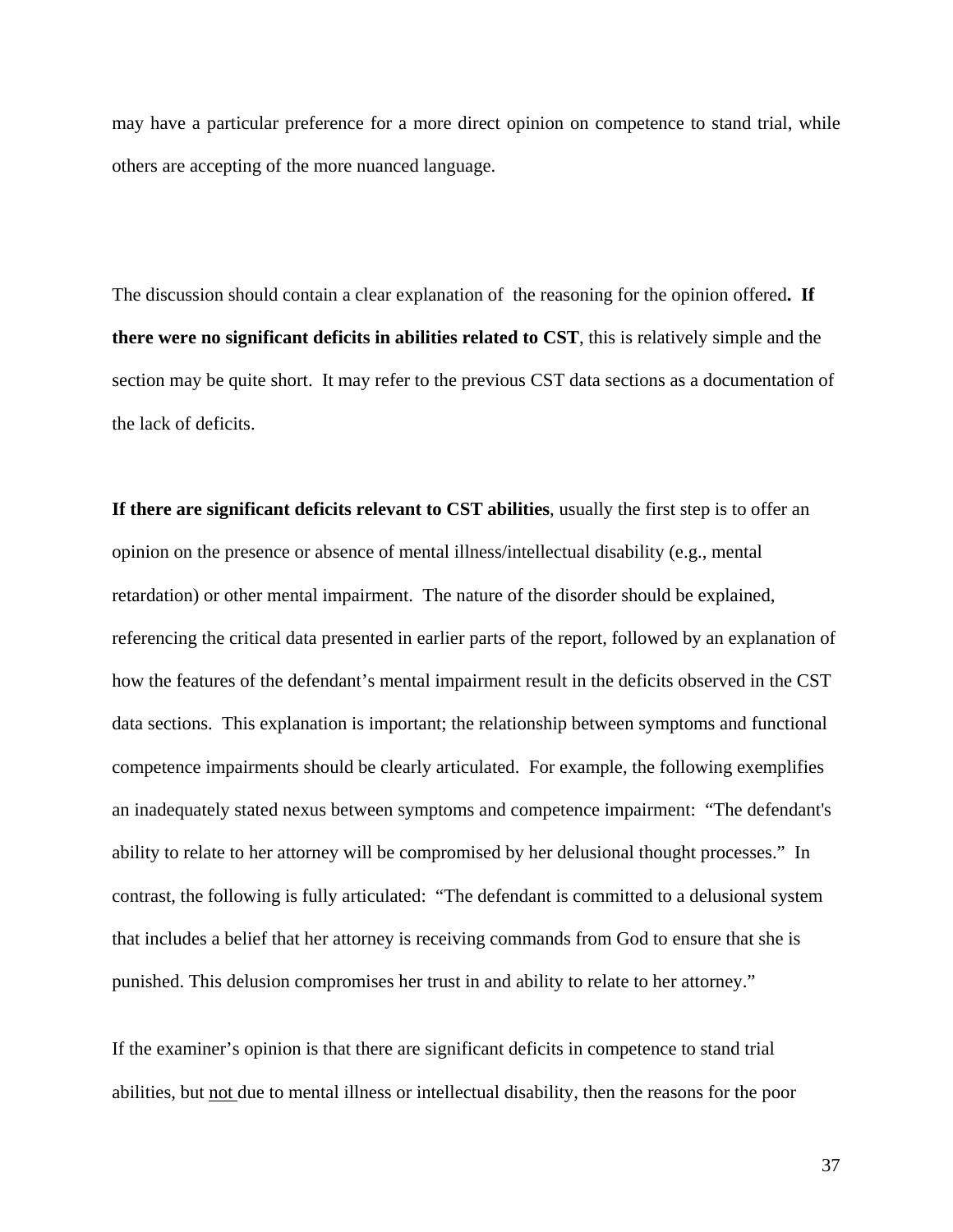performance (such as simple lack of knowledge, a defendant raised in a different culture with a different legal system, or a defendant whose personality style makes him or her emotionally labile, angry, or hostile) should be explained. It should also be noted that in Massachusetts, unlike with CR, for CST there is no requirement that a defendant have a mental illness or developmental disability as a basis for incompetence. In situations where defendants manifest significant deficits in abilities related to CST that do not appear to be due to mental illness or developmental disabilities the opinion should focus also on whether the defendant actually lacks capacities as opposed to having a lack of experience, knowledge, frustration tolerance, etc. Further, the opinion may include suggestions that can help facilitate the defendant's capacity to participate in his or her own defense (e.g., suggestions related to educational needs, limit setting, or other active involvement by the defense attorney).

The following are some additional points relevant to preparing this section of the report:

- In some cases in which the defendant appears currently to be competent, there is a risk that the defendant's condition may deteriorate in the course of the trial process. If so, this should be noted and the reasoning explained. For example, if the defendant has stabilized on medication, but in the examiner's opinion would likely decompensate if medications are discontinued, this should be noted.
- Not all deficits need to be equally emphasized or elaborated in one's interpretation section, because not all defendants face the same kinds of task demands in terms of the trial process they are most likely to encounter.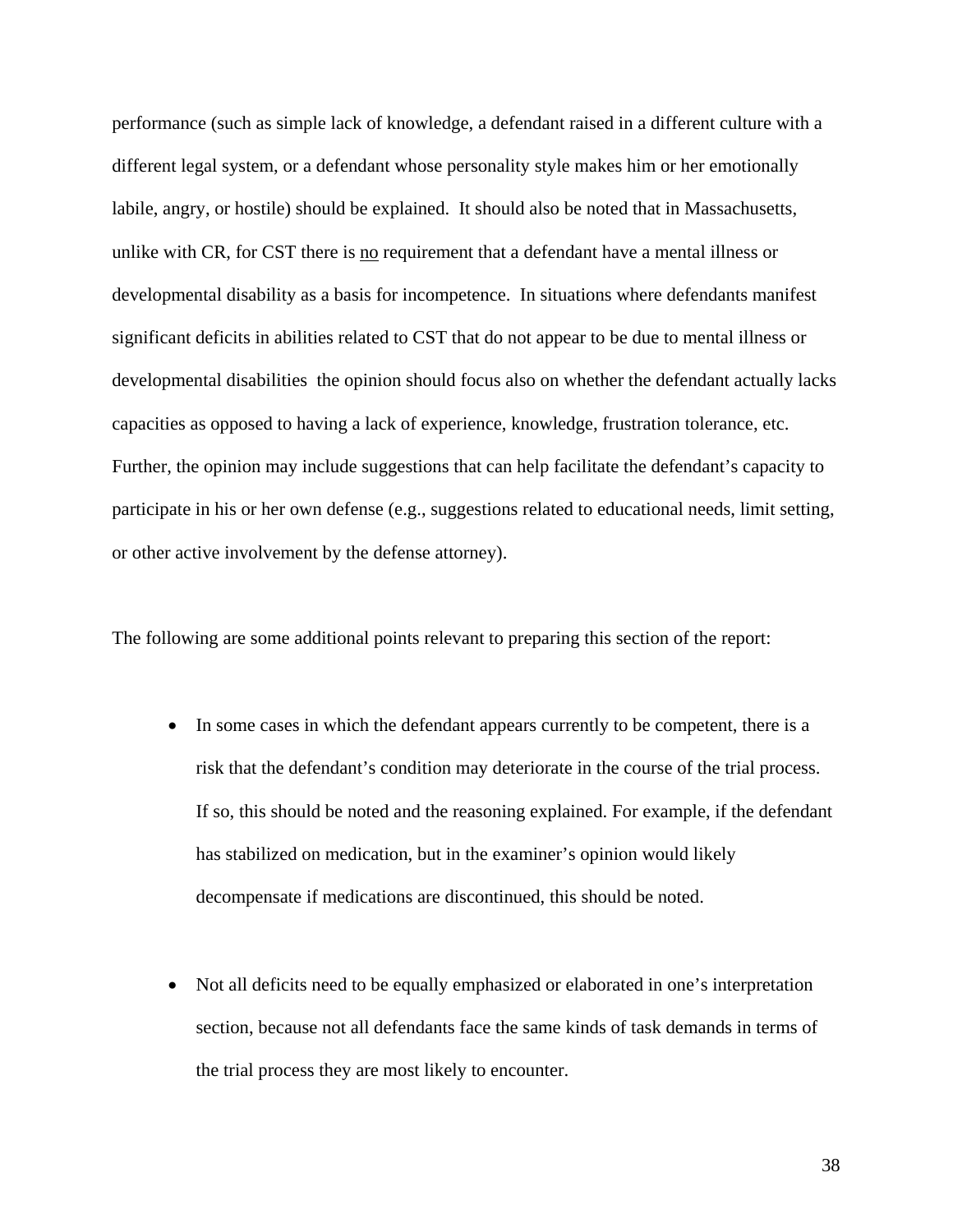For example, some cases stand a good possibility of requiring a lengthy formal trial; others are more likely to amount to briefer hearings, while most criminal cases will involve no formal trial at all (e.g., due to plea-bargaining). Such differences in probable circumstances create different demands on defendants, so that various deficits may have different significance or importance from one case to another. For example, if a defendant's mental illness creates a serious deficit for maintaining attention to events beyond 15-30 minutes, one might want to elaborate on the implications of this in the event that a lengthy formal trial may be necessary, while noting that the deficit will be of lesser significance in the context of other types of briefer legal procedures.

 If the person appears to have deficits that could form the basis for a finding of incompetence, the examiner should offer an opinion on remediation of those deficits. This would include a description of the general type of treatment needed to regain competence (after articulating the basis for the deficits), and an opinion concerning the likelihood that the treatment will be successful in restoring competence. In writing the opinion related to restorability, there is no expectation of probabilities or percentages. Often it is helpful to write something that is known about the impact of treatment for a particular condition (e.g., generally individuals with manic symptoms respond to medication and therapy within six to eight weeks, and Mr. Jones has a history of similar responses when hospitalized. Thus, in my opinion it is likely that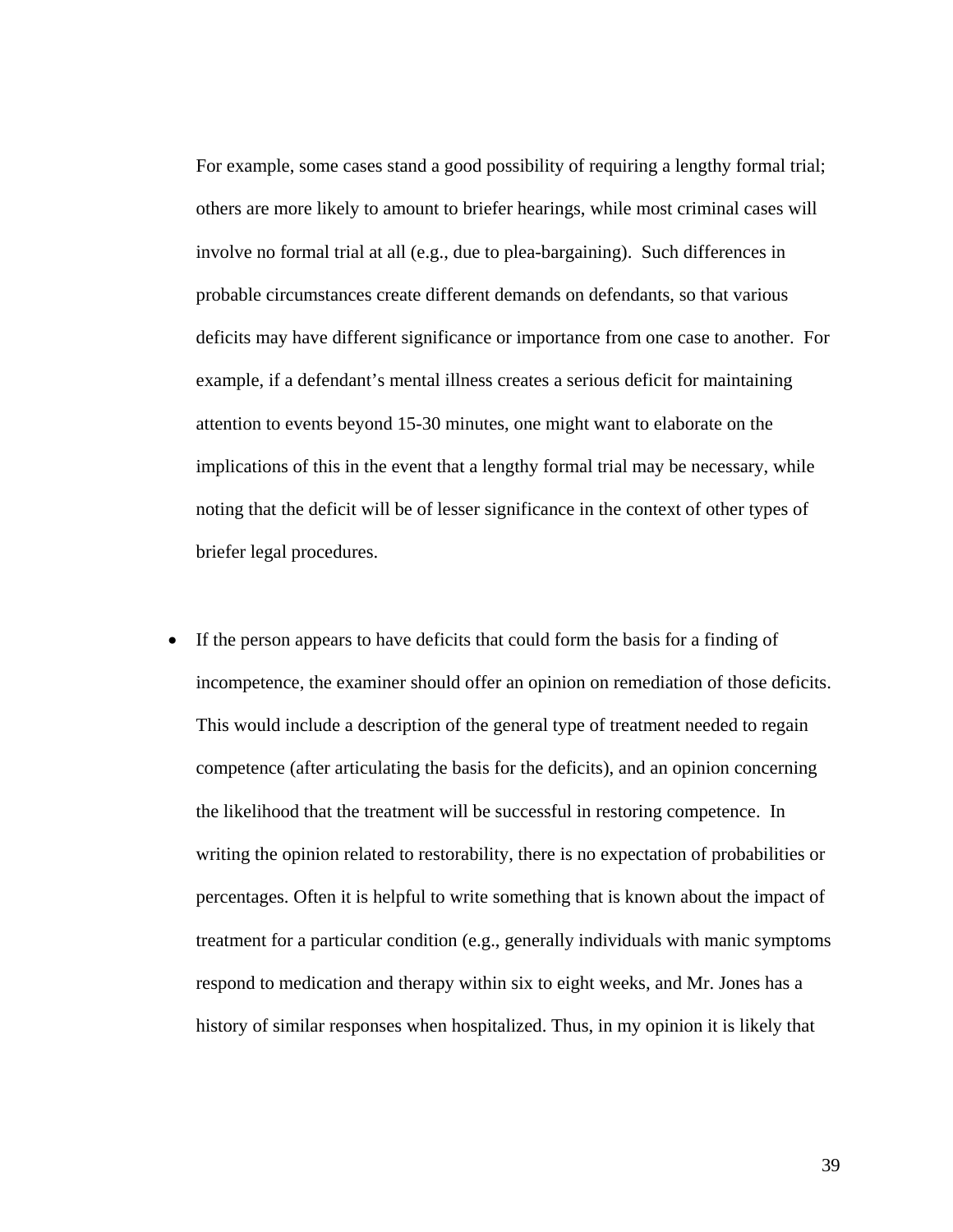his competence deficits, which seem to stem from his manic symptoms, will improve during this same time period.")

• In some cases in which the defendant appears currently to have significant deficits in abilities related to competence to stand trial, the reason for these deficits offers little prospect that the defendant can gain competence in the course of future treatment. If so, this should be noted and the reasoning explained (e.g., irreversible dementia).

If this section becomes very lengthy, it is helpful to conclude with a one-sentence paragraph that clearly repeats the opinion summary statement that was made at the beginning of the section.

#### C. **SECTIONS RELEVANT FOR CRIMINAL RESPONSIBILITY REPORTS**

The four sections described here appear after the Mental Functioning section and before the last Need for Care and Treatment section in the CR report.

**Police Report of Alleged Offense:** This section should include the police officer's description of the alleged offense, based on the written police report, the examiner's telephone contacts with police, and/or any other official report of the events. Rather than quoting the whole report, it is best to paraphrase the report, conveying the relevant information. When there is lack of clarity, the examiner should try to follow up by attempting to contact the police or collateral informants.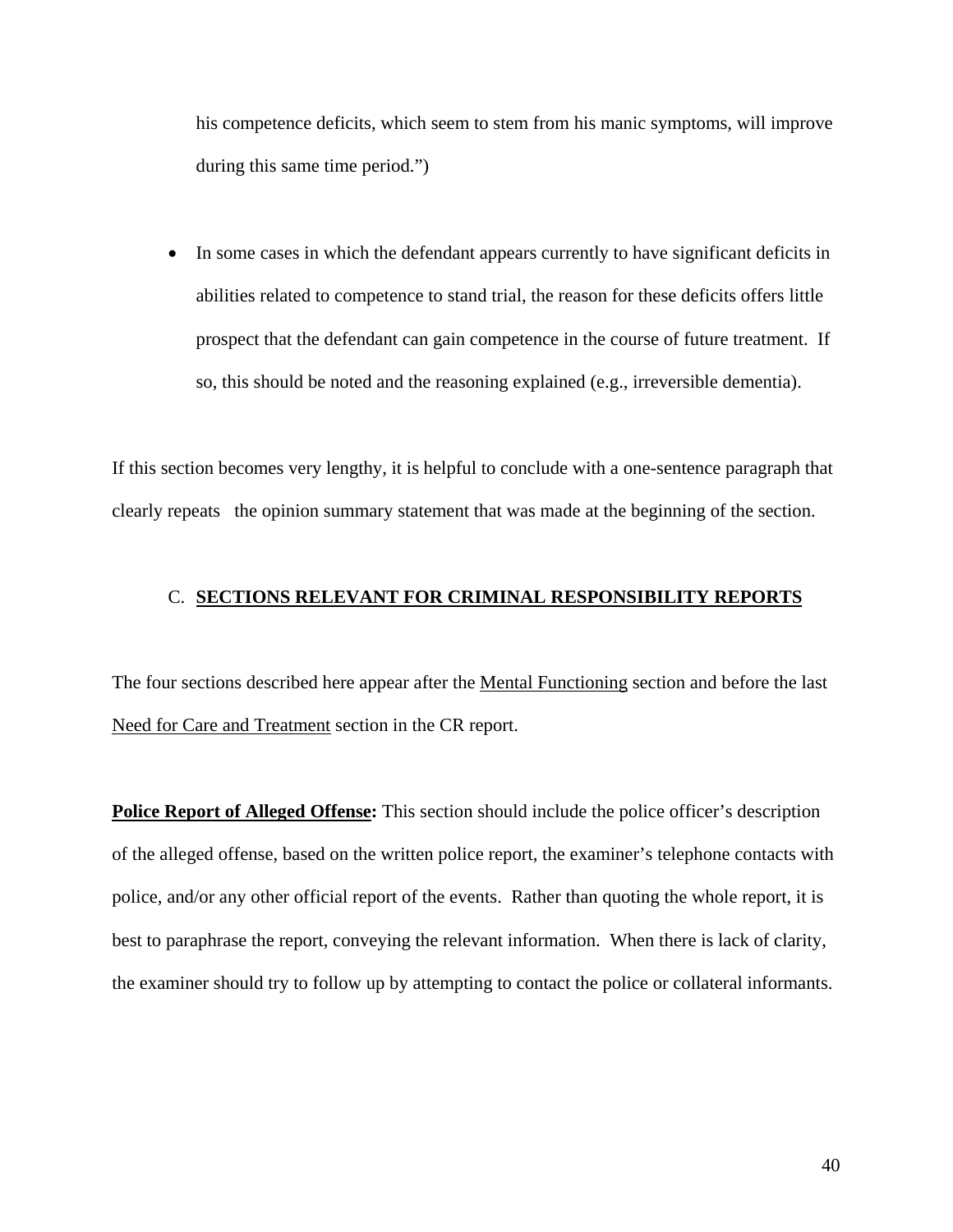**Additional Information Related to the Alleged Incident:** This section reports other persons' accounts of the events surrounding the alleged incident. This might include information, for example, from witnesses or family members. It also may include information from others who did not directly observe the alleged incident, but who have information related to the defendant's mental condition in the hours or days prior to or after the alleged event. The focus of such collateral inquiries should be on (a) others' descriptions of the defendant's behaviors on that date, and (b) others' observations which allow for inferences about the defendant's mental state at the time of the alleged crime.

**Defendant's Account:** This section should include the defendant's account of the circumstances surrounding the alleged offense. This would include events and circumstances leading up to the alleged offense (for example, relevant things that were happening in the defendant's life during the previous week) as well as the defendant's report of his or her actions and thoughts on the date in question. The defendant's recollection of his or her state of mind on the date in question should be included, as well as (when relevant) his or her account of the events that followed the alleged crime. In this section, examiners should avoid offering interpretations of what the defendant has said, the likelihood of the accuracy of the information, or the implications for CR (as these will be discussed in the opinion sections).

In order to obtain the defendant's account, it is usually best to begin with an open-ended style (asking the defendant for his or her account) and then follow up with more detailed questions. The questions should include clarification of issues relevant to the cognitive and volitional prongs. In presenting the data in this section it is best to combine (a) paraphrasing of the

41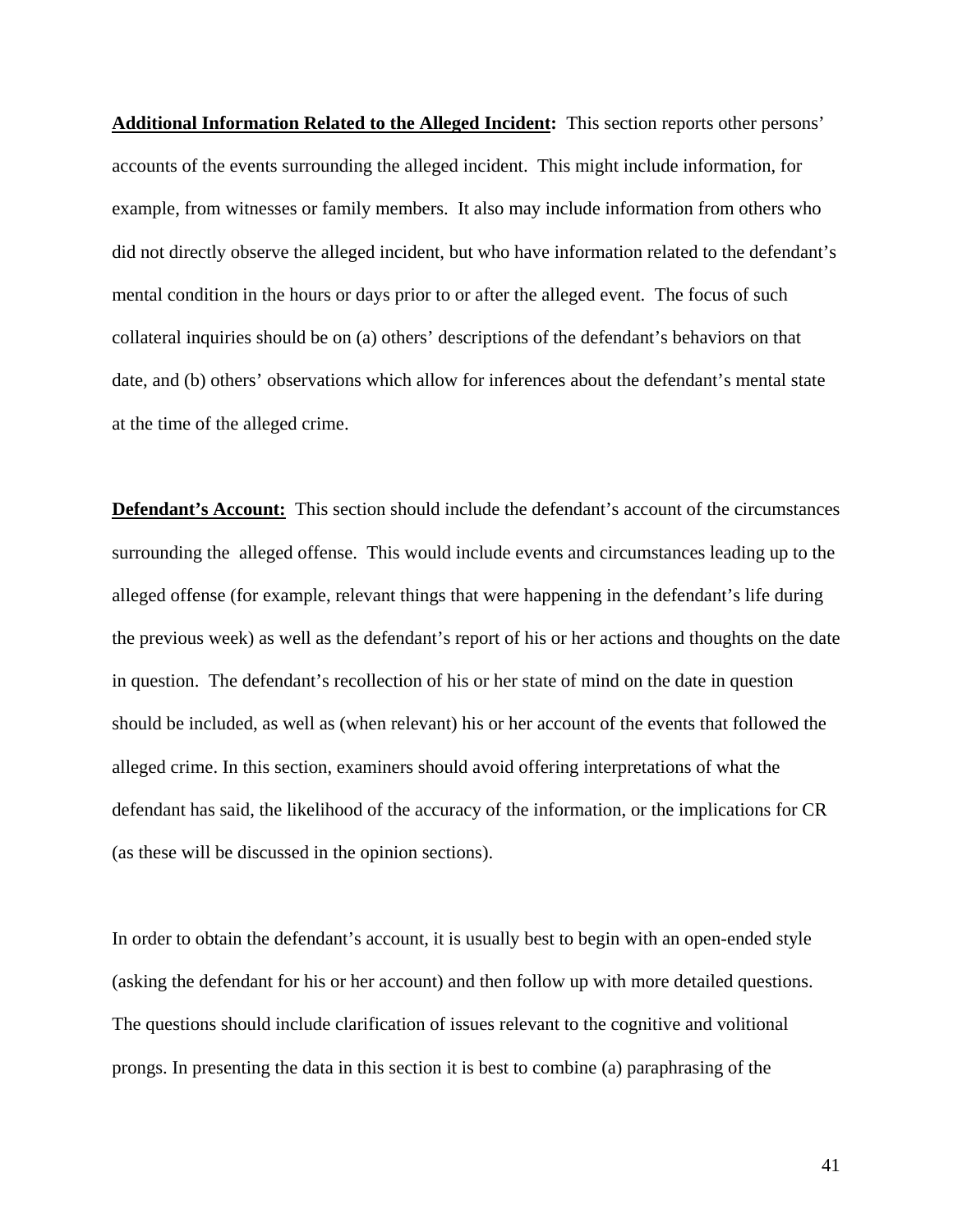defendant's account with (b) short quotations of the defendant's actual words (especially when they are of special importance), and including (c) descriptions of questions posed to challenge or seek clarification from the defendant, especially if they led to significant revelations by the defendant. For example: "When he reported that he happened to see her on the street, I noted that the woman claimed that he had been following her for several blocks. He then admitted that he had: "Yes, I guess I was – actually, every afternoon that week – I was obsessed." Use of one long, uninterrupted quotation of the defendant's version is not recommended since, unless the interview was taped and transcribed, it is unlikely that such a lengthy quote is completely accurate. Furthermore, even if accurate, this is usually not a format that is easily absorbed by the reader.

The defendant's report of alcohol or substance use around the time of the alleged offense should always be a point of inquiry and also be included in the report, even if the defendant reports no use of drugs or alcohol at the time (e.g., "the defendant reported that she had not been drinking for a week prior to the alleged offense"). In addition, this section should include the defendant's responses to questions regarding information obtained from the police report and/or collateral sources. If inconsistencies or discrepancies exist between the defendant's statements over the course of the interview, these should be noted as well. Any data or statements about the defendant's version that are referenced and used later in the conclusion section must first be documented in this section.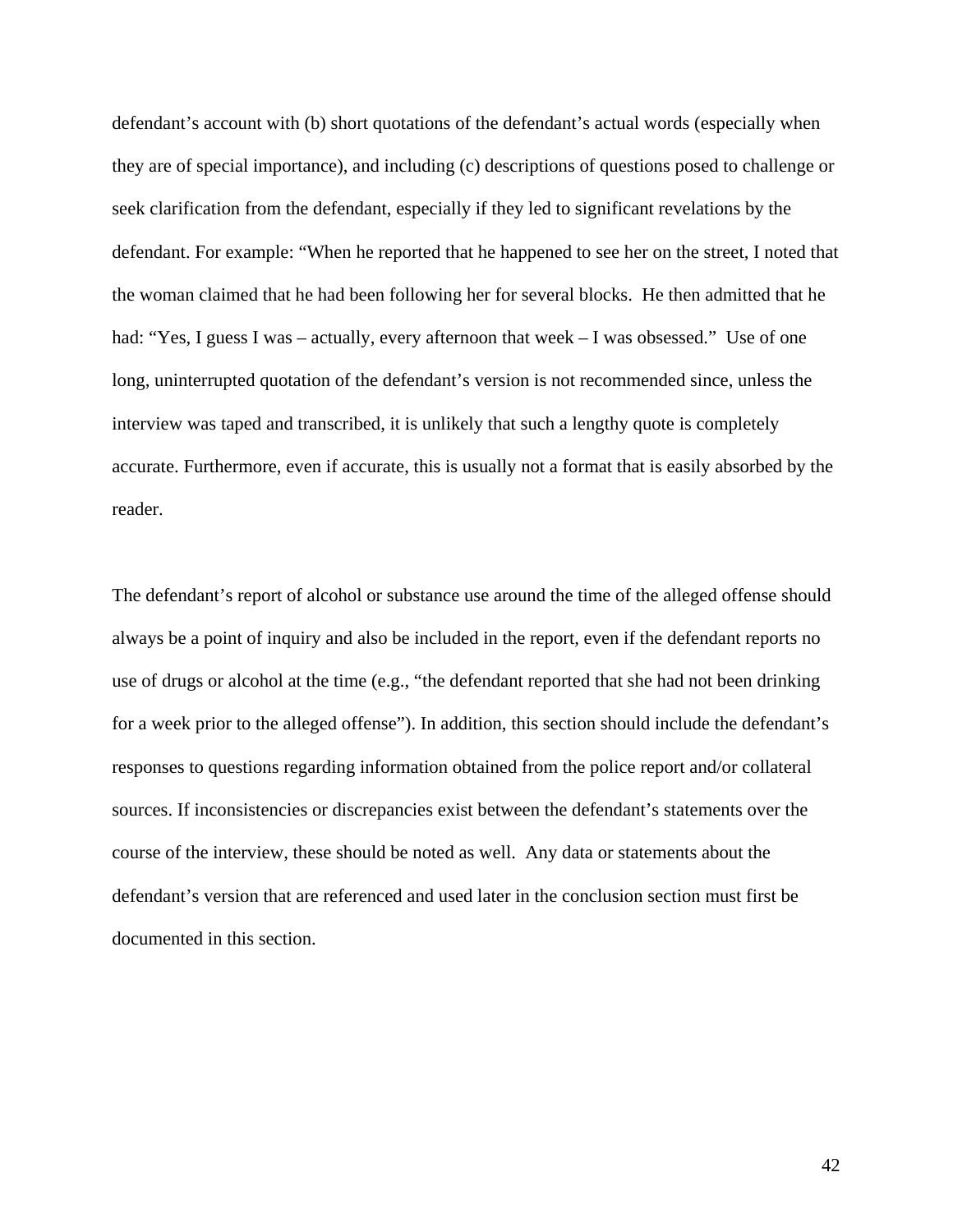**Clinical Opinion Relevant to Criminal Responsibility:** This section interprets the information from the previous sections with regard to its relevance for the question of the defendant's criminal responsibility. Generally this begins with a summary statement of clinical opinion concerning:

- whether or not the defendant was experiencing a mental illness (or mental retardation) at the time of the alleged offense; and if he or she did, then:
- whether this significantly influenced his or her ability to appreciate the wrongfulness (addressing both legal and moral wrongfulness when appropriate) of the conduct (the "cognitive prong"); and
- whether this significantly influenced his or her ability to conform his or her conduct (exercise self control) to the requirements of the law (the "volitional prong").

The examiner should then proceed, one by one for each of these clinical opinions, to explain the rationales for the opinions. The explanation should use and identify data presented in previous clinical and "version of offense" sections, and the nexus linking the data to opinions should be clearly articulated.

There are cases for which an examiner cannot reasonably form a confident clinical opinion on one or more of the three matters noted above. Sometimes this is due to: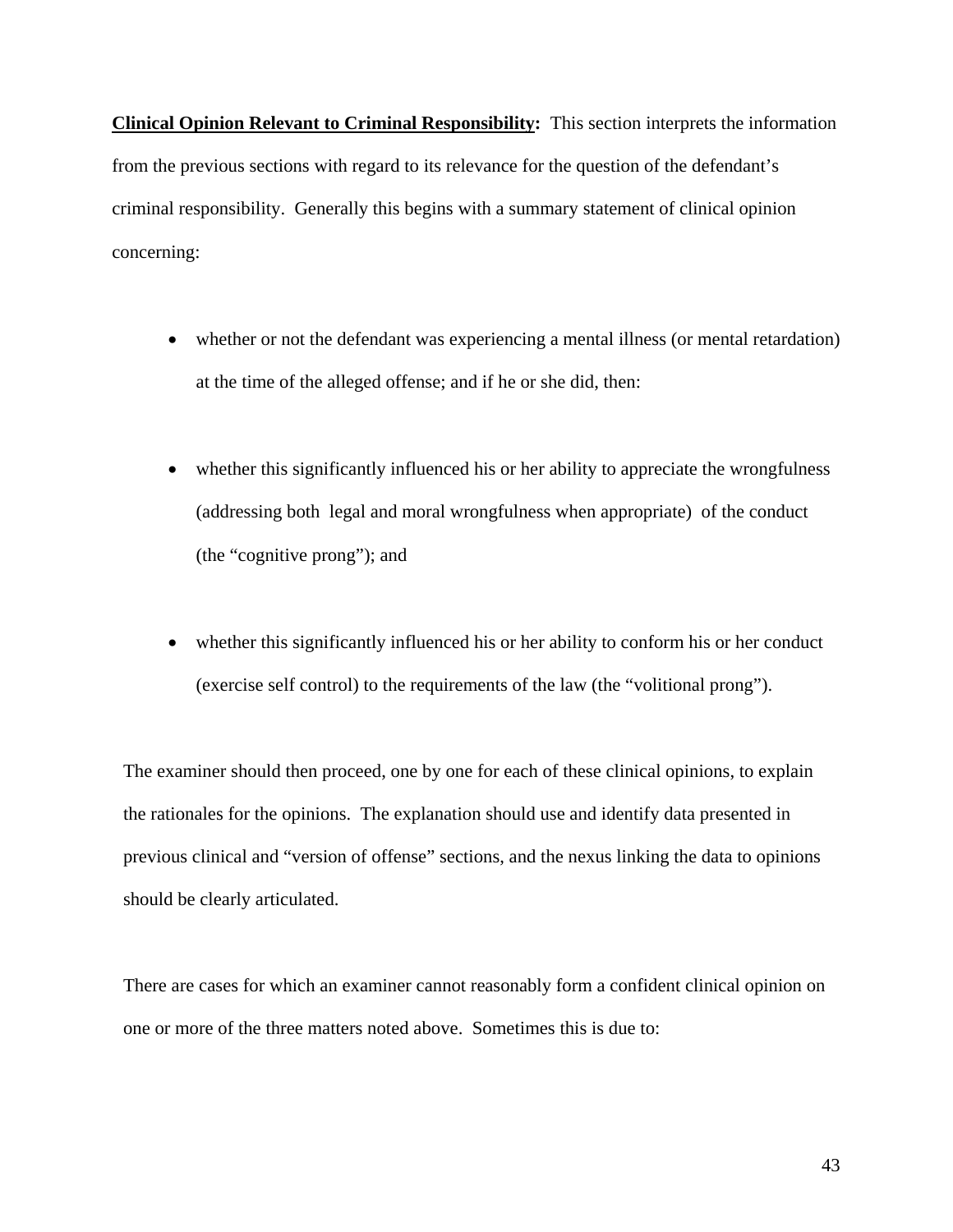- the patient's unwillingness or inability to provide a comprehensible account of his or her behavior
- the absence of corollary accounts of the patient's actions and mental state
- the inherent difficulty of attempting to form retrospective assessments about complex clinical material.

When one's data are insufficient to form a reasonably clear opinion on any matter, the proper approach is to say just that in the initial summary of one's opinions, and then proceed to explain the difficulty. If this section becomes very lengthy, it is helpful to conclude with a one- or twosentence paragraph that clearly repeats the opinion summary statement made at the beginning of the section.

Guidance when a defendant cannot or will not provide an account of the alleged offense Situations arise in which a CR evaluation has been ordered but the examiner cannot obtain the defendant's version of the alleged offense (either due to denial on the part of the defendant, the defendant's refusal to discuss the alleged offense, the defendant's report of no memory for the alleged offense, or because the defendant is so impaired that he/she cannot provide an account). In such situations, examiners must decide whether to submit a report based on other sources of data, offering an opinion on relevant issues to the extent possible (e.g. mental state at the time of the offense), or to write a letter to the court, stating that the examiner cannot complete or conduct the evaluation. The following guidelines are offered: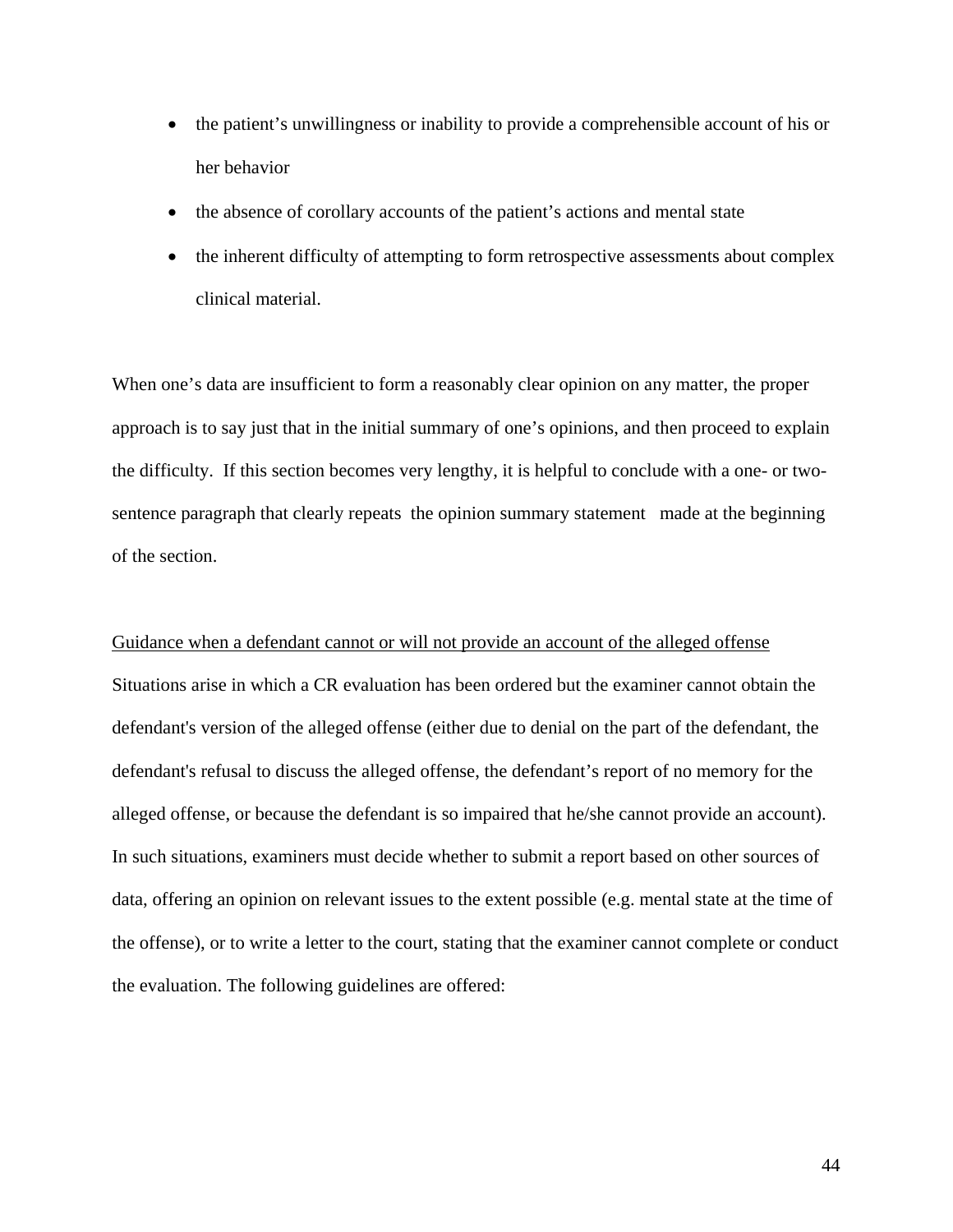- 1. The defendant's inability or unwillingness to provide an account of the alleged offense does not *per se* prevent an examiner from submitting a report, although it may result in a qualified or limited opinion.
- 2. If there is adequate information from other sources (including collateral sources, records, and the defendant's clinical presentation) to address the presence/absence of mental illness at the time of the alleged offense, the examiner could aid the court by providing the relevant data and analysis (even if a full analysis of the defendant's abilities to appreciate wrongfulness and conform conduct cannot be offered). The examiner should make clear in the report the limits due to lack of information from the defendant and qualify the opinion accordingly.
- 3. In some cases, it may be possible for the examiner to render an opinion based on available data even without a full account by the defendant.
- 4. If there is no meaningful information relevant to the presence or absence of mental illness at the time of the alleged offense, a letter to the court explaining the situation briefly, rather than a full report would be appropriate.

#### **Note on the Form in which Examiners Should Express their Opinions**

As discussed above, there are differing professional opinions about the desired form for reporting one's opinions on the ultimate issue (in cases of CR, this would refer to whether or not clinicians should use the specific language of the standard, i.e., " the defendant lacked substantial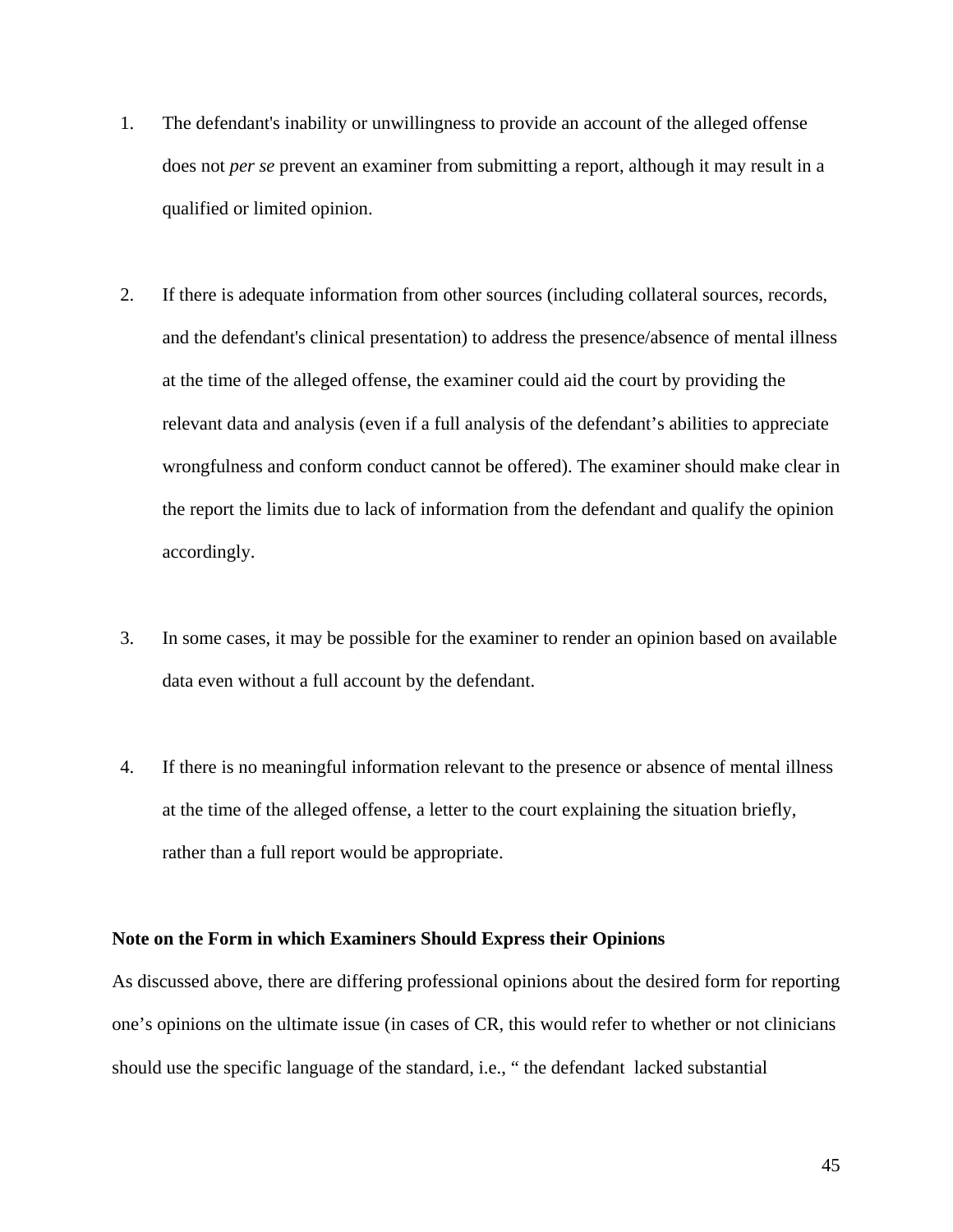capacity" to appreciate wrongfulness/conform conduct). A full discussion can be found at: <http://www.umassmed.edu/forensictraining/PracticeIssues.aspx> However, there is consensus that mental health examiners *should not* write or testify that in their opinion: "the defendant should (should not) be found **criminally responsible** for the alleged offense." Use of this language is similar to opining that a defendant is "guilty" or "not guilty," which is beyond the realm of clinical expertise and improperly places the clinician in the role of the trier of fact.

Whatever form of opinion statement is used, however, it is *essential* for the examiner to delineate clearly the data on which one's opinion is based, and the logical inferences that link one's data to one's opinion.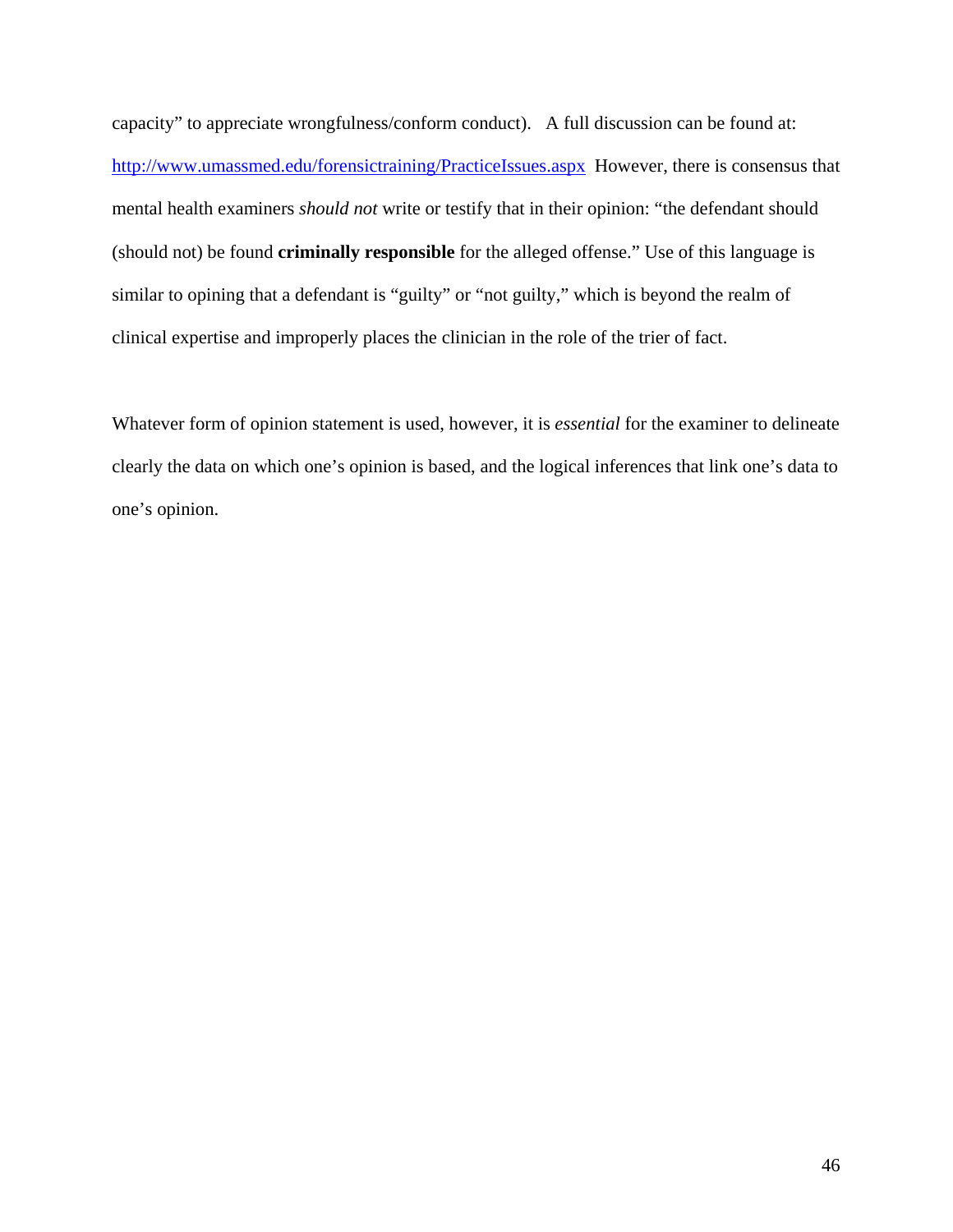## **APPENDIX A**

## **SAMPLE 15b REPORT: COMPETENCE TO STAND TRIAL**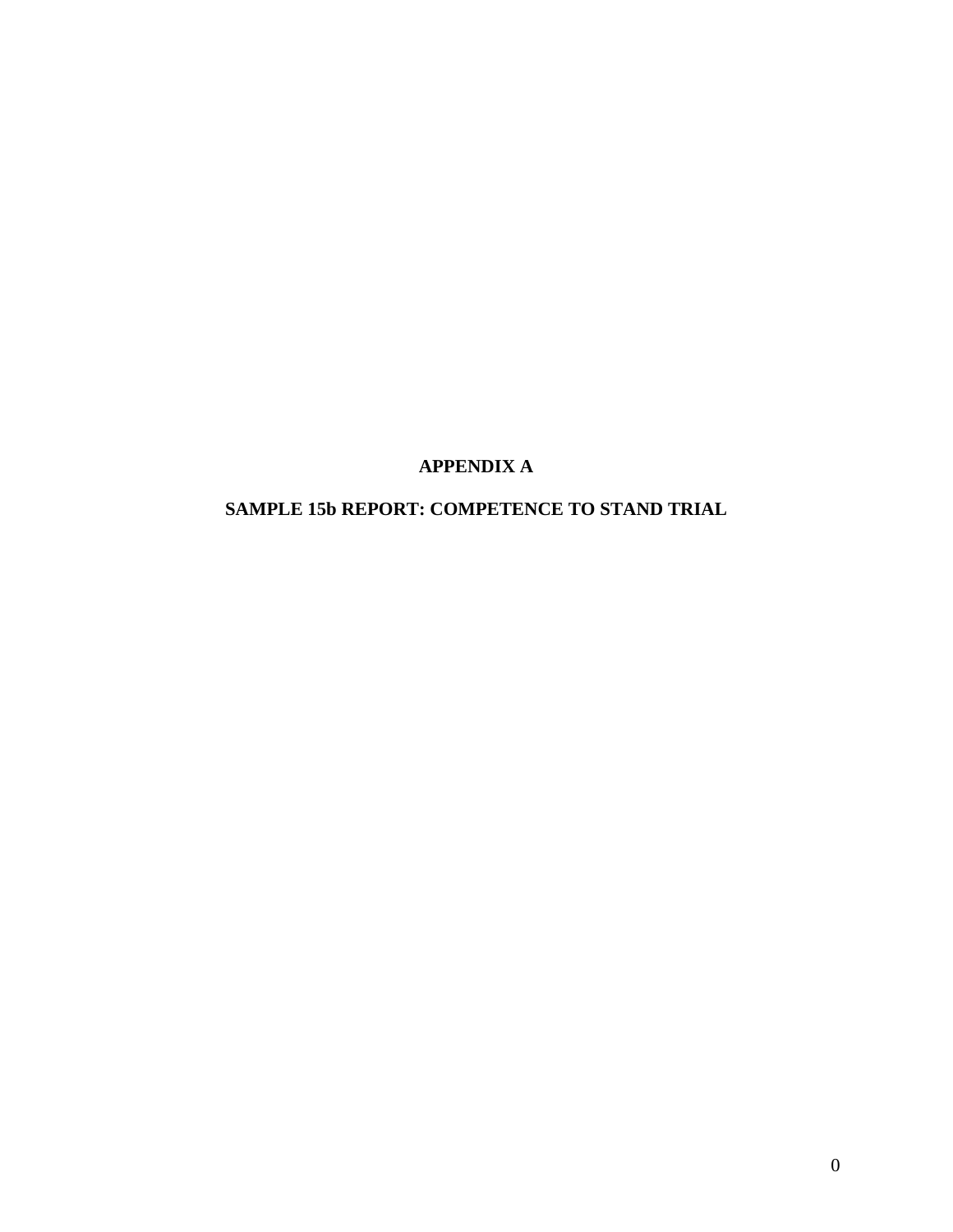## **COMPETENCE TO STAND TRIAL EVALUATION**

**NAME:** John Doe **DATE OF BIRTH:** January 16, 1985 **EXAMINER:** Jane Smith, Ph.D. **DATE OF REPORT:** February 2, 2010

## **IDENTIFYING INFORMATION:**

This is the first Massachusetts State Hospital admission for this 25 year old single man. Mr. Doe was admitted on January 8, 2010 from the Town District Court, with orders for evaluations of competence to stand trial and criminal responsibility pursuant to the provisions of M.G.L. c.123 §15(b). It is alleged that on January 5, 2010, Mr. Doe destroyed his father's office fax machine, and later left the area in the family car, leading to the current charges of Malicious Destruction of Property valued over \$250.00 (the fax machine) and Unauthorized Use of a Motor Vehicle (the family car).

## **LEGAL CRITERIA FOR DETERMINING COMPETENCE TO STAND TRIAL:**

In Commonwealth of Massachusetts courts, a defendant is found competent to stand trial if "he has sufficient present ability to consult with his attorney with a reasonable degree of rational understanding and if he has a rational as well as factual understanding of the proceedings against him" (Commonwealth v. Vailes, 1971).

## **WARNING OF LIMITS OF CONFIDENTIALITY/PRIVILEGE:**

At the beginning of the first interview, I informed Mr. Doe that I am a psychologist and that I wanted to examine him, per order of the Court, to gather information that the Court could use in determining his competence to stand trial and criminal responsibility in reference to the alleged offenses. I told Mr. Doe that as part of these evaluations, I would also be making recommendations to the Court regarding his need for further care and treatment for mental illness, including psychiatric hospitalization. I explained that my observations and the information he provided would not be held confidential but could be included in a written report which I would submit to the Court, and possibly in oral testimony. I told him that his participation in the evaluation was voluntary but that I would submit a report to the Court whether or not he chose to speak with me.

I then asked Mr. Doe to repeat the substance of the warning described above. He said: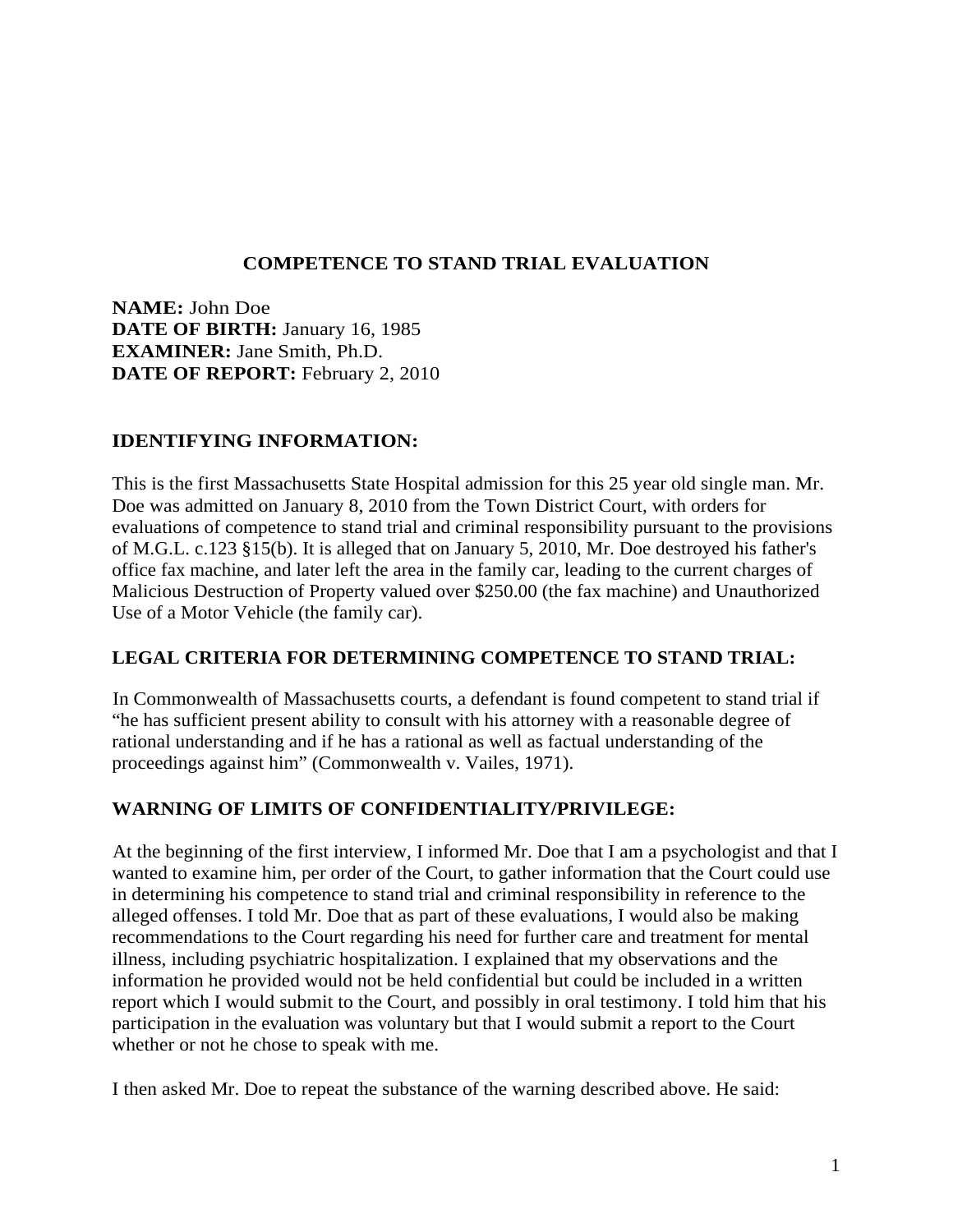"The evaluation is to see if I understand the court and to see if I was in my right mind at the time. You also said you would be deciding if you think I still need to be in the hospital." He further indicated that he understood that his participation was voluntary and that I would be submitting a report to the court whether or not he choose to participate in the evaluation. He then said "I told you I know all that, my lawyer said I should tell you anything you want to know." In my clinical opinion, Mr. Doe understood the purpose of the evaluation and the limits of confidentiality.

I reviewed this information with him prior to all subsequent interviews, and Mr. Doe had no difficulty retaining this information across sessions. I provided a similar explanation of my role and the limits of confidentiality to the other persons with whom I spoke.

## **SOURCES OF INFORMATION:**

1. Interviews with Mr. Doe on 1/19/10, 1/21/10 and 1/25/10 for a total of approximately 3 1/2 hours.

2. Consultation with Mr. Doe's clinical treatment team at Massachusetts State Hospital.

3. Review of Mr. Doe's current Massachusetts State Hospital record.

4. Review of Mental Health Center records from a 2005 admission.

5. Review of Mr. Doe's CORI record.

6. Telephone interview with Susan and Jack Doe, the defendant's parents, on 1/19/10.

7. Telephone interview with Dr. Sam Jones, who performed the 15(a) evaluation at the Town District Court, on 1/18/10.

8. Telephone interview with Ms. Nancy Adams, the attorney who has been assigned to represent Mr. Doe, on 1/18/10.

9. Town Police Department booking sheet and arrest report both dated 1/5/10 and signed by Officer Thomas Johnson.

10.Review of 15(a) evaluation completed on 1/8/10 by Dr. Sam Jones.

## **RELEVANT HISTORY:**

The following history was obtained primarily from Mr. Doe, supplemented with information provided by his mother. For the most part, the two accounts are consistent, although there are some significant discrepancies, as indicated below.

Mr. Doe is the older of two children, born and raised in an intact family in Town, Massachusetts. His mother's pregnancy and the delivery were without complication. He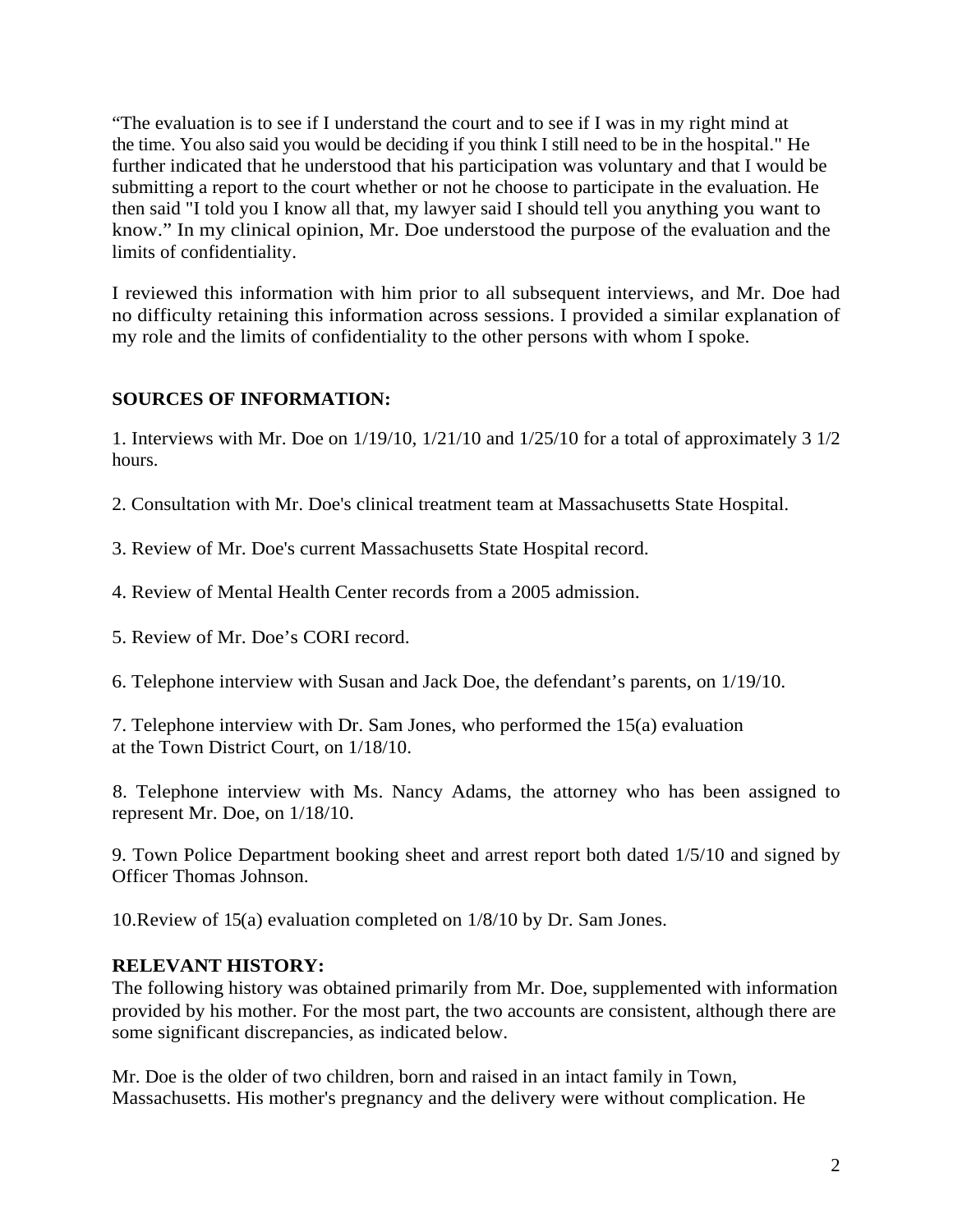achieved all developmental milestones within the range of average time-frames, and without difficulty. He suffered the usual childhood illnesses with unremarkable course. When he was three years old, he fell from a swing, with a superficial scalp abrasion requiring suturing. He did not lose consciousness. His medical history is otherwise uneventful.

Mr. Doe attended the public school system in Town, graduating from high school in 2005. His mother reported that his academic performance was consistently above average, that he participated in numerous extra-curricular activities, and that he had a small group of close friends. No behavioral problems were reported, and Mr. Doe was well liked by peers and teachers. Throughout his life, both parents have worked outside the home, mother as a teacher and father as an attorney in private practice.

After graduating from high school, Mr. Doe attended Private University, but dropped out after one semester. He said that he left school because he was "bored," but his mother said that he was unable to complete his assignments and that his further attendance was made contingent on his participation in counseling, which he declined. For the next two years, Mr. Doe lived in his parents' home, working sporadically in various unskilled labor positions. His mother reports that he socialized less and less over time and gradually lost contact with all of his high school friends.

In August of 2005, his parents returned home from a two-week vacation to find that, in their absence, Mr. Doe had spray painted swastikas and depictions of the devil on the living room walls. He was subsequently admitted to the Mental Health Center, where he remained for three weeks. Records from that hospitalization indicate that although expressing strong convictions of a religious nature, Mr. Doe did not manifest overt evidence of a psychotic disorder. He was treated with Klonopin (for anxiety), which was discontinued after a week. His diagnosis on discharge was Mixed Personality Disorder, and he was referred for out-patient therapy. He did not follow through with that recommendation, and has received no subsequent mental health intervention until the current hospitalization.

Since that time, Mr. Doe has been unemployed and has lived in a room in the basement of his father's office, supported by his parents. He said that he spends most of his time in this room, building model airplanes and writing a novel. On occasion he joins his parents in the family home for meals, but more often he eats in his room, with food provided by his mother. Mr. Doe believes that he is not allowed to live-in his parents' home because they are "fed up" with him and do not value his contributions to the family. When asked why he has been unemployed for so long he answered: "I'm sick of working for minimum wage. I can't get a place of my own on minimum wage."

In contrast to Mr. Doe's report, his mother said that her son has displayed very erratic and at times explosive and threatening behavior during the last several years, and that these outbursts have increased in frequency and severity in recent months. She describes many instances in which he screamed at her in a very threatening manner (e.g. "You will not need anything after tomorrow..."). She said that he has never physically harmed her in any way, nor to her knowledge has he ever engaged in violence towards others. There is no history of violence towards others mentioned in available records. Nevertheless, she said that she now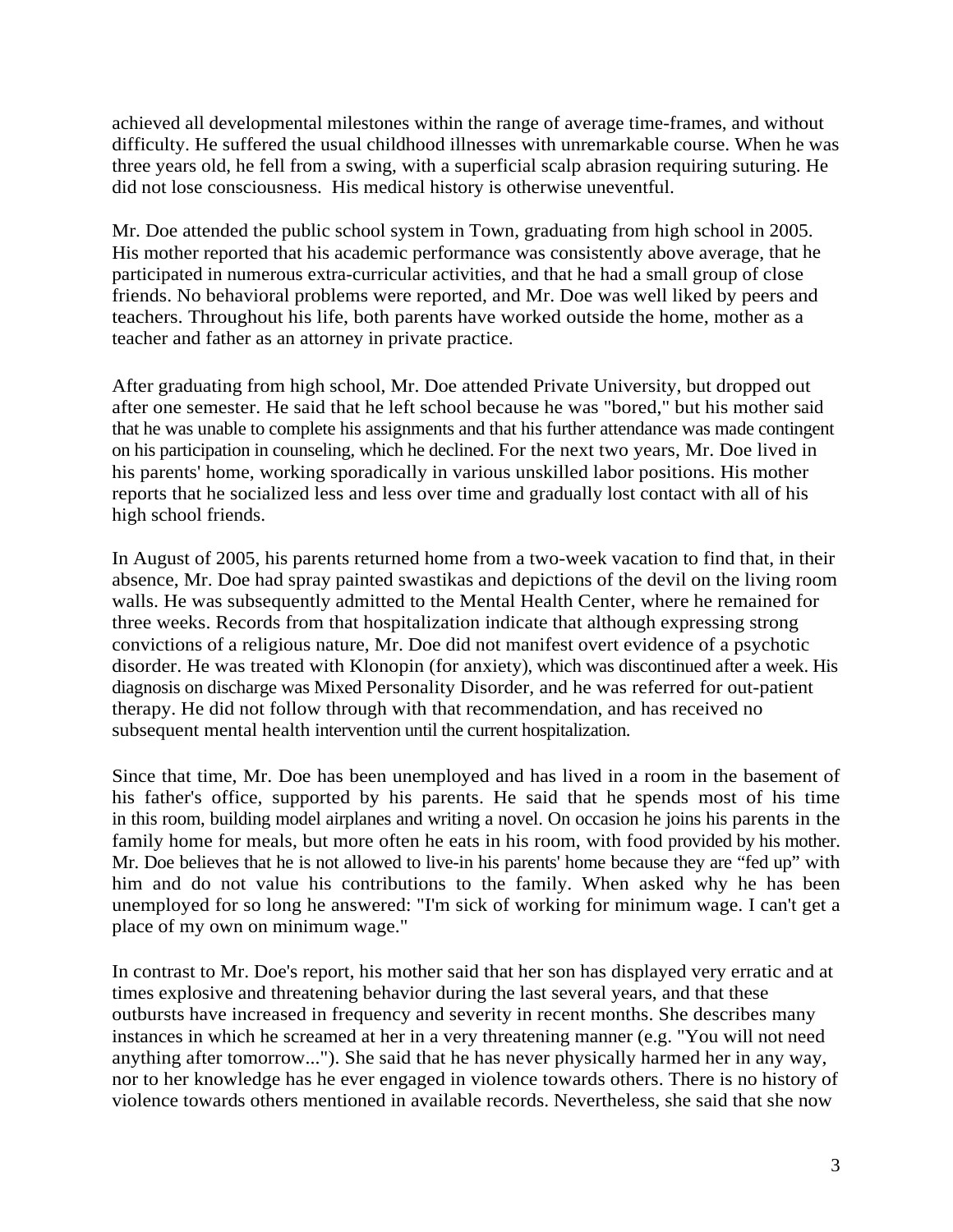is quite frightened of him when he is agitated. Mr. Doe reports no previous involvement with the criminal justice system, which is confirmed by mother and his CORI record. There is no known history of suicidal thoughts, plans, or attempts.

Mr. Doe acknowledges use of alcohol on a daily basis, stating that he drinks only a glass or two of wine in the evening. However, his mother reported that she frequently sees empty bottles of gin in his room, and that he has often appeared to be intoxicated when she visits during the day. Mr. Doe said that he tried various street drugs (including LSD and angel dust) during his high school years but now uses only marijuana once or twice a year. He indicated that during high school he would drink about a six pack a week but reported no difficulties associated with his drinking.

## **CIRCUMSTANCES OF REFERRAL:**

According to Nancy Adams, defense counsel, she requested a screening evaluation of competence to stand trial and criminal responsibility under the provisions of M.G.L. c.123 s. 15(a) after Mr. Doe refused to speak with her. He was seen by Dr. Sam Jones at the Town Court clinic on January 8, 2010. Dr. Jones reported that Mr. Doe declined to speak with him, stating only: "I have rights under the American flag and the Constitution of the United States." Dr. Jones noted that Mr. Doe appeared agitated (suddenly standing and pacing the room) and frightened. Based on this presentation and mother's report of his behavior over the last several years, Dr. Jones concluded that Mr. Doe was suffering from significant mental disorder which would compromise his ability to consult with counsel in any meaningful manner. He recommended further evaluation of competence to stand trial and criminal responsibility under the provisions of s. 15(b).

Ms. Adams said that she advised her client to participate fully in the 15(b) evaluation, but was not certain that he heard or understood this advice, because he did not respond.

## **COURSE OF HOSPITALIZATION:**

On admission to MSH on January 8, Mr. Doe was pleasant and in good behavioral control. Thought content was marked by numerous unrealistic beliefs, such as his insistence that he is a state senator, visiting the hospital to survey the conditions. At first he was reluctant to engage in treatment, declining all medication and group therapies offered. Beginning on January 12, he agreed to a trial of the antipsychotic medication risperidone, initially at a dose of two milligrams a day, and gradually increased to his present dosage of four milligrams a day. He explained to me, "I'm tired of saying no all the time. I'll take whatever they think I should. I just want to get out of here." He has since generally cooperated with ward routine and has participated in all recommended groups on the unit.

Of most concern during this hospitalization has been Mr. Doe's repeated inappropriate sexual statements to women, which are sometimes of a violent nature. For example, during attending psychiatrist Dr. Jackson's initial interview with him, Mr. Doe stated: "Women are always playing mind games with me. I find you attractive. I like to get right to the point. I like women just to offer themselves." When asked whether he had ever forced himself on women, he replied, "I look at women that way. I like to rip off their clothes. It could be a romantic situation.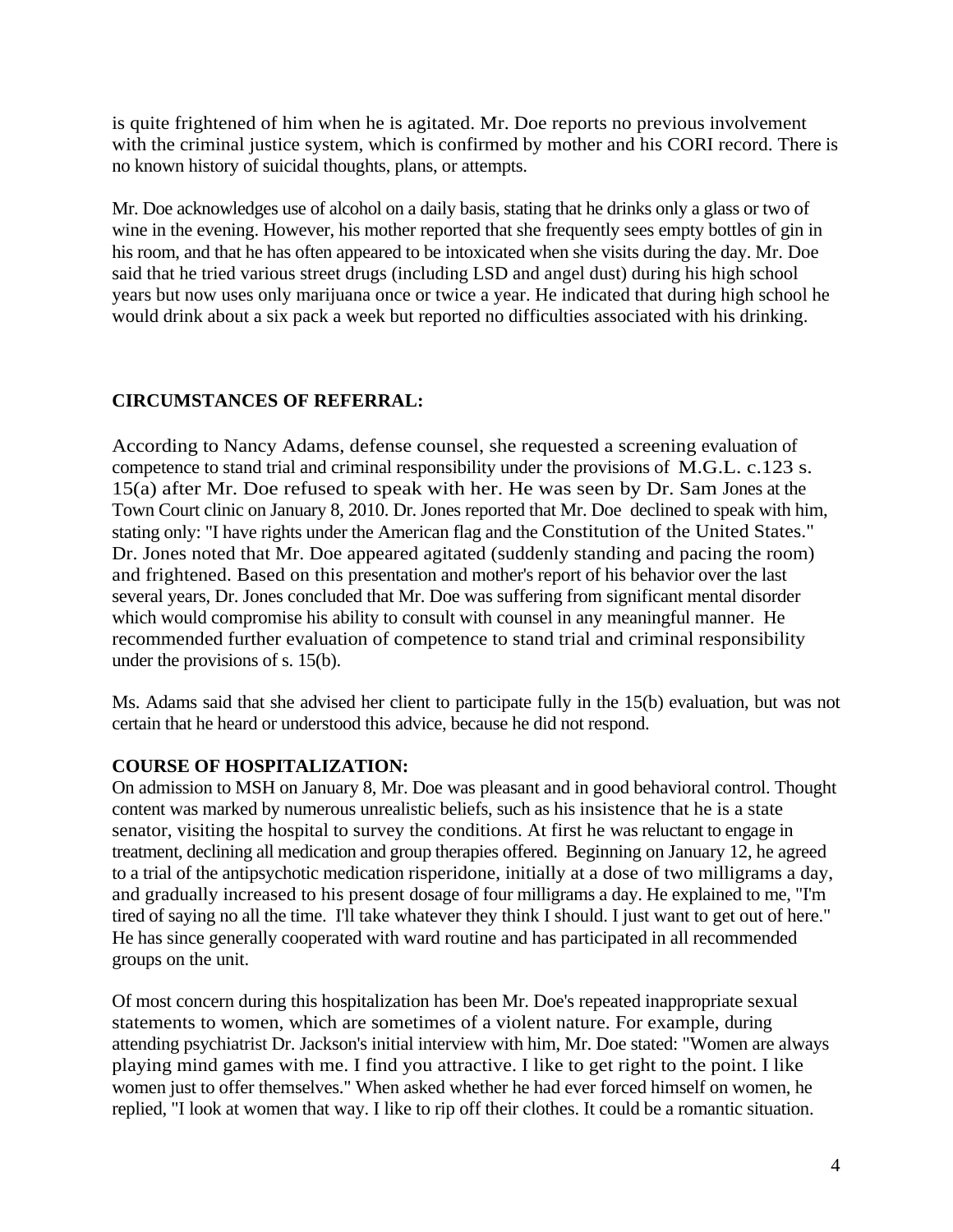They take the romance out of it." Mr. Doe emphatically denied any history of rape or other physical assault. When Dr. Jackson asked if he would contract not to hurt any women while on the unit, he replied "Give me your panties and I will."

A relatively serious incident occurred on January 18, when Mr. Doe made sexually provocative statements to a female occupational therapist. When she asked him to stop, he persisted and began walking toward her, backing her into a corner. The staff member had to yell for help from other ward personnel to intervene to end the encounter, which she described as extremely frightening. When asked about this incident, Mr. Doe insisted that the staff person had solicited the contact by "raising her eyebrow" in his direction.

## **CURRENT MEDICATIONS:**

Mr. Doe is prescribed risperidone (4mg) which he has been taking daily.

## **MENTAL STATUS AND CURRENT LEVEL OF FUNCTIONING:**

Mr. Doe is a tall, white male of average build, who appears his chronological age. He was pleasant and cooperative during the interviews. He has long hair which was always uncombed, and he dressed in a casual and. somewhat disheveled fashion during each of our meetings. He established good eye contact and displayed normal movements and mannerisms during the interviews. His speech was generally within normal limits, in rate, tone, and volume. Occasionally when discussing his mother and the people he feels loiter outside his father's office, his speech became louder, he appeared more agitated and he was more difficult to interrupt. Although he displayed some anger at these times, he maintained control and calmed without intervention. He described his mood as "fine" and repeatedly denied any suicidal or homicidal ideation.

Mr. Doe had significant disruption in the form and content of his thought which became increasingly pronounced as each interview progressed. He jumped from subject to subject in ways which had little or no logical connection, and he seemed unaware of this, assuming that I could follow the progression of his discourse at all times. For example, when asked why he thinks he is in the hospital, he replied: "I glow on a screen. That's why the government needs me, they know what I can teach the world. That's why they put me here." The content of his thought was notable for bizarre delusions revolving primarily around themes of racism, and he frequently expressed paranoid and grandiose beliefs. For example he said, "I'm here in the Northeast because this is where the trouble is. They sent me here to eradicate the agents of the Third Reich." He acknowledged experiencing auditory hallucinations (i.e., hearing voices) but would not discuss the content of the voices, insisting I already knew since I could read his mind.

Cognitive functioning was relatively intact, with the exception of some moderate disruption in attention and concentration. He was oriented to time, knew who he was and where he was. Short-term memory (as measured by his ability to recall-three words after a five minute delay) was intact. Long-term memory for significant events also appeared unimpaired, as demonstrated by his ability to accurately report details of his personal history (as confirmed by his mother's report). He was, however, able to recall a series of seven digits forwards but only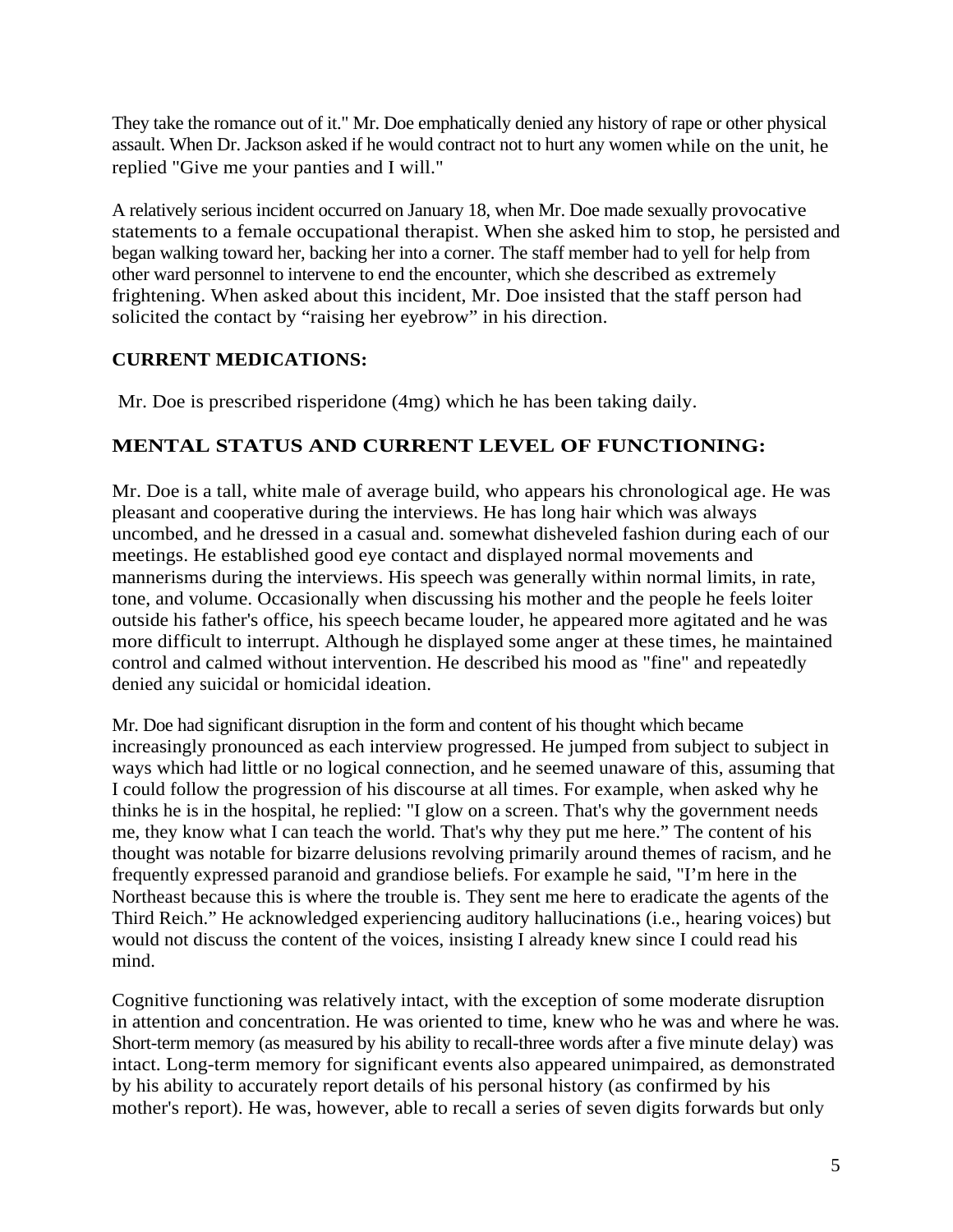two digits in backward order, suggesting some acute disruption in concentration. Proverb interpretation showed good ability to engage in abstract reasoning, but his responses were contaminated by intrusions of irrelevant and illogical associations. For example, to the proverb `don't cry over spilled milk' the patient replied, "Stop whining. There's nothing you can do about it. Don't dwell on it or stop whining depending on the personality of the person it's being said to. Some people are more authoritarian. Everyone is different." Based on his use of vocabulary and abstract reasoning abilities, estimated intelligence is at last in the average range. Judgment is markedly impaired by psychotic thinking (for example, Mr. Doe attempted to leave the building without his shoes several times, insisting that walking in the snow wouldn't bother him because "I'm immune to frostbite"). Insight is likewise impaired as he does not associate his life difficulties and behaviors with the fact that he is mentally ill.

## **ABILITIES RELEVANT TO COMPETENCE TO STAND TRIAL:**

#### **Understanding of the charges, verdicts, and potential consequences:**

Mr. Doe initially stated that he was charged with "driving the car." He immediately then asked, "Why don't they just send me to Walpole?" Even after I read him the formal charges and told him the range of penalties associated with these charges, he insisted that a likely consequence following a guilty finding would be "incarceration at MCI Cedar Junction." When I began to explain the allegations leading to the charge of malicious destruction of property valued at over \$250, (i.e. destroying the fax machine in his father's office), he interrupted and said "The fax machine itself is a crime because violating copyright laws is illegal. Like the Middle East, you know." As noted, Mr. Doe did not know the range of penalties associated with guilty findings on his current charges, and was unable to recall what I had told him just minutes before. He insisted that the Court could sentence him to death or life imprisonment despite having been informed of the maximum 5-year sentence. Mr. Doe understood the potential consequences of being found guilty ("they can put you away") and not guilty ("you go home free"), but refused to discuss the meaning of the not guilty by reason of mental illness plea because he felt that it did not apply to him.

#### **Understanding of the Trial Participants and Process:**

Mr. Doe said that the purpose of a trial in general is "to lock someone up but make it look good." When I asked him about the role of the defense attorney, he stated, "They're all in it together she's supposed to be on your side but they're all in it together to shut me up." When I reminded him that he had been assigned an attorney with whom he had in fact met at the time of his arraignment, he responded, "Oh yeah, I remember her. She's in it too." When asked about the role of the prosecuting attorney, he replied with a smile, "He tries to hang you." Upon further questioning, Mr. Doe explained that he was talking figuratively. Mr. Doe described the Judge's role as "making the decision," but could or would not elaborate on this response. He was able to explain that sometimes the decision is made by "a jury of your peers."

Mr. Doe knew that witnesses are required to "swear to tell the truth, the whole truth, and nothing but the truth" prior to testifying, and that they may testify to "what they saw or heard." He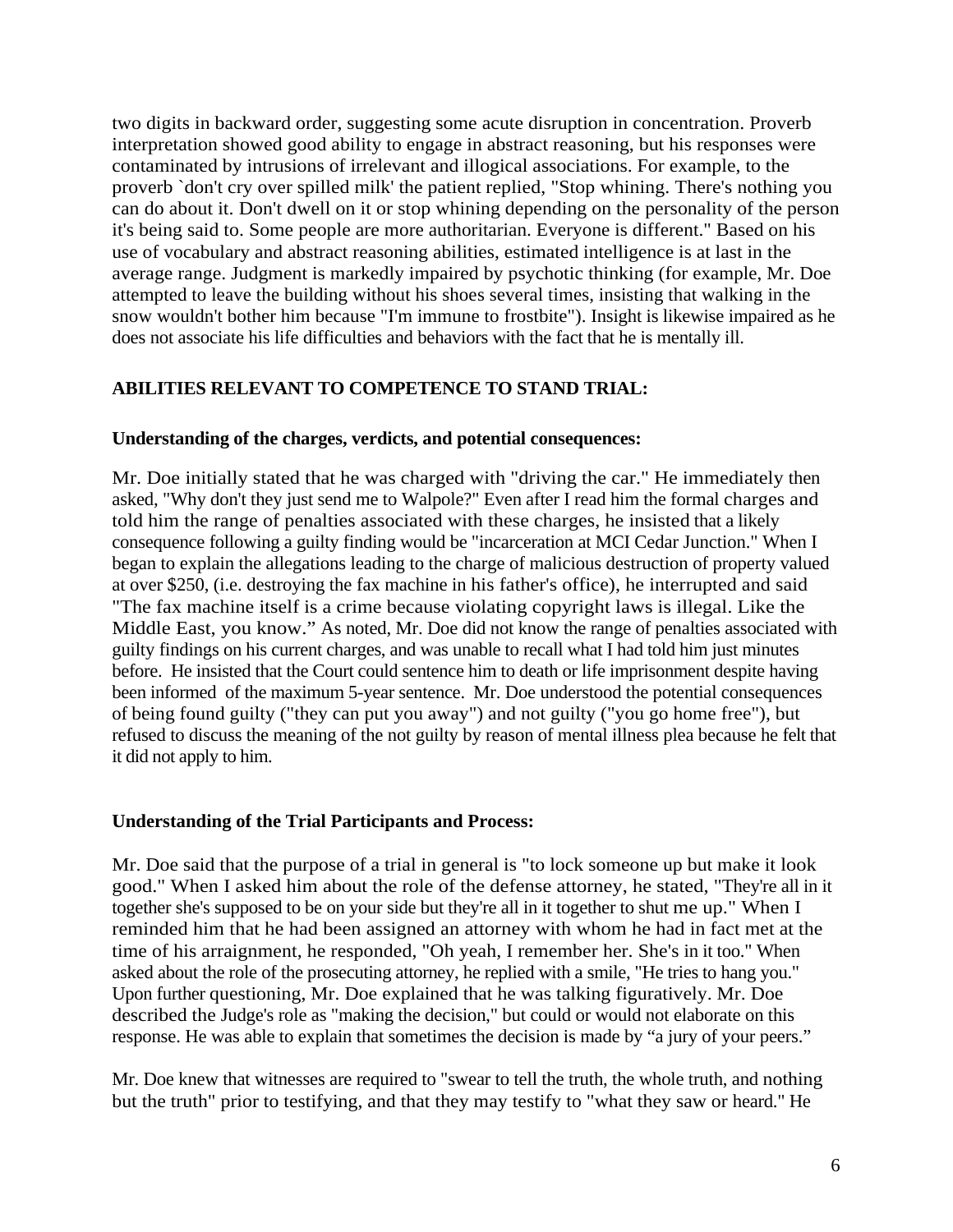then added, "They will all lie anyway, because they're afraid that the agents will get them, too. They're afraid of what I know."

Mr. Doe said that he had no understanding of the plea bargain process and refused to hear any explanation of this potential option. When asked about possible pleas, he stated that he would plead not guilty and was not willing to discuss other plea options. He stated, "It doesn't matter how I plead, they've stacked the deck against me and paid off the judge and the lawyers."

## **Ability to assist counsel in preparing and implementing a defense**

Mr. Doe was able to provide me with a logical account of the events leading to his arrest (including his thoughts and feelings during the time of the alleged incident) but only with much structure and redirection. As described above, he had difficulty remaining focused on the topic at hand, speaking more and more about his delusional concerns as the interviews progressed. While he was willing to do his best to provide me with his recollection of events, he insisted that he would not provide this information to an attorney as he had no need of legal representation. Mr. Doe has decided to represent himself because he believes his lawyer was "paid off" by his enemies.

On the other hand, Mr. Doe clearly understood and considered his attorney's advice at the time of the 15(a) evaluation, as demonstrated by his explicit statement that he would participate in the evaluation on the advice of counsel.

## **Ability to make relevant decisions:**

In contrast to his refusal to discuss the plea bargain process in general, he did listen to a possible hypothetical plea bargain (pleading guilty with probation vs. pleading not guilty with the possibility of acquittal or a greater penalty), and immediately responded that he would "be forced" to accept the plea offer. When asked to explain his reasoning he responded by describing how the judge was surely "paid off by my enemies," so he would be found guilty no matter what evidence was presented at a trial. Similarly, when I asked him if it would be better to opt for a jury trial, he said, "They will get to the jury, too."

## **CLINICAL OPINION REGARDING COMPETENCE TO STAND TRIAL:**

Based on his clinical history and current presentation, it is my opinion that Mr. Doe suffers from a mental illness, best characterized as schizophrenia, paranoid type. He is currently in an acute stage of this disorder, manifested primarily by significant disturbance in both the form and content of thought. With regard to the former, at times Mr. Doe's verbalizations jump from topic to topic, and he speaks in fragments of thoughts, so that it is difficult for the listener to follow or understand what he is trying to communicate. He manifests unrealistic beliefs (delusions) of a paranoid and at times grandiose nature (believing, for example, that he is being singled out for retribution by various neo-Nazi groups because he is a special governmental agent). In my clinical opinion, current symptoms of this disorder directly and significantly compromise his understanding of the trial process, and his ability to participate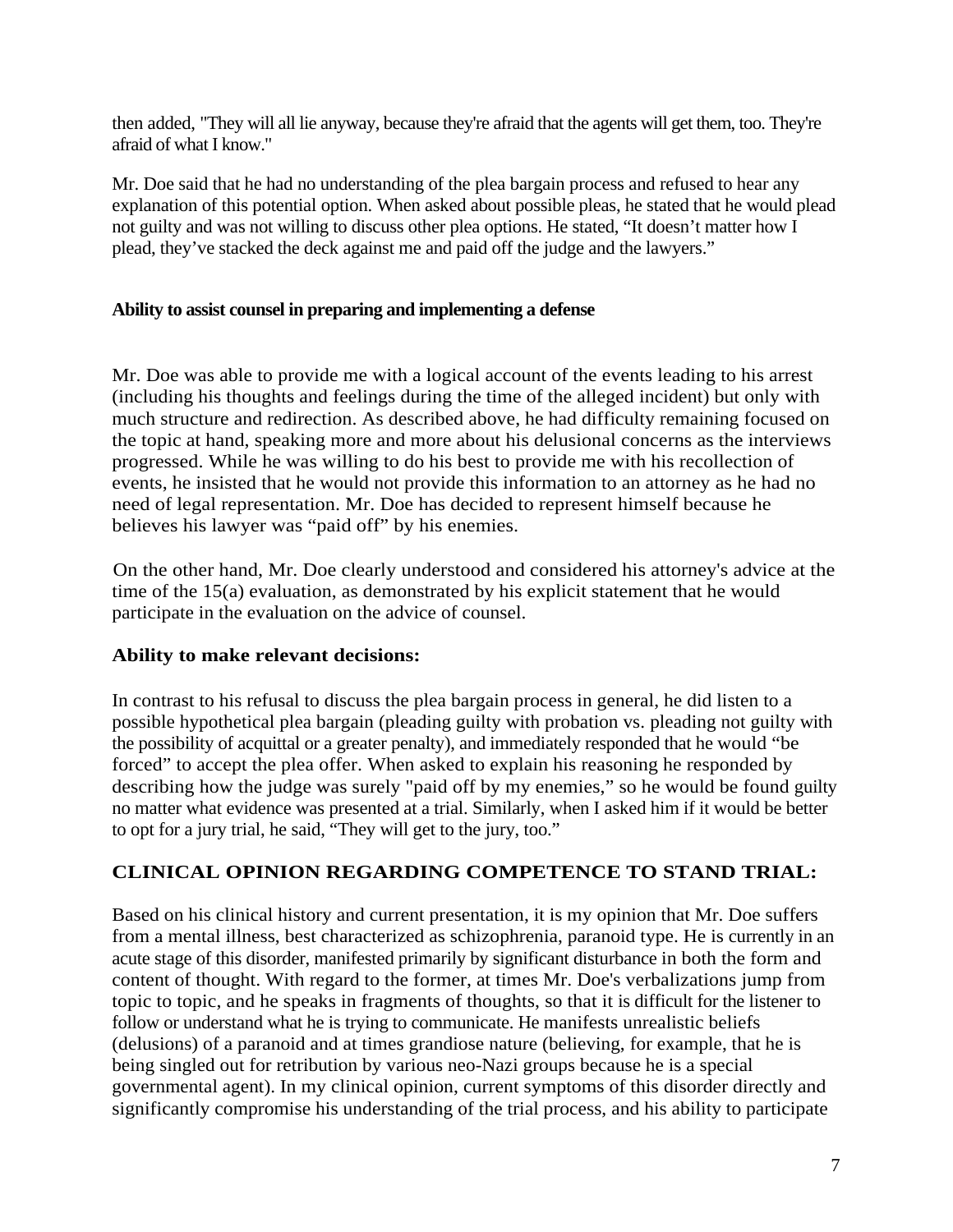meaningfully and rationally in the preparation and implementation of a defense.

Mr. Doe's responses to questions designed to elicit his factual understanding of the legal system suggested that he does have a basic grasp of the adversarial nature of the trial process. He knew, for example, that defense counsel is supposed to represent him and the prosecuting attorney is not on his side. He understood that the judge decides guilt or innocence and he could explain the role of lay witnesses at trial. However, even those responses were contaminated by paranoid beliefs which are characteristic symptoms of his mental illness. He believes, for example, that all potential witnesses will lie under oath for fear of being associated with him, and thus also becoming targets. Furthermore, I was unable to assess Mr. Doe's factual understanding beyond these rudimentary aspects because he declined to answer some of my questions. However, even if he has a factual understanding, his rational understanding of the proceedings is impaired by his paranoid, irrational thinking.

In my opinion, Mr. Doe is unwilling to consult with counsel in the preparation of a defense at this time, and his decision is based on delusional beliefs. He states unequivocally that he will not accept the services of a legal representative because he believes that the attorney appointed to his case is "in it together" with those conspiring against him. Mr. Doe did indirectly demonstrate some willingness to accept one suggestion made by his attorney by deciding to participate in this evaluation on the advice of counsel. However, the fact that he has consistently refused to talk with Ms. Adams suggests that his cooperation would be extremely limited. Furthermore, he explicitly stated that he would not discuss the details of the alleged offense with her. Even if Mr. Doe were willing to consult with counsel at the present time, his disturbed thought processes would, in my opinion, significantly interfere with meaningful communication. Mr. Doe frequently experiences such disorganization of his thought processes so that he is unable to speak in coherent sentences. It would be difficult for him to convey pertinent information to counsel in the preparation of a defense, and he would not be able to testify with relevance should the matter proceed to trial.

Furthermore, Mr. Doe's ability to make rational decisions about his case (such as how to plead, whether to accept a pleas bargain, whether to ask for a jury trial) is significantly impaired by his mental illness. Delusional ideas frequently preoccupy his thinking during decision making about such matters, and decisions based on these ideas would have irrational foundations. In addition, his delusional preoccupations sometimes cause him to reason in ways that are not even consistent with his own stated preferences.

Thus, based on the above data, it is my opinion that Mr. Doe's abilities relative to competence to stand trial are significantly impaired by symptoms of mental illness. Many of the symptoms associated with a schizophrenic disorder respond well to treatment, including psychotropic medications. It is therefore likely that, with treatment, Mr. Doe will show significant improvement and be more willing and able to participate meaningfully with counsel in the preparation of a defense. It is reasonable to expect some response within about a three month period (see following section for additional discussion of prognosis).

## **CLINICAL OPINION REGARDING NEED FOR CARE AND TREATMENT:**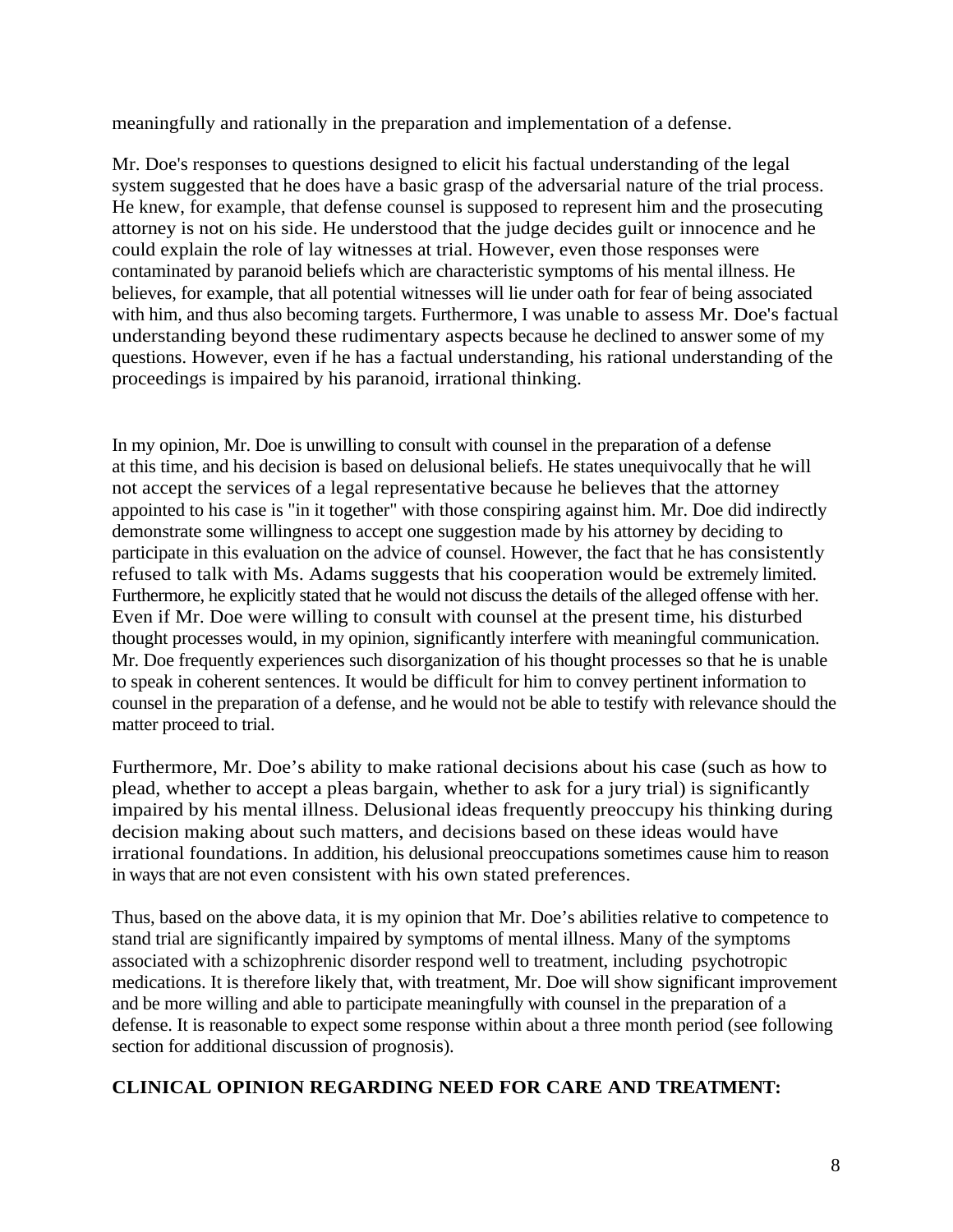As noted above, in my opinion Mr. Doe suffers from a mental illness, best characterized as schizophrenia, paranoid type. Based on his clinical history, it is likely that Mr. Doe has been living in the community with an untreated, on-going psychotic illness for at least several years. He is currently in an acute stage of this disorder, manifested primarily by significant disturbances in form and content of thought that grossly impair his reality testing, judgment and behavior. In my opinion, and in the opinion of his treatment team, Mr. Doe poses a substantial risk of harm to others at this time due to this mental illness, and thus requires further hospitalization. According to his mother, Mr. Doe's condition has deteriorated markedly over the last several months, and she describes episodes of agitated and threatening outbursts that have increased in frequency and severity during this time. Although he has not physically harmed her to date, his verbal threats are new and frightening to her. His behavior throughout this hospitalization has included not only sexually inappropriate remarks, but also physically menacing behavior which he did not cease upon verbal request. On one occasion, several staff were required to intervene to prevent an assault. Thus, it is the opinion of this evaluator that Mr. Doe would pose a substantial risk of harm to others if not hospitalized.

At the time of writing this report, Mr. Doe had not yet shown any significant response to the prescribed psychiatric medication. Typically, auditory hallucinations and psychotic delusions that have been untreated for long periods of time take weeks or even months to respond to ongoing administration of antipsychotic medication. Although Mr. Doe has cooperated with psychopharmacological intervention while in the hospital, he did so reluctantly and repeatedly stated that he did not find it helpful. It is therefore unlikely that he would voluntarily continue this medication on a outpatient basis. Discontinuation of the medication at this point would likely result in further deterioration in his mental status and an even increased risk for harm toward others.

Thus, should Mr. Doe be adjudicated incompetent to stand trial, I recommend that he be returned to the Massachusetts State Hospital for further care and treatment. A completed petition for commitment under the provisions of M.G.L. c.123, §16(b) is enclosed for this purpose. In addition, if he is committed, the hospital will be pursuing a petition under § 8B for administration of psychotropic medications.

Jane Smith, Ph.D. Designated Forensic Psychologist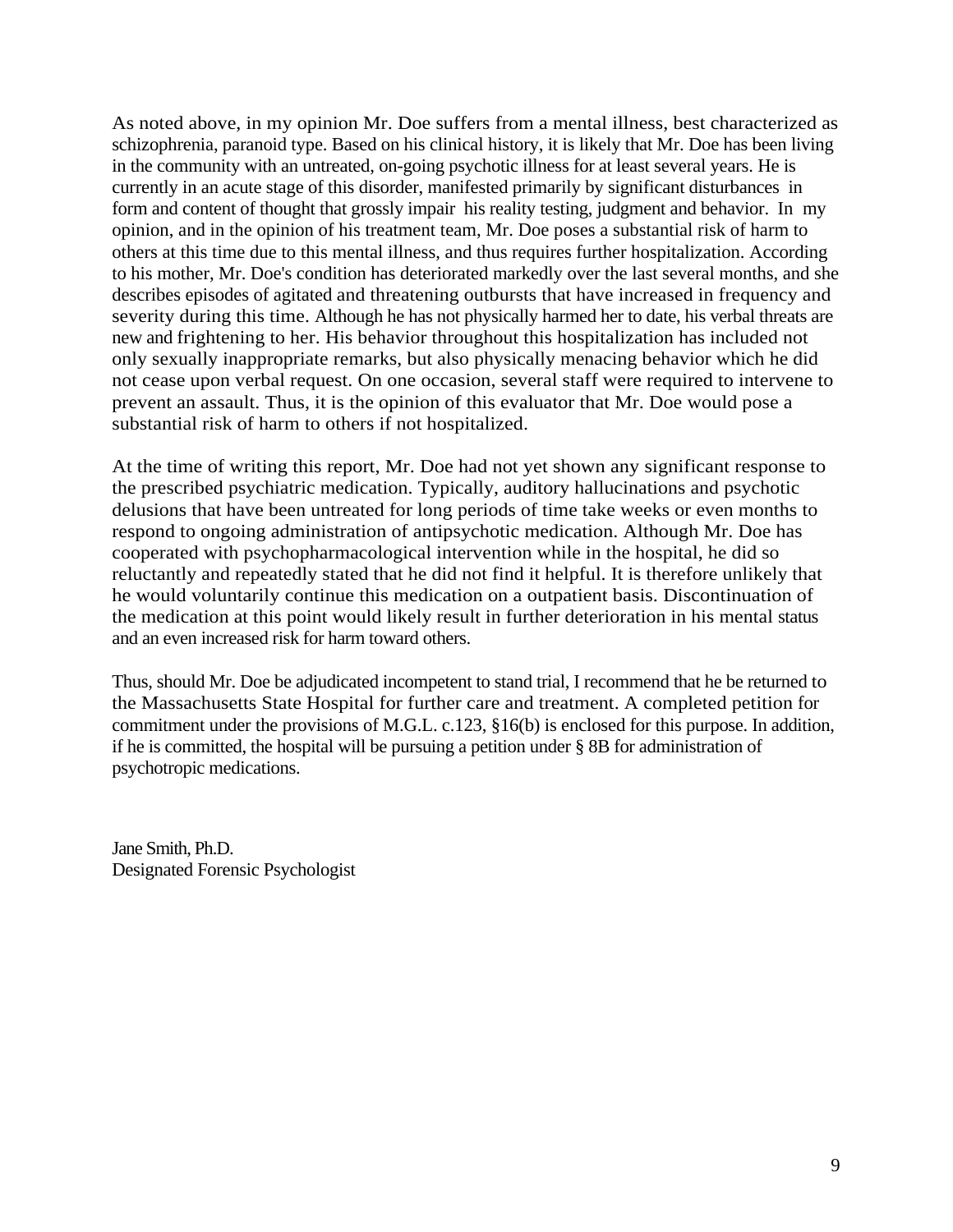**APPENDIX B:** 

## **SAMPLE 15b REPORT: CRIMINAL RESPONSIBILITY**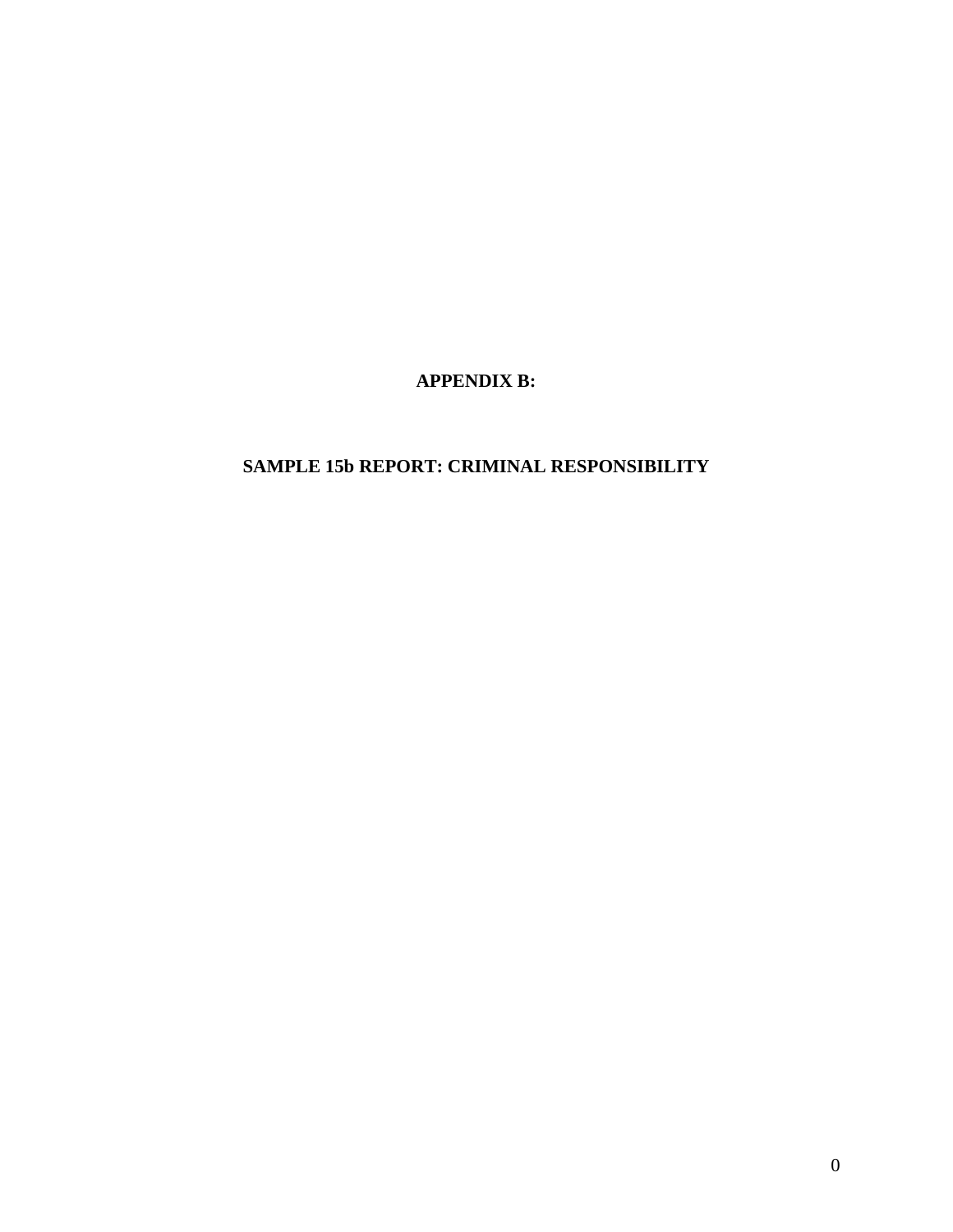## **CRIMINAL RESPONSIBILITY EVALUATION**

**NAME:** Susan Smith **DATE OF BIRTH:** March 2, 1982 **EXAMINER:** Frank White, Ph.D. **DATE OF REPORT:** June 5, 2010

## **IDENTIFYING INFORMATION:**

This is the second State Hospital (SH) admission for Susan Smith, a 28 year old, Caucasian female (DOB 3/12/82). She was admitted to SH on 5/12/10 from the District Court with an order for evaluation of criminal responsibility pursuant to the provisions of M.G.L. c. 123, §15(b). She is charged with Assault and Battery stemming from events which occurred on May 4, 2010. It is alleged that on that date, while a patient at State Hospital, she assaulted a social worker.

## **LEGAL CRITERIA FOR DETERMINING CRIMINAL RESPONSIBILITY:**

In Commonwealth of Massachusetts Courts, a defendant is found not criminally responsible for conduct if, at the time of such conduct, as a result of mental disease or defect, he lacked substantial capacity either to appreciate the criminality [wrongfulness] of his conduct, or to conform his conduct to the requirements of law (*Commonwealth v. McHoul*, 1967).

## **SOURCES OF INFORMATION:**

This evaluation is based on:

- 1. Clinical interviews with Ms. Smith at State Hospital on May 25 and June 5, 2010, lasting a total of 3 hours;
- 2. Review of current medical chart at State Hospital;
- 3. Review of records from previous admission to State Hospital in September, 2009;
- 4. Review of records of admission to County Acute Hospital on April 20, 2008, July 18, 2008, and July 6, 2009;
- 5. Telephone interview with Mary Jones, LICSW, the alleged victim, on May 22, 2010;
- 6. Interview with Harry Stone, M.D., Ms. Smith's treating psychiatrist, on May 25, 2010
- 7. Review of Ms. Smith's criminal record information.
- 8. Review of the Police report dated May 4, 2010.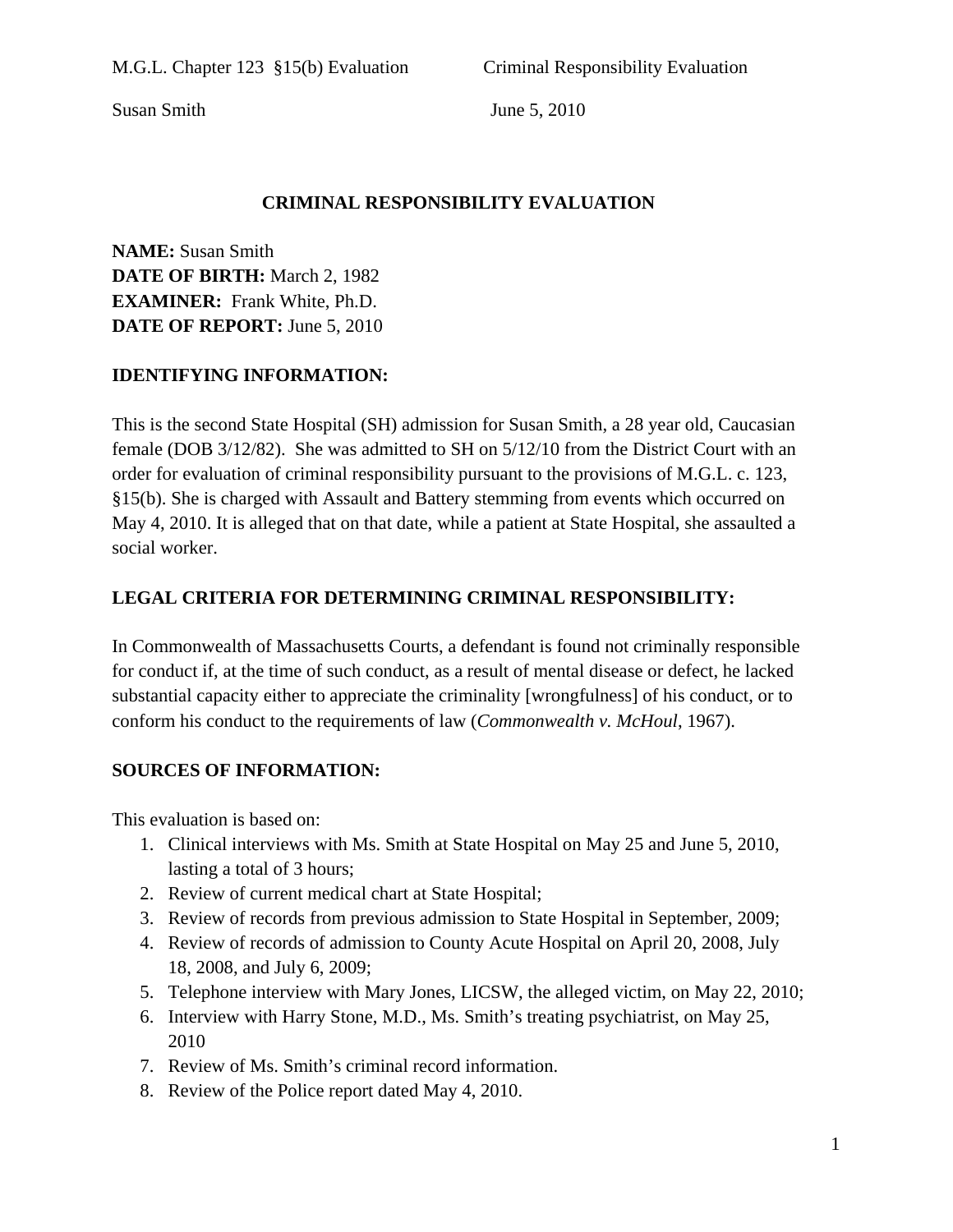- 9. Review of the 15(a) report completed by Mary Davis, Ph.D. on 5/12/10.
- 10. Telephone conversation with defense attorney Robert Moore on 5/20/10.

## **WARNING ON LIMITS OF CONFIDENTIALITY AND PRIVILEGE:**

At the beginning of the first interview, I informed Ms. Smith that I am a psychologist and would be evaluating her for the purpose of preparing a report to the court regarding the issue of criminal responsibility as well as her need for treatment, including psychiatric hospitalization. I explained that information she provided and my observations would not be held confidentially but would be included in a written report, which would be sent to the court, and that the court could share it with her lawyer and the prosecuting attorney. I also informed her that I might be called to testify in court. I also explained that her participation in the interview was voluntary, but that I would be submitting a report to the court whether she chose to participate or not. Ms. Smith indicated her understanding of this warning by paraphrasing it ["you're a psychologist and what I tell you is not secret, it is for the judge and the lawyers to see if I can plead insanity and if I need to be in the hospital. I don't have to talk if I don't want to"]. At the beginning of the second interview I repeated this explanation and Ms Smith indicated that she still understood the parameters of the evaluation. In my opinion, she understood the purpose of the evaluation, the limits of confidentiality, and my role.

I provided similar information to the collateral informants with whom I spoke.

## **CIRCUMSTANCES OF REFERRAL:**

Ms. Smith was evaluated at the District Court Clinic on May 20, 2010 by Mary Davis, Ph.D. Dr. Davis described Ms. Smith as

"in good contact with reality, not endorsing or demonstrating evidence of psychotic thinking. She denied feeling paranoid, was not responding to internal stimuli, and was oriented to time and place. She described feeling anxious, but denied any thoughts or intentions of harming herself. Her affect was labile, as she quickly shifted from a calm demeanor to a angrier, agitated state when discussing her current charges. She expressed anger at the hospital for pressing charges."

Ms. Smith told Dr. Davis that she felt that "I could not control myself" during the alleged offense, but would not elaborate. Dr. Davis recommended further evaluation of the issue of criminal responsibility in an inpatient setting.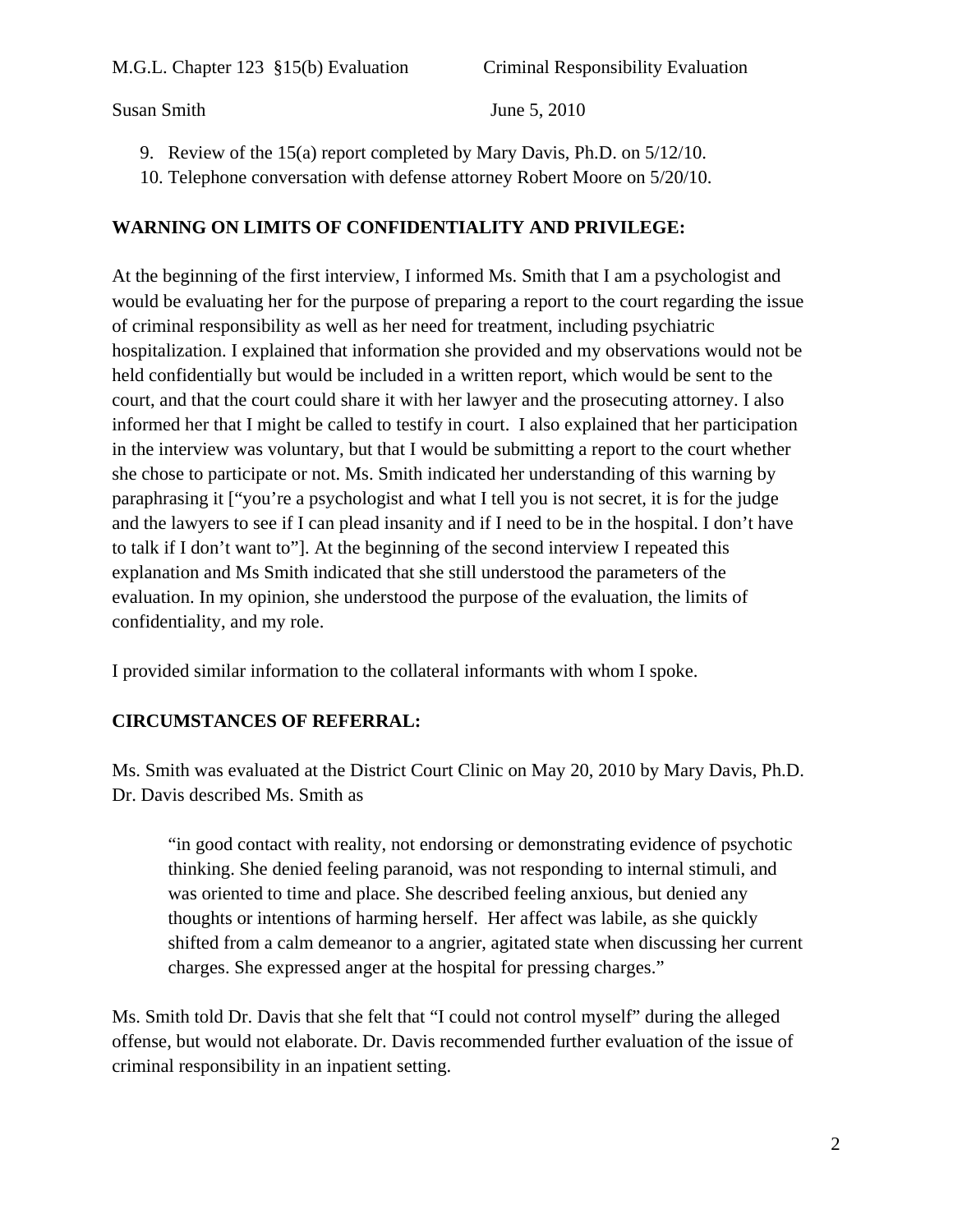## **RELEVANT HISTORY:**

Historical information was obtained from Ms. Smith and corroborated by review of information available in her psychiatric records. The information Ms. Smith provided to me regarding her history was consistent with these records.

## Family and developmental history

Ms. Smith is the only child born to her parents, who were not married and never lived together. She was raised for the first four years of her life by her mother, but was removed from her mother's custody by the State when she was four years old due to her mother neglecting her care. Her mother was addicted to crack and often forgot to feed Ms. Smith who was described as "an emaciated, four year old girl, wearing filthy clothes" when she was removed from the home. Permanent custody was awarded to Ms. Smith's maternal grandmother, who raised her through adolescence. Her mother lived with her sporadically, and, until she was 16 years old, she thought that her biological mother was really her sister. She has never met her father. There are no reports of any physical or sexual abuse. However, Ms. Smith did report observing her (biological) mother's boyfriend frequently hit her mother, including once breaking her nose (when Ms. Smith was 12 years old). According to the medical records, Ms. Smith's grandmother (who passed away from cancer five years ago) has reported that Ms. Smith was a difficult child, growing up, often "having tantrums" when she did not get her way.

## Educational History

Ms. Smith performed poorly in school, and had to repeat third grade. She was not placed in special education classes, and continued in school until she was  $16 (10<sup>th</sup> \text{ grade})$  when she dropped out. She said that she did not like school, found it boring, and also did not get along well with some of the other students. She was involved in a number of fights with other girls, which resulted in suspensions from school for 1-3 days at a time. None of these fights involved weapons or resulted in any criminal involvement. Ms. Smith reported that she did not have any "boyfriends" in school, but did have sexual relationships with several different boys. At age 16 she became pregnant and dropped out of school. She gave birth to a baby girl whom she gave up for adoption (and has had no contact with since). Ms. Smith reports that she has often regretted this decision, and becomes sad when wondering what happened to her daughter.

## Substance Use History

Ms. Smith reported that she drank some beer and wine in high school, but not to excess, and occasionally used marijuana. She said she had never used any other substances. At the age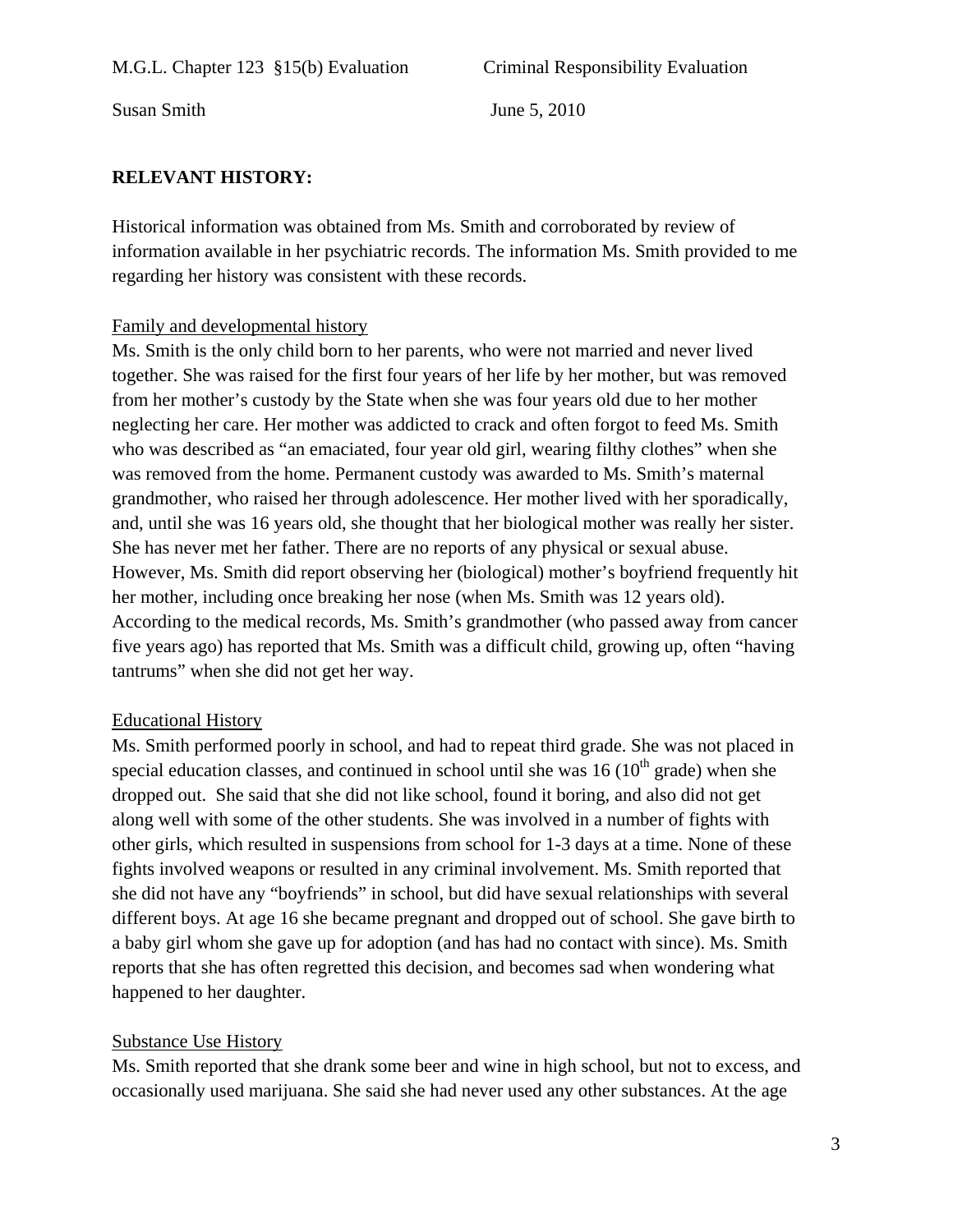of 19, she began drinking much more heavily (approximately a six pack of beer per night), becoming intoxicated several nights a week. She was charged with Driving Under the Influence in 2004, and given a suspended sentence after completing an outpatient alcohol treatment program. She has experienced several other periods in which she drank more heavily, and attended detoxification programs twice, once in 2006 and once in 2008 (discussed below in the context of her criminal history).

## Employment History

Ms. Smith has a sporadic work history. She has worked for a housekeeping service (cleaning houses), but was fired after frequent fights with some of her co-workers. She explained that she felt her co-workers were slacking off, leaving her to do most of the work, and she didn't like it. She would complain about this, but nothing was done, and eventually she was involved in a fight with one of the other women, bloodying her nose. At that point, she was terminated from the job. This occurred in 2006 and she has not worked steadily since.

## Criminal History

A review of Ms. Smith's criminal record (CORI) reveals that in addition to the DUI charge in 2004 (which was dismissed), she has been arrested three other times. In November, 2005, she was charged with Malicious Destruction of Property, for smashing a neighbor's windshield. Ms. Smith reported that she was angry because the neighbor owed her \$50 and would not pay up. She was found guilty of this charge, given probation, and fined. On May 12, 2006 she was charged with Threat to Commit a Crime. In this instance, she verbally threatened to kill her grandmother, who was trying to get her to stop drinking. This charge was dismissed after she completed a 30 day detoxification program. On February 12, 2006 she was arraigned for Assault and Battery on a Police Officer. This charge stemmed from an incident in which she was a passenger in a car that was stopped by the police. When the policeman asked her to get out of the car, she became agitated and punched the officer in the face. At her arraignment she was released on pre-trial surety on condition that she complete a 30 day detoxification program. However, she left the program after 3 weeks, with another client, and the two of them went to a bar to drink. She was returned to court, was eventually convicted of the A&B on the Police Officer and given a two year sentence. She was released after a year, on conditions of parole.

## Mental Health History

Ms. Smith's first psychiatric hospitalization occurred on April 20, 2008 (at age 26). Her grandmother, with whom she was living, noticed that Ms. Smith was staying up late at night, playing music loudly, and was becoming more irritable. She would often scream at the neighbors for no apparent reason. At one point, she became extremely agitated, claiming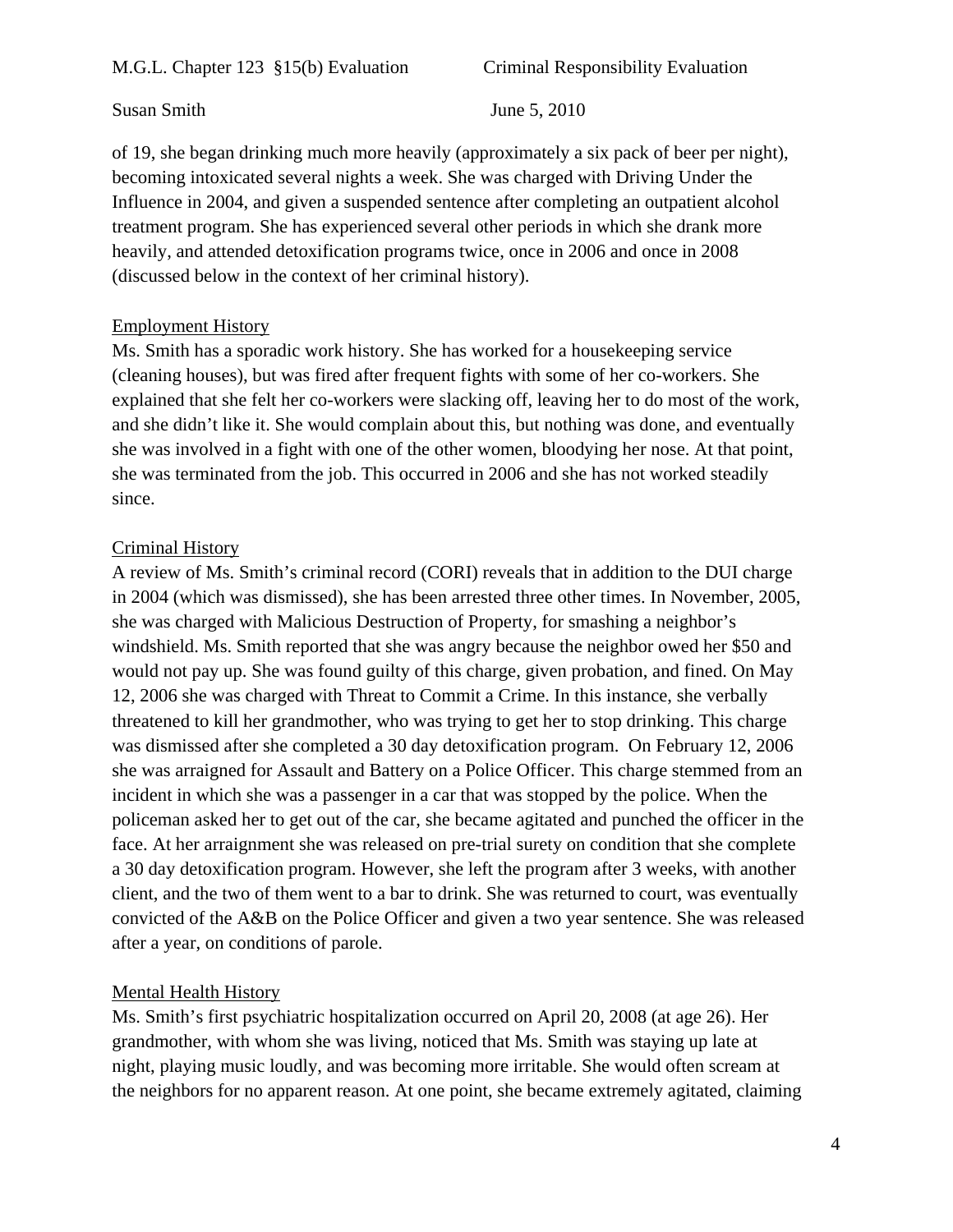that there was poison gas in the house, and she disrobed and ran naked through the streets. She was taken to City Hospital Emergency Room, where she was admitted to the acute psychiatry unit. Upon admission, she was described as "manic, hypersexual, speaking rapidly" and reportedly would stay up late at night, singing loudly. She was diagnosed with Bipolar Disorder, most recent episode manic, and treated with Lithium. Over the course of her 10 day hospitalization, her mood improved, although she was still described as "hypomanic" (that is, her mood and energy level were still elevated, but not as severely as in a manic episode).

Ms. Smith returned home to live with her grandmother. Over the next few months there were several incidents in which the police were called because of complaints from neighbors that she was blasting music late at night, disturbing them. On one occasion, when the police told her to turn down the music, she angrily threatened to burn down the neighbor's house. However, the police were able to calm her down without any damage being done. Although her grandmother attempted to get her to take her medication, she refused, and decided to move out of the house, ending up in a homeless shelter. On July 18, 2008 she was again psychiatrically hospitalized at City Hospital. This admission was precipitated by an episode in the shelter in which she accused all the men of wanting to have sex with her, claiming that she was the Virgin Mary, and attempted to light some papers on fire. She remained in the hospital for a month, was diagnosed with Bipolar Disorder with psychotic features, and was treated with Zyprexa (an antipsychotic medication) and Depakote (for mood stabilization). During this hospitalization, she continued to describe paranoid beliefs about the shelter, but her mood stabilized. She was discharged to live with her grandmother.

Ms. Smith lived with her grandmother for approximately 10 months. She saw her outpatient psychiatrist, Dr. Miller, on a monthly basis, and he documented that her acute paranoid and mood symptoms remained in remission. However, in June, 2009, she moved in with a boyfriend and the two of them drank alcohol regularly (she reported that they drank daily). She stopped seeing her psychiatrist, discontinued her medications, and began acting erratically in the community. She stayed up late at night, playing music loudly. When the neighbors complained about the noise, she accused them of wanting to have sex with her. In July, 2009, in the context of a heated argument with a male neighbor, she grabbed a knife and threatened to stab him. Police were called and she was taken to City Hospital where she was admitted on a Section 12. Ms. Smith was again diagnosed with Bipolar Disorder with Psychotic features. She refused to accept any medications, and was committed pursuant to §§7&8 (along with an order for the administration of antipsychotic medications pursuant to §8B) and transferred to State Hospital in September, 2009.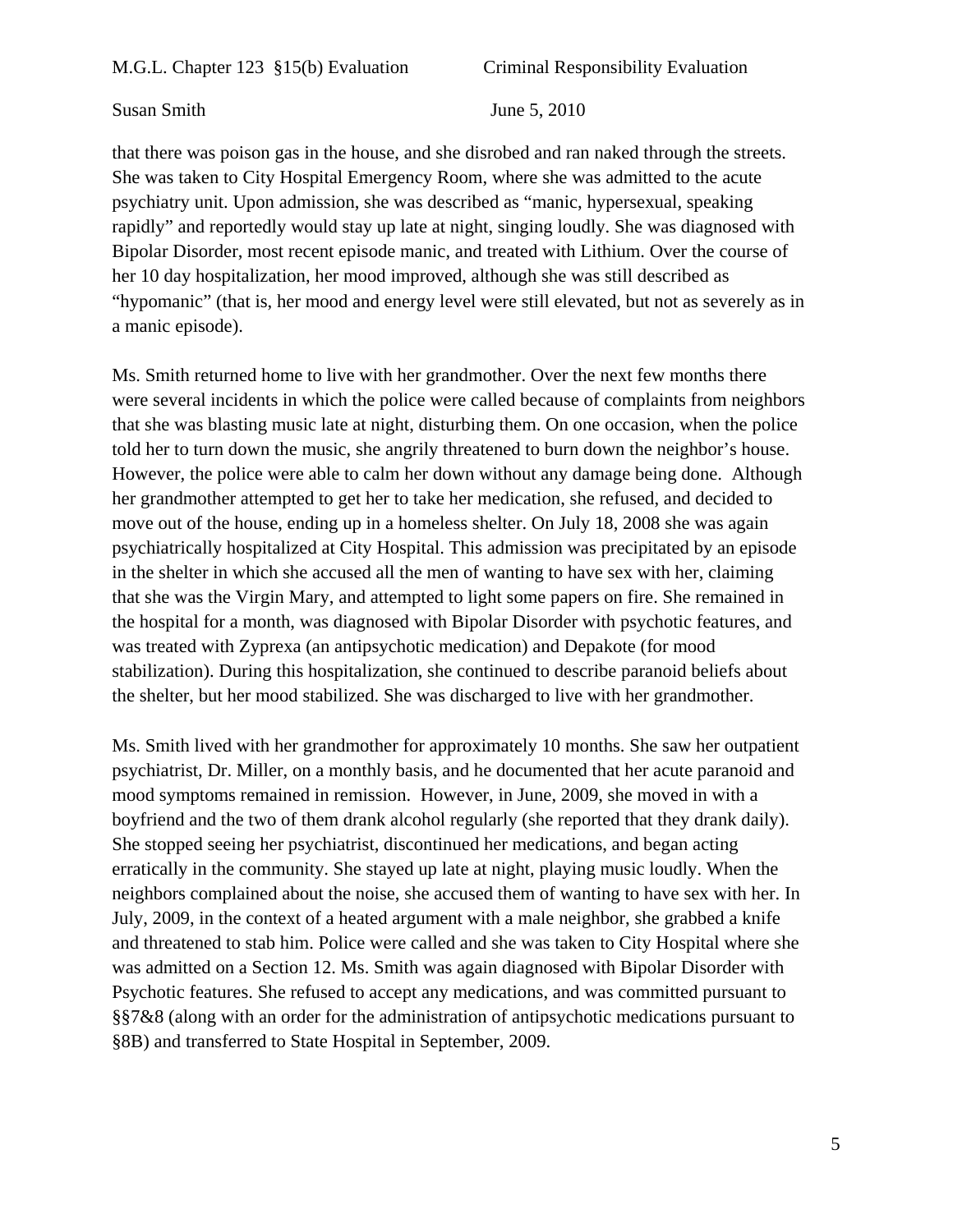Over the next seven months, her mental status stabilized, and progress notes indicated no evidence of paranoid thinking. However, she would become agitated with minimal provocation (e.g., being told she had to wait to use the shower, or when another patient tried to change the TV channel) and required a quiet room or Ativan (an anti-anxiety medication) to calm down. In April, 2010 the hospital was considering discharging Ms. Smith to independent living. However, she was then involved in an altercation with another patient, and the discharge was put on hold. Shortly thereafter the current alleged offense occurred and Ms. Smith was charged with Assault and Battery.

Ms. Smith reported no history of head injuries nor does she suffer from any medical condition that would be expected to impact on her mental status.

## **COURSE OF HOSPITALIZATION:**

Ms. Smith was admitted to Unit B upon her return from her arraignment on the current charges on May 20, 2010 (the alleged offense took place on Unit A of the hospital). Stephen Ray, M.D., the treating psychiatrist, noted on that date:

"Ms. Smith is oriented to time and place, and was able to provide coherent answers to my questions. She appeared somewhat anxious, but denied feeling depressed, SI [suicidal ideation], or HI [homicidal ideation]. Although somewhat labile, she did not present with manic symptoms. Reality testing intact, no AH (auditory hallucinations) or delusions. She has a documented history of Bipolar Disorder, which appears to be well controlled with her current medication regimen. Will continue Zyprexa (10 mg, hs) and Depakote (500 mg. b.i.d.)."

Since her return to the hospital, Ms. Smith has been described as "at baseline" with no significant symptoms noted. Although she had not been involved in any physical altercations with staff or other patients during this evaluation period, on several occasions she became angry and loud when she was not able to leave the unit. (While on Unit A she had been granted grounds privileges, but these had been revoked following the alleged offense.) At such times, staff was able to direct her to return to her room without incident.

## **CURRENT MEDICATIONS:**

Ms. Smith has been prescribed Zyprexa (10 mg, hs), an antipsychotic medication, and Depakote (500 mg. b.i.d.), for mood stabilization. She has been agreeable to taking these medications on a daily basis.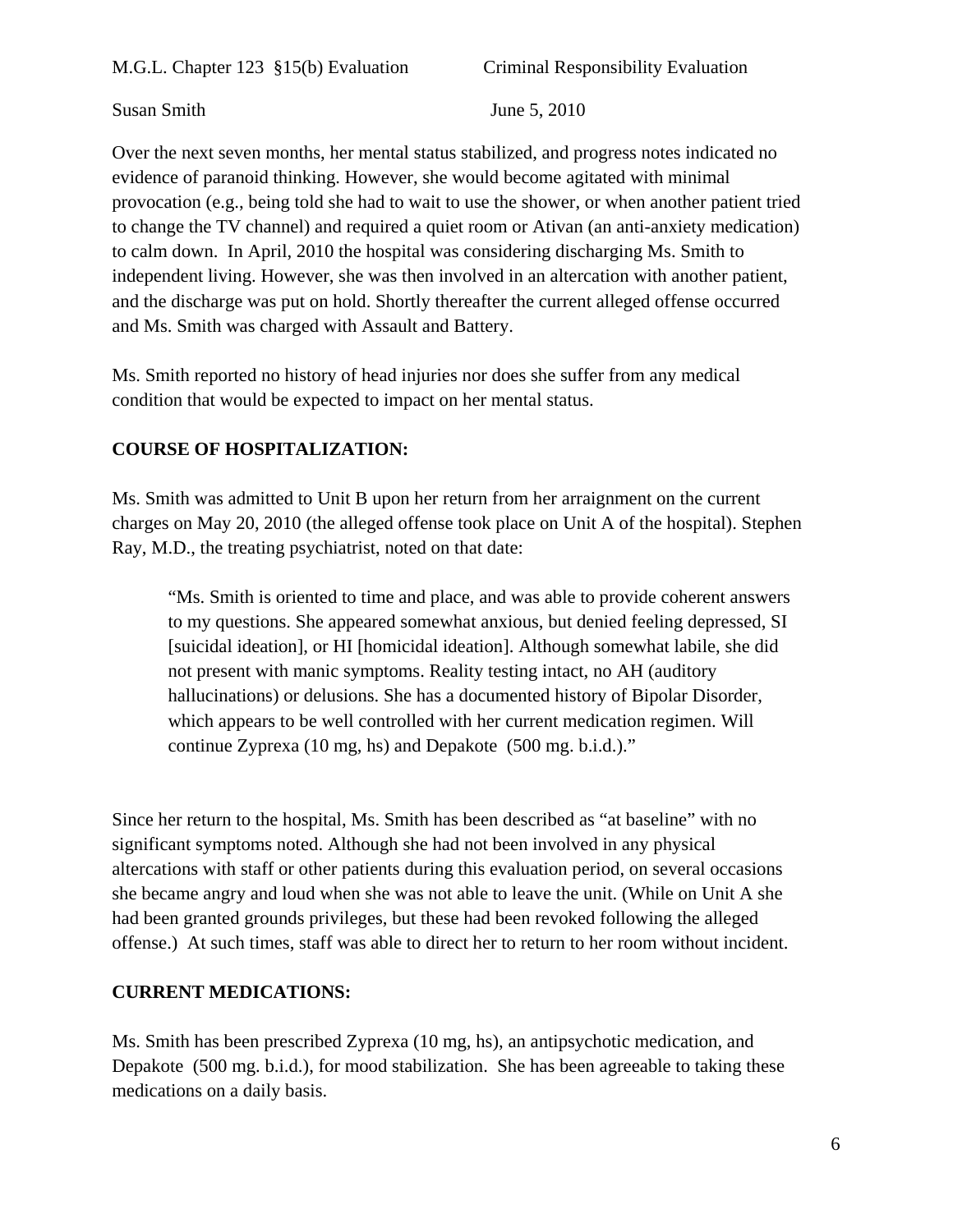## **MENTAL STATUS AND CURRENT LEVEL OF FUNCTIONING:**

Ms. Smith is a 28 year old woman who looks approximately her stated age. She was dressed appropriately with good hygiene. At several points, she got up from her seat to pace, but was then able to return to complete the interview. Her speech was slightly accelerated, particularly when a sensitive topic (such as the alleged offense) was raised, but she was able to communicate in a coherent manner.

Her cognitive functioning (attention, memory, concentration, abstract reasoning) was uneven. She was able to remember 3 simple words after a 5 minute delay and her memory for recent and remote events appeared intact. She experienced some difficulty interpreting proverbs, for example, stating that she did not know what was meant by "people who live in glass houses should not throw stones" or "every cloud has a silver lining." However, she responded to the proverb, "don't cry over spilled milk" by saying, "that means, don't worry your head about little things that go wrong, it's not worth it." For the most part, she was able to attend to the questions asked and concentrate on the issue at hand. However, on occasions, as she became more anxious, she became momentarily distracted and asked for the question to be repeated, at which time she responded appropriately. Based on her history as well as her level of vocabulary, it appears that she is likely of below average intelligence, but there were no indications to suggest significant intellectual limitations.

Ms. Smith reported no current or previous experiences of hallucinations (hearing or seeing things that are not there). She acknowledged that in the past she has experienced delusions (rigidly held false beliefs that are impervious to reason) such as believing that she was the Virgin Mary or that people were plotting against her. She indicated that she does not entertain these thoughts currently. However, she stated that she feels that her treatment team (psychiatrist, social worker, and nurse) is unfairly keeping her in the hospital, blaming her for an incident which she claims was really the fault of another patient (discussed below). She described her mood as "fine" and stated that she does not feel depressed or elated. Her observed mood was one of slight irritability, but, other than her pacing when stressed, she did not display unusual movements or excessive energy. She reported that her appetite and energy level are "okay" and that she typically sleeps about 6 hours a night, without waking in the middle. She denied any suicidal or assaultive thoughts or intentions.

Ms. Smith is currently prescribed Zyprexa (10 mg. a day) and Depakote (1000 mg. a day) and she reports that she takes the medications daily (this is confirmed by the hospital record). She recognized that she has a mental disorder ("I'm Bipolar"), and that the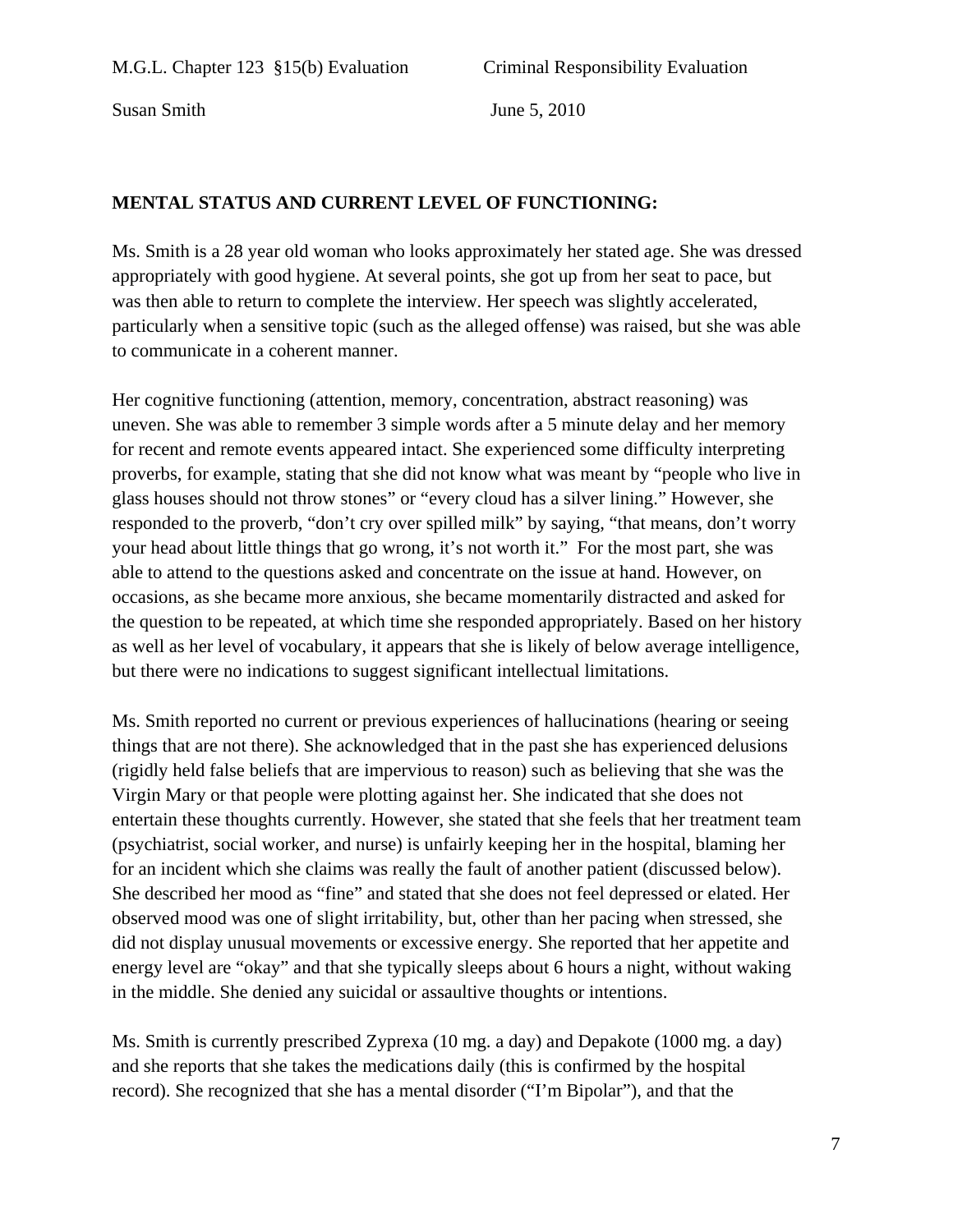medications help keep her calm. She also acknowledged a history of alcohol abuse, but stated that she has not had anything to drink in almost a year (since she has been in the hospital). She also stated that she drank heavily with her boyfriend, but she is no longer involved with him.

#### **OFFICIAL VERSION OF THE ALLEGED OFFENSE:**

Sgt. Michael Strahan of the City Police wrote in a report dated May 4, 2010 that police received a complaint from Mary Jones ( a social worker at State Hospital) that she had been assaulted on that day by patient Susan Smith and she wanted to press charges. Ms. Jones gave a statement in which she stated that she and Dr. Stone, a psychiatrist, had told Ms. Smith earlier in the day that she would be remaining at the hospital for at least a few more months. Later that day, when Ms. Jones was walking by the dayroom, Ms. Smith jumped her from behind, threw her to the ground, and began punching her in the face. Several other staff responded, pulling Ms. Smith away. Officer Strahan noticed that Ms. Jones had a "black eye and abrasions about her face, with visible stitches on her chin."

#### **Information From State Hospital Records:**

I reviewed the progress notes for the period before and after the alleged offense. According to these notes, Ms. Smith had been described over the month prior to the alleged offense as psychiatrically stable. For example, her treating psychiatrist, Dr. Stone, noted on April 28, 2010: "mood stable, no evidence of paranoid symptoms" and a nursing note by Gail Small, R.N. on April 30, 2008 stated "Ms. Smith is following ward routine and interacting well with nursing staff." The progress notes, though, describe an incident on April 15, 2010 in which Ms. Smith and another female patient were involved in an altercation. According to these notes, the other patient had been newly admitted and was described as "intrusive, with poor boundaries, having to be told repeatedly not to enter other patient's rooms." On April 15, this patient entered Ms. Smith's room and attempted to remove a book from the room. When Ms. Smith returned to her room, she told the other patient to put it back and leave. When the patient refused, Ms. Smith grabbed the book, slapped the patient about the head and shoulders, and punched her in the stomach. Staff intervened and spoke with both patients. According to a note by Mary Jones, LICSW, "Ms. Smith stated that patient… had made her angry by trying to take her book and so she hit her to 'teach her not to do it again.' Ms Smith was not remorseful and stated that patient … was to blame for coming into her room and taking her book."

 On May 3, 2010, the following was documented by Dr. Stone: "Treatment team meeting today regarding disposition of Ms. Smith. Based on her recent incident with patient…, and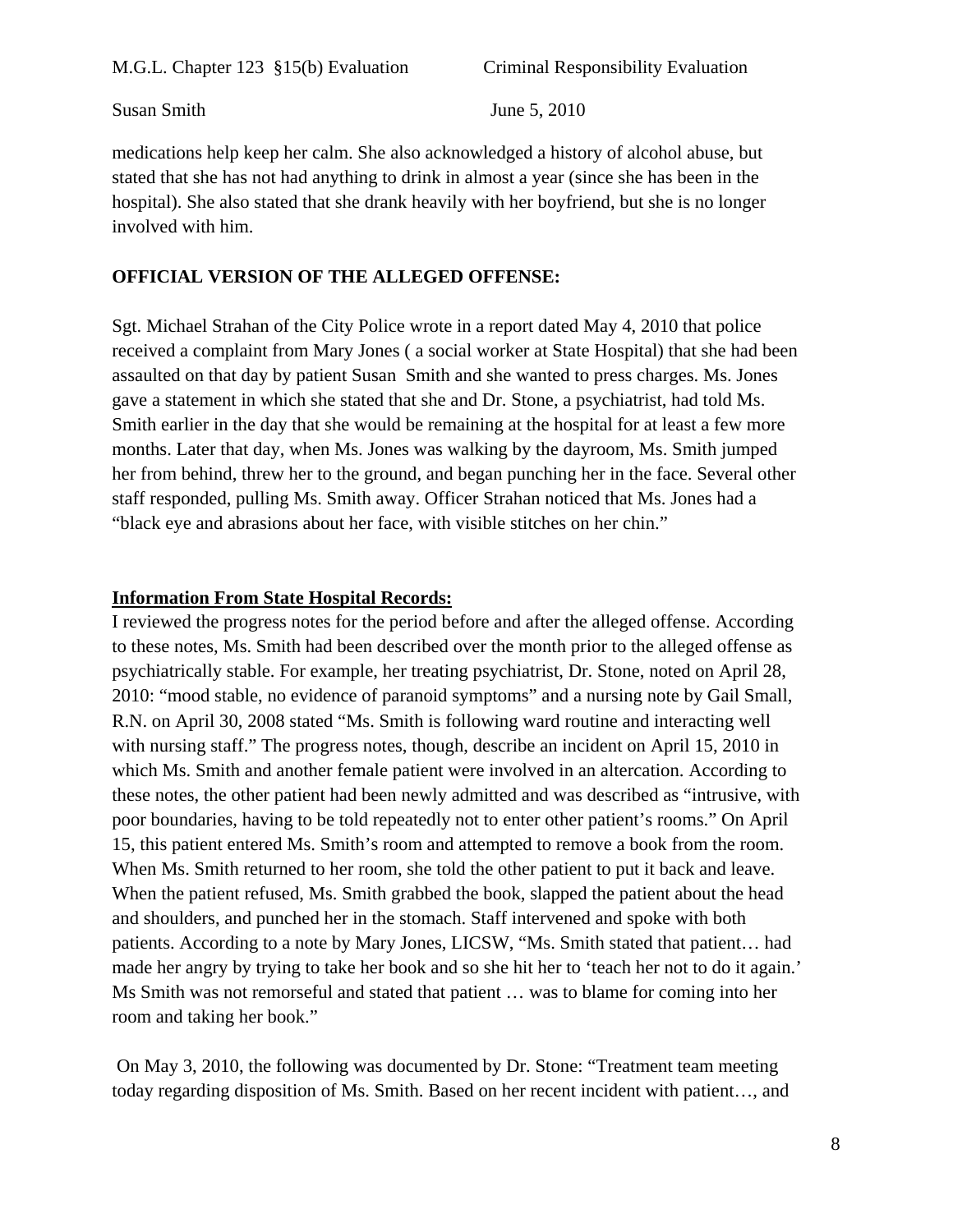her history of conflicts with neighbors when she was living in the community, discharge plans are being placed on hold. Treatment will focus on helping Ms. Smith deal with frustrations from other patients, without resorting to violence."

A note entered by Mary Jones, LICSW on May 4, 2010 p.m. states: "Dr. Stone and I spoke with Susan Smith about the treatment team's decision to delay her discharge and focus on anger management. She reacted angrily, stating that we were not being fair and that it was really patient X's fault for coming into her room. She turned to Dr. Stone and told him that it was really up to him and he could discharge her if he really wanted to. I agreed to come back tomorrow to discuss this further with her."

## **Information from Mary Jones, LICSW:**

On May 22, 2010, I spoke by phone with Ms. Jones, the alleged victim. She informed me that she had not returned to work since the alleged assault, and is waiting for her face to completely heal. She reported that she has been Ms. Smith's social worker since Ms. Smith was admitted to State Hospital in September. She described Ms. Smith as "manic and paranoid" when first admitted to the hospital, but stated that she had improved considerably over the past 6 months. She also stated that she and Ms. Smith usually have a good relationship, although Ms. Smith can get "testy" at times when she does not get what she wants (like having to wait to go outside, for example). She confirmed that earlier on the day of the alleged assault, she and Dr. Stone had informed Ms. Smith of the decision to delay her discharge. This meeting took place in Dr. Stone's office on the unit and Ms. Smith was angry, but appeared to be in control. I asked if Ms. Smith had appeared agitated or made any other statements, to which Ms. Jones responded that she only told Dr. Stone that he could discharge her, but made this statement as a plea, not as a threat.

## **Information from Harry Stone, M.D.**

On May 25, I spoke with Dr. Stone, Ms. Smith's treating psychiatrist. He confirmed that Ms. Smith had shown improvement over the course of her hospitalization but would sometimes become annoyed and frustrated if she did not get her own way. Staff were typically able to intervene before the situation escalated. He confirmed that the treatment team had decided to delay Ms. Smith's discharge due to the incident with the other patient; he stated that although the other patient had provoked the incident, in light of Ms. Smith's history he thought that it was important to work with her on developing better management strategies for dealing with such frustrations. He stated that he realized that she was angry with him when she left his office on May 4, and seemed to be agreeable to Ms. Jones' offer to talk with her more about it the next day. He noted no change in her mental status in the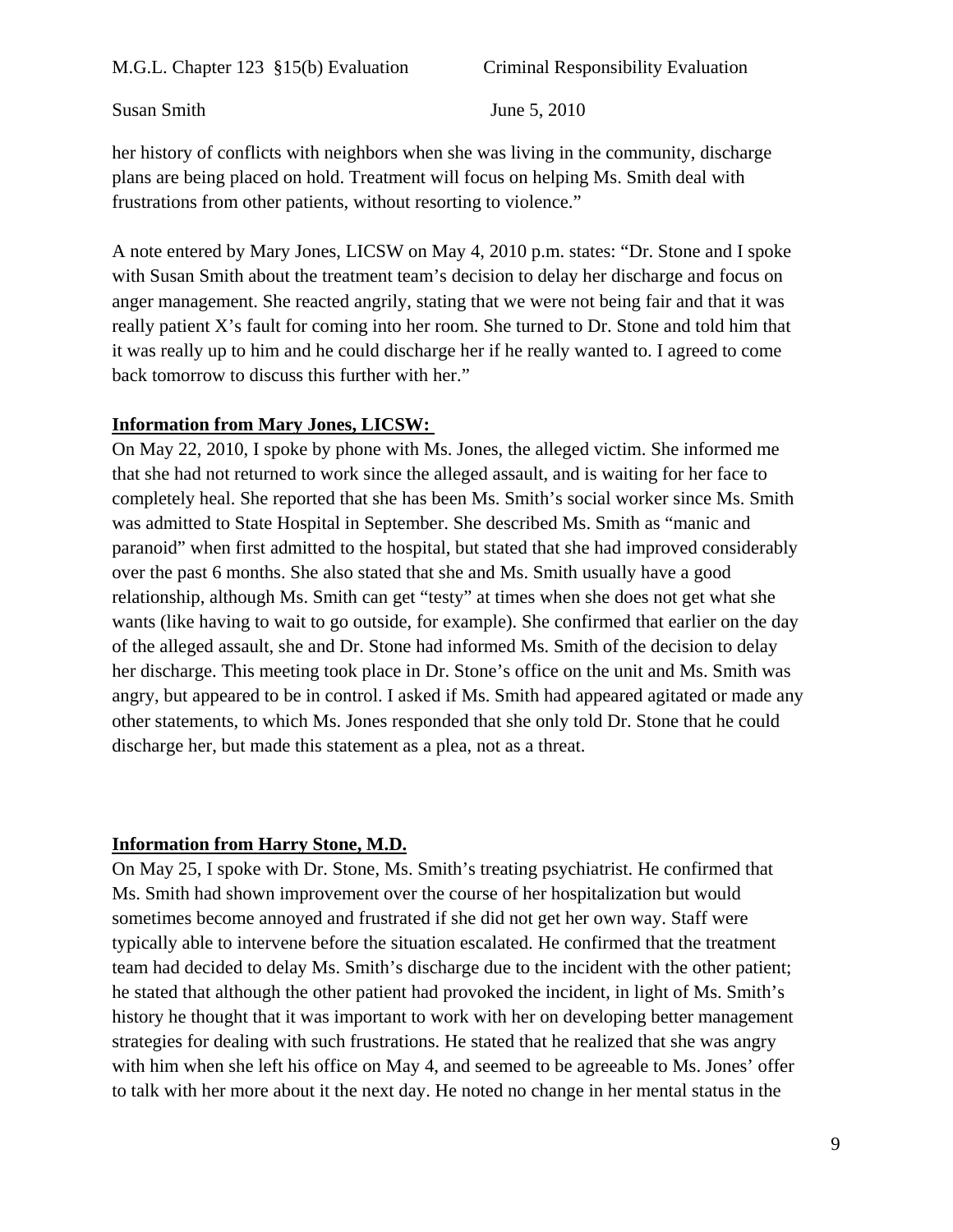M.G.L. Chapter 123 §15(b) Evaluation Criminal Responsibility Evaluation

Susan Smith June 5, 2010

days prior to the alleged assault. He also stated that the hospital neither encourages nor dissuades staff from pressing charges in such a situation, and the decision was up to Ms. Jones.

Dr. Stone also reported that after the incident, he ordered Ms. Smith to be restrained, and she went to the restraint room without incident. She remained in restraints for an hour, and was then released since she had calmed down. He asked her at that time why she had assaulted Ms. Jones, and she said "I was just pissed." She also stated, "I figured I'd have to do some time in restraints, but I'm okay now." Since that time, there have been no other incidents with Ms. Smith, although she is monitored more closely.

## **DEFENDANT'S VERSION OF ALLEGED OFFENSE:**

Ms. Smith expressed frustration at being charged with Assault and Battery, claiming that "she [Ms. Jones] is making a big deal of it, so she can go on IA [Industrial Accident leave] and collect money." She acknowledged that she did hit Ms. Jones, but claimed that her injuries were not that severe. Ms. Smith was asked about the preceding incident with patient X, at which point she became animated and said, "that bitch came into my room, she was trying to take the book I was reading, I just needed to show her that she can't do that, I didn't really hurt her." She stated that this had happened a couple weeks earlier than the alleged offense and she thought that it was over and done with. She stated that she was looking forward to leaving the hospital and having more freedom, and was surprised and angry when she was told that she could not leave.

Ms. Smith was asked to describe her perspective of the meeting with Dr. Stone and Ms. Jones. She stated that Dr. Stone did most of the talking, telling her that the treatment team decided that she couldn't leave because of what happened. She was angry, but controlled herself and told him that she knew that since he was the psychiatrist it was up to him, and he could discharge her. He told her that he did not think she was ready for the community, at which point Ms. Jones offered to follow up with her the next day. She described herself as feeling angry and frustrated at that time. I asked if she had any thoughts of harming either Dr. Stone or Ms. Jones at that time and she responded, "well, I thought of picking up one of the books in his office and throwing it at him, but I figured then he'd just put me in restraints, so I just left." She was also asked if she was particularly angry with Ms. Jones at that point, which she denied.

Ms. Smith reported that she went back to her room and felt frustrated. She wanted to go outside to the yard, but it was not yard time, so she just went into the TV room to watch a show. She did not remember what she was watching. A while later, she noticed Ms. Jones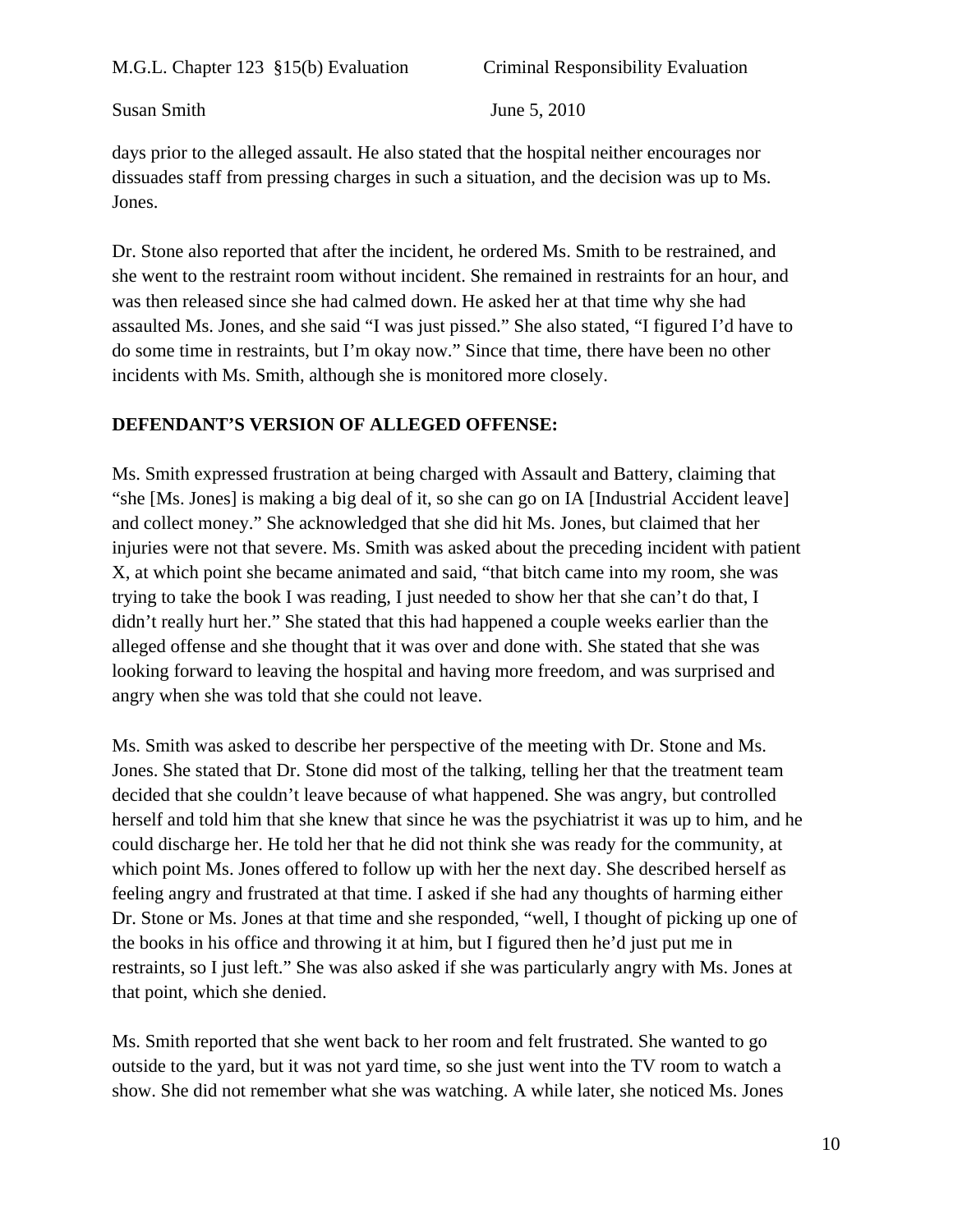walking by to leave the unit, and "I just became angry, thinking, how come she can leave and I can't?" She stated that she could not really describe her thoughts at that time, but felt frustrated and needed to "take it out on someone." She denied maintaining any paranoid thoughts about Ms. Jones (that is, she did not think that Ms. Jones had deliberately delayed her discharge or even thinking that she was the person primarily responsible). She reported that she had planned to just knock Ms. Jones down, but once she fell to the ground, "I became enraged, and kept hitting her." When asked to explain this further, she stated, "when I get that angry, it's hard to stop." She remembers someone pulling her off of Ms. Jones, and stated that she did not resist at that point, and agreed to go to restraints. While in restraints, she realized that she was in trouble, but did not think that Ms. Jones was hurt that badly.

Ms. Smith did not describe any distorted beliefs about Ms. Jones and did not claim that she thought the behavior was justified, stating that she knew she would get in trouble, but did not think they would press criminal charges against her. She stated, "they were going to keep me in the hospital anyway, so what if I had to spend a few hours in restraints?" She was asked if she thought that she would have attacked Ms. Jones if there were other staff around at that time, to which she responded, "no, because I knew they could stop me, but I saw that she was not looking at me, so I figured I could knock her down before she knew what hit her."

## **CLINICAL OPINION REGARDING CRIMINAL RESPONSIBILITY:**

Ms. Smith has a long, documented history of a mental illness, with a diagnosis of Bipolar Disorder. During periods of acute exacerbation, she has experiences of elevated mood, and distortions of reality, including paranoid thinking. She was committed to State Psychiatric Hospital for treatment at the time of the alleged offense and had been there for approximately six months. The sources of information are consistent in establishing that Ms. Smith's mental status had improved over the course of her hospitalization and that she had not been manifesting acute symptoms of her disorder in the weeks prior to the alleged offense, nor on the day of the alleged offense. . Indeed, she had shown significant enough improvement to the point that she had been considered for discharge. The discharge was delayed because she assaulted another patient (about 2 weeks prior to the alleged offense). However, all accounts of that incident, including Ms. Smith's, indicate that the assault did not occur in the context of acute symptoms, but rather in reaction to the other patient intruding into Ms. Smith's room and taking her property.

Regarding the specific alleged offense, neither Ms. Smith, nor any of the other sources of information (clinical treatment team members) indicate that she was experiencing acute symptoms at that time. She did not have any distorted perceptions of reality, but acted out of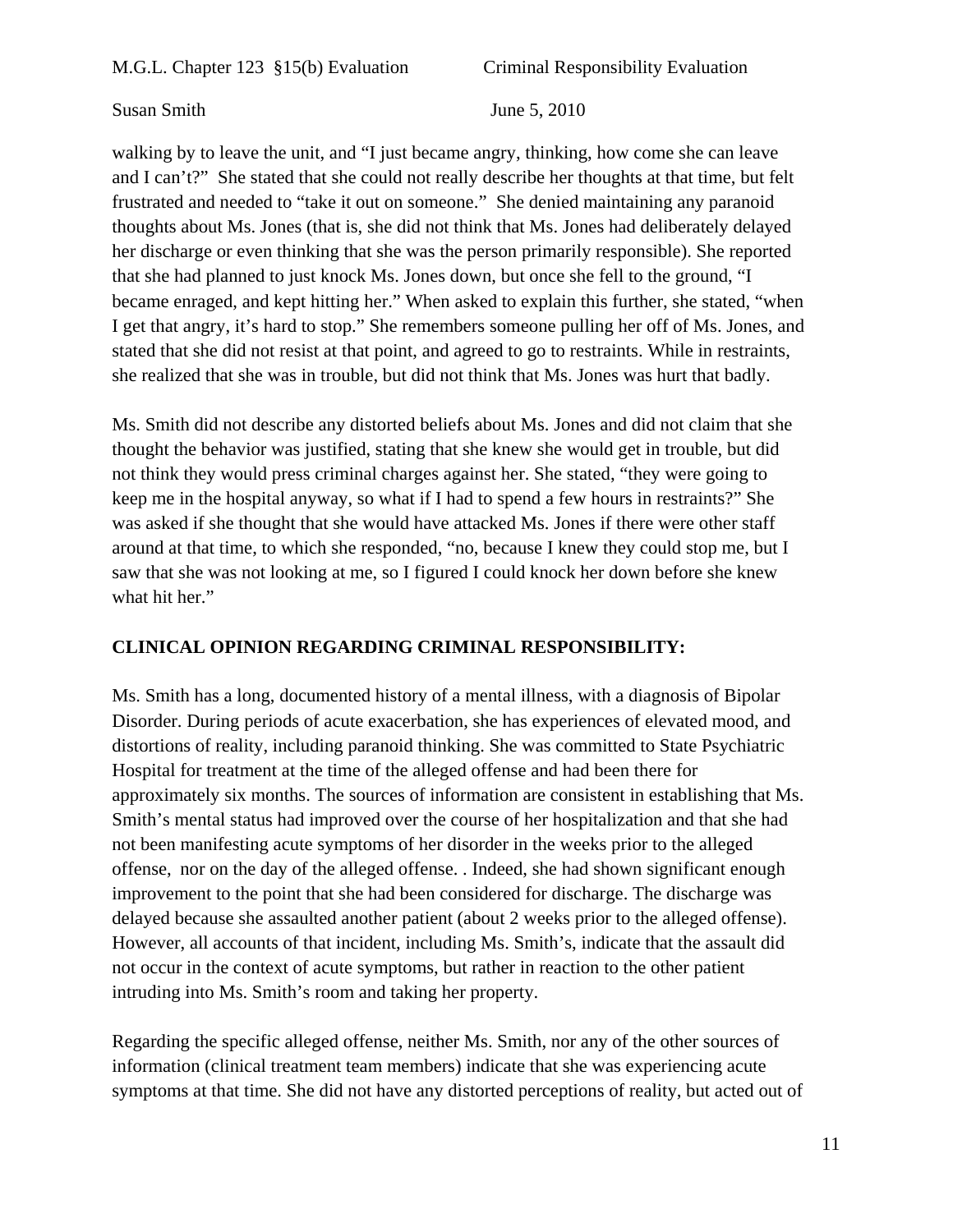reality-based anger and frustration. She acknowledges now, and close in time to the alleged offense (when speaking with Dr. Stone while in restraints), that she knew that it was wrong to assault Ms. Jones. For example, she told Dr. Stone, just shortly afterwards, "I was just pissed… "I figured I'd have to do some time in restraints, but I'm okay now." She clearly stated to this evaluator that she knew she could get in trouble, just did not expect someone to press criminal charges. She did not report any distorted beliefs to suggest that she thought the behavior was justified. Thus, based on all the data, it does not appear that Ms. Smith's ability to appreciate the wrongfulness of assaulting Ms. Jones was impaired.

Regarding her capacity to conform her conduct, the data do not indicate that she was experiencing acute symptoms of a mental illness that may have impaired her ability to control her behavior. Although she has been diagnosed with Bipolar Disorder which, in an acute phase (and, particularly when accompanied by psychotic features) can impact an individual's ability to exert controls over her behavior, the data available do not indicate that she was experiencing such symptoms at, or near, the time of the alleged offense. She has clearly stated that she acted out of anger. She did say that once she knocked Ms. Smith down she became "enraged" and that "when I get that angry, it's hard to stop." Although this suggests that she experienced herself as having limited control once she began the alleged assault, as noted above, any impairments in control were not attributable to a mental illness, but rather to feelings of anger provoked by a realistic frustration (not being allowed to leave the hospital). Furthermore, based on her own account, at the time she initiated the alleged assault, she made conscious choices about her behavior, and considered the consequences (she was aware that no other staff were around, and that the nurse was not looking her way). Thus, the available data do not suggest that her ability to control her behavior was substantially impaired by symptoms of mental illness.

## **CLINICAL OPINION REGARDING NEED FOR CARE AND TREATMENT**

Based on all the available data, it is the evaluator's clinical opinion, and the opinion of Mr. Smith's treatment team, that she suffers from Bipolar Disorder. During acute phases of her illness, Ms. Smith experiences a high energy level, mood swings, grandiosity (e.g., at one point claiming that she was the Virgin Mary), and paranoid delusions (irrational fears that others are trying to harm her). However, at present she appears to have returned to a baseline level of functioning, with intact reality testing, and a stable mood. She has been cooperative with her medication regimen and acknowledges that the medications help keep her stable.

Ms. Smith does not have a history of engaging in self-injurious behaviors and does not report any current suicidal thoughts or intentions. She does have a history of both